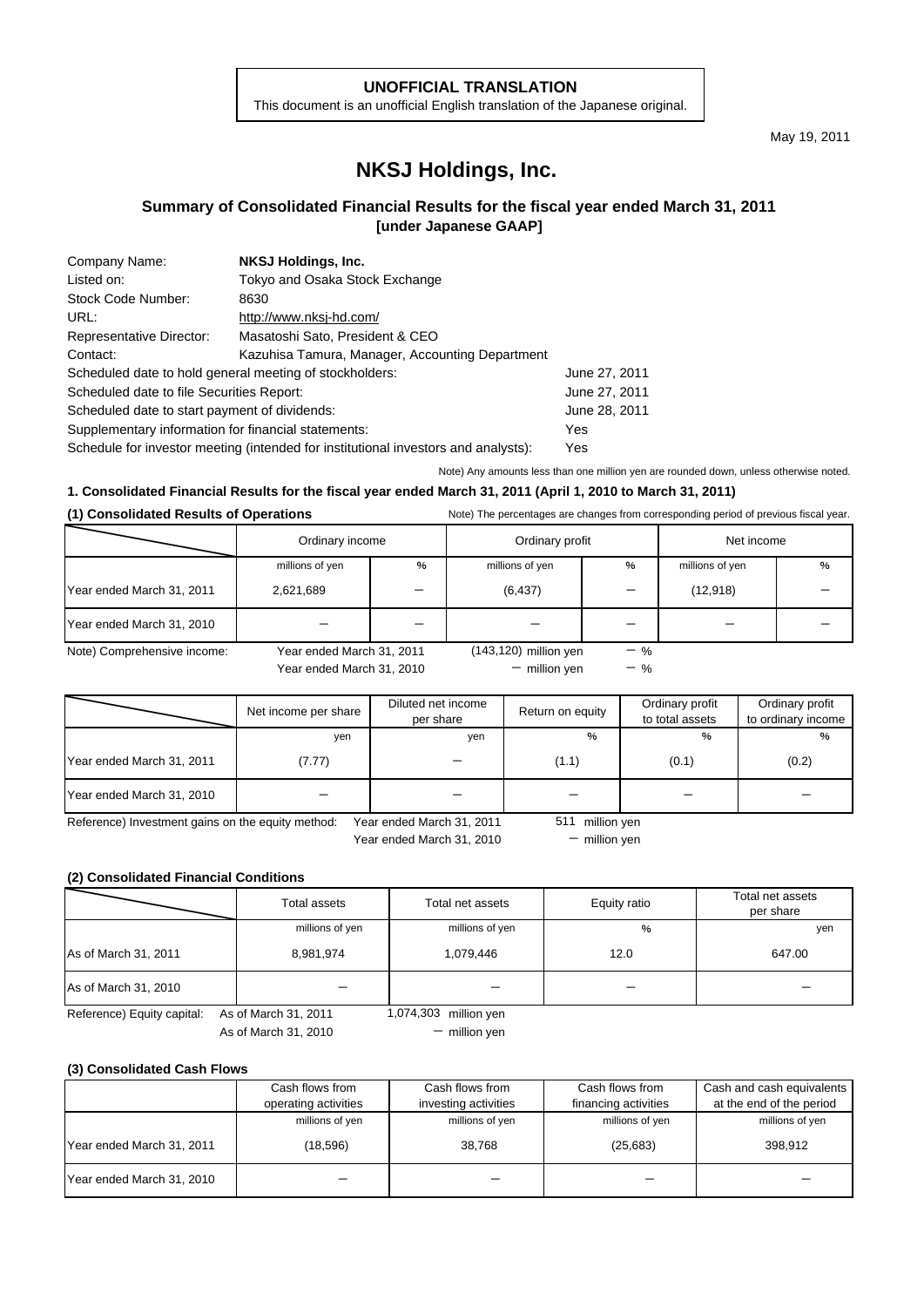#### **2. Dividends**

|                                          |                      |                       | Dividends per share  | Total annual       | Dividend | Dividends on    |                                |                              |
|------------------------------------------|----------------------|-----------------------|----------------------|--------------------|----------|-----------------|--------------------------------|------------------------------|
|                                          | First<br>quarter-end | Second<br>quarter-end | Third<br>quarter-end | Fiscal<br>year-end | Annual   | dividends       | payout ratio<br>(Consolidated) | net assets<br>(Consolidated) |
|                                          | ven                  | yen                   | yen                  | yen                | yen      | millions of yen | $\%$                           | %                            |
| Year ended March 31, 2010                |                      |                       |                      |                    |          |                 |                                |                              |
| Year ended March 31, 2011                |                      |                       |                      | 20.00              | 20.00    | 33,208          |                                | 2.9                          |
| Year ending March 31, 2012<br>(Forecast) |                      |                       |                      | 80.00              | 80.00    |                 | 207.6                          |                              |

Note) NKSJ Holdings, Inc. plans a reverse split of stocks to combine common stocks at a ratio of four shares to one share as of October 1, 2011. The effect of the reverse split of stocks is considered in estimation of dividends forecast for the fiscal year ending March 31, 2012.

#### **3. Consolidated Forecasts for the fiscal year ending March 31, 2012 (April 1, 2011 to March 31, 2012)**

Note) The percentages are changes from corresponding period of previous fiscal year.

|                                                                            | Ordinary income |     | Ordinary profit |                          | Net income      |         | Net income<br>per share |
|----------------------------------------------------------------------------|-----------------|-----|-----------------|--------------------------|-----------------|---------|-------------------------|
|                                                                            | millions of yen | %   | millions of yen | %                        | millions of yen | %       | yen                     |
| Six months ending<br>September 30, 2011<br>(April 1 to September 30, 2011) | .383.500        | 4.0 | 1.000           | (97.4)                   |                 | (100.0) |                         |
| Fiscal year ending March 31, 2012<br>(April 1, 2011 to March 31, 2012)     | 2,774,000       | 5.8 | 42.000          | $\overline{\phantom{0}}$ | 16.000          |         | 38.54                   |

Note) NKSJ Holdings, Inc. plans a reverse split of stocks to combine common stocks at a ratio of four shares to one share as of October 1, 2011. The effect of the reverse split of stocks is considered in estimation of net income per share for the fiscal year ending March 31, 2012.

#### **4. Other**

(1) Changes in significant subsidiaries during the fiscal year ended March 31, 2011 (changes in specified subsidiaries resulting in the change in the scope of consolidation): None

(2) Changes in accounting policies, procedures and methods of presentation :

| 1) Changes due to revisions to accounting standards:<br>2 Changes due to other reasons:                    | None<br>None         |
|------------------------------------------------------------------------------------------------------------|----------------------|
| (3) Number of shares outstanding (Common stock) :<br>1) Total shares outstanding including treasury stock: |                      |
| As of March 31, 2011                                                                                       | 1,661,409,178 shares |
| As of March 31, 2010                                                                                       | - shares             |
| (2) Treasury stock:                                                                                        |                      |
| As of March 31, 2011                                                                                       | 983,460 shares       |
| As of March 31, 2010                                                                                       | $-$ shares           |
| 3) Average number of shares outstanding:                                                                   |                      |
| Year ended March 31, 2011                                                                                  | 1,660,618,367 shares |
| Year ended March 31, 2010                                                                                  | $-$ shares           |

#### (Disclosure regarding the execution of the audit process)

This summary is outside the scope of the audit procedure which is required by "Financial Instruments and Exchange Act", and the audit procedure of the consolidated financial statements was not completed as of the date of the disclosure of this summary.

#### (Notes for using forecasted information etc.)

For assumptions underlying the forecasts and notes for using forecasted information, please refer to "Outlook for the fiscal year ending March 31, 2012 " on page 2. The forecasts included in this document are based on the currently available information and certain assumptions that we believe reasonable. Accordingly, the actual results may differ materially from those projected herein depending on various factors.

NKSJ Holdings, Inc. plans a reverse split of stocks to combine common stocks at a ratio of four shares to one share as of October 1, 2011. The effect of the reverse split of stocks is considered in the estimation of dividends and net income per share for the fiscal year ending March 31, 2012. Concerning the particulars of the reverse split of stocks, please refer to " Notice Concerning Reverse Split of Stocks, Amendment of Trading Unit of Stocks, and Amendment in Part of the Articles of Incorporation" NKSJ Holdings, Inc. released on the same day as this summary.

NKSJ Holdings, Inc. was established on April 1, 2010 as a holding company of Sompo Japan Insurance Inc. and NIPPONKOA Insurance Co., Ltd. The fiscal year ended March 31, 2011 is the first period, so there is no result for the fiscal year ended March 31, 2010.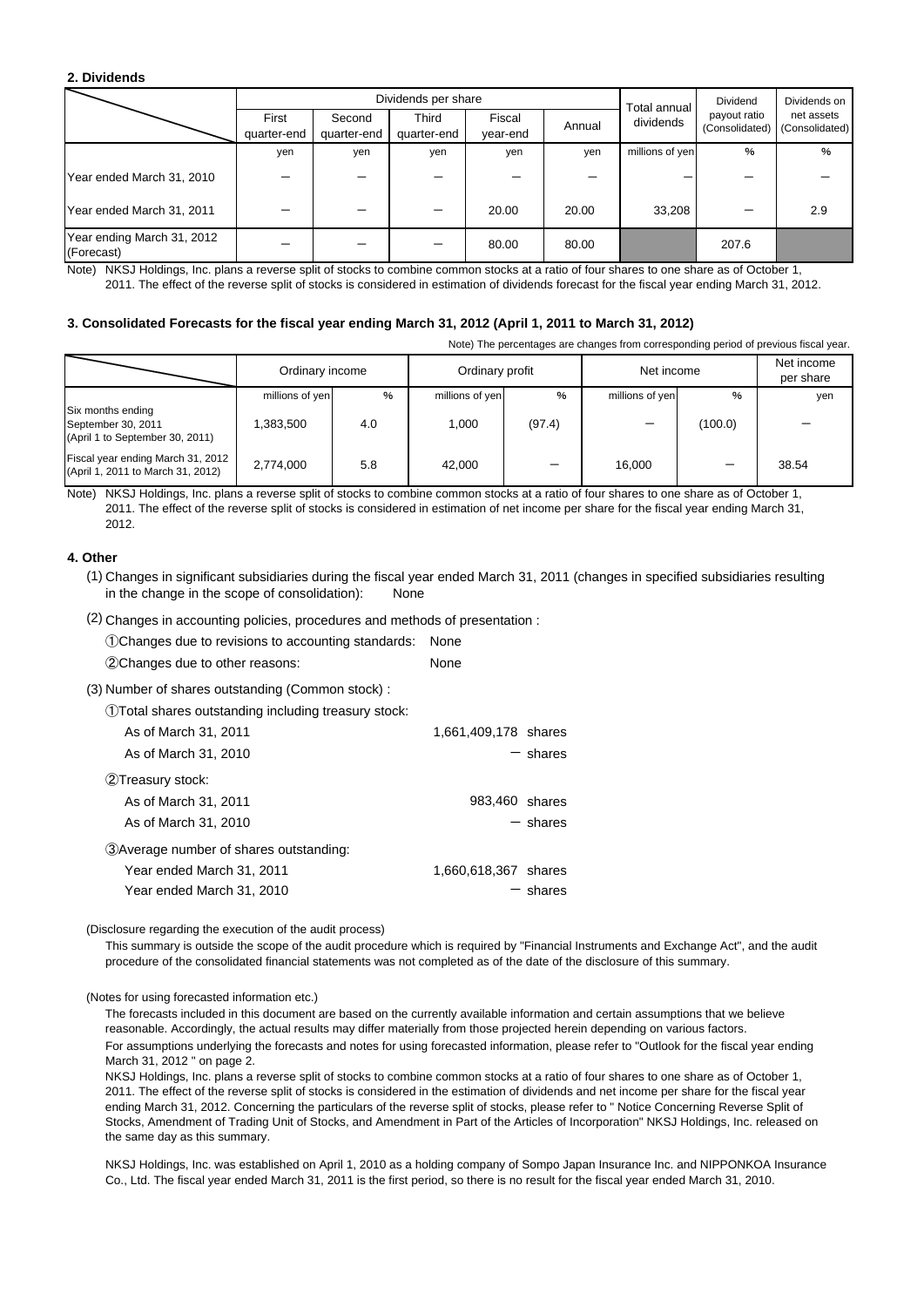## Contents

| 1. Results of Operations www.communication.communication.com/www.communication.com/www.communication                                                                                                                           | $\overline{2}$ |
|--------------------------------------------------------------------------------------------------------------------------------------------------------------------------------------------------------------------------------|----------------|
|                                                                                                                                                                                                                                | $\overline{2}$ |
|                                                                                                                                                                                                                                | 3              |
| (3) Basic Profit Distribution Policy and Dividends for the fiscal year ended March 31, 2011 and the fiscal year                                                                                                                |                |
|                                                                                                                                                                                                                                | 4              |
|                                                                                                                                                                                                                                | 5              |
|                                                                                                                                                                                                                                | 6              |
| (1) Basic Management Policies (and accordinational continuum and according to the distribution of the contract of the contract of the contract of the contract of the contract of the contract of the contract of the contract | 6              |
|                                                                                                                                                                                                                                | 6              |
| (3) Pressing Issues Ahead municipality and the control of the state of the state of the state of the state of the state of the state of the state of the state of the state of the state of the state of the state of the stat | 8              |
| 4. Consolidated Financial Statements <b>Material Constructs (2018)</b> 4. Consolidated Financial Statements <b>Material Consolidated</b> Financial Statements                                                                  | 9              |
|                                                                                                                                                                                                                                | 9              |
| (2) Consolidated Statements of Income and Consolidated Statements of Comprehensive Income                                                                                                                                      | 11             |
|                                                                                                                                                                                                                                | 14             |
|                                                                                                                                                                                                                                | 17             |
| (5) Notes on Going-Concern Assumption <b>contract to the Concern Contract of Concern Concern Concern Concern</b>                                                                                                               | 19             |
| (6) Significant Accounting Policies for the Preparation of the Consolidated Financial Statements mummum                                                                                                                        | 19             |
| (7) Notes to the Consolidated Financial Statements (2008) and the content of the Consolidated Financial Statements (3) and the consolidated Financial Statements (3) and the consolidated Financial Statements (3) and the con | 23             |
| Notes to the consolidated balance sheets manufactured construction and construction of the consolidated balance sheets                                                                                                         | 23             |
|                                                                                                                                                                                                                                | 24             |
| Notes to the consolidated statements of changes in net assets manufactured consumer an annumerator of                                                                                                                          | 25             |
|                                                                                                                                                                                                                                | 27             |
| Segment information www.communication.com/news/communications/communications/communications/communications/communications/communications/communications/communications/communications/communications/communications/communicat | 28             |
|                                                                                                                                                                                                                                | 32             |
|                                                                                                                                                                                                                                | 34             |
| Business combinations www.communication.com/musical/musical/musical/musical/musical/musical/musical/musical/mu                                                                                                                 | 37             |
|                                                                                                                                                                                                                                | 41             |
| Significant subsequent events www.communicalisation.communications.communications.com                                                                                                                                          | 42             |
| 5. Other                                                                                                                                                                                                                       | 43             |
|                                                                                                                                                                                                                                | 43             |
| (2) Premiums Written and Claims Paid by Lines of Business (Consolidated) manufactured and claim and Claims Paid by Lines of Business (Consolidated)                                                                            | 44             |
|                                                                                                                                                                                                                                | 45             |
|                                                                                                                                                                                                                                | 46             |
| (5) Changes of Directors                                                                                                                                                                                                       | 47             |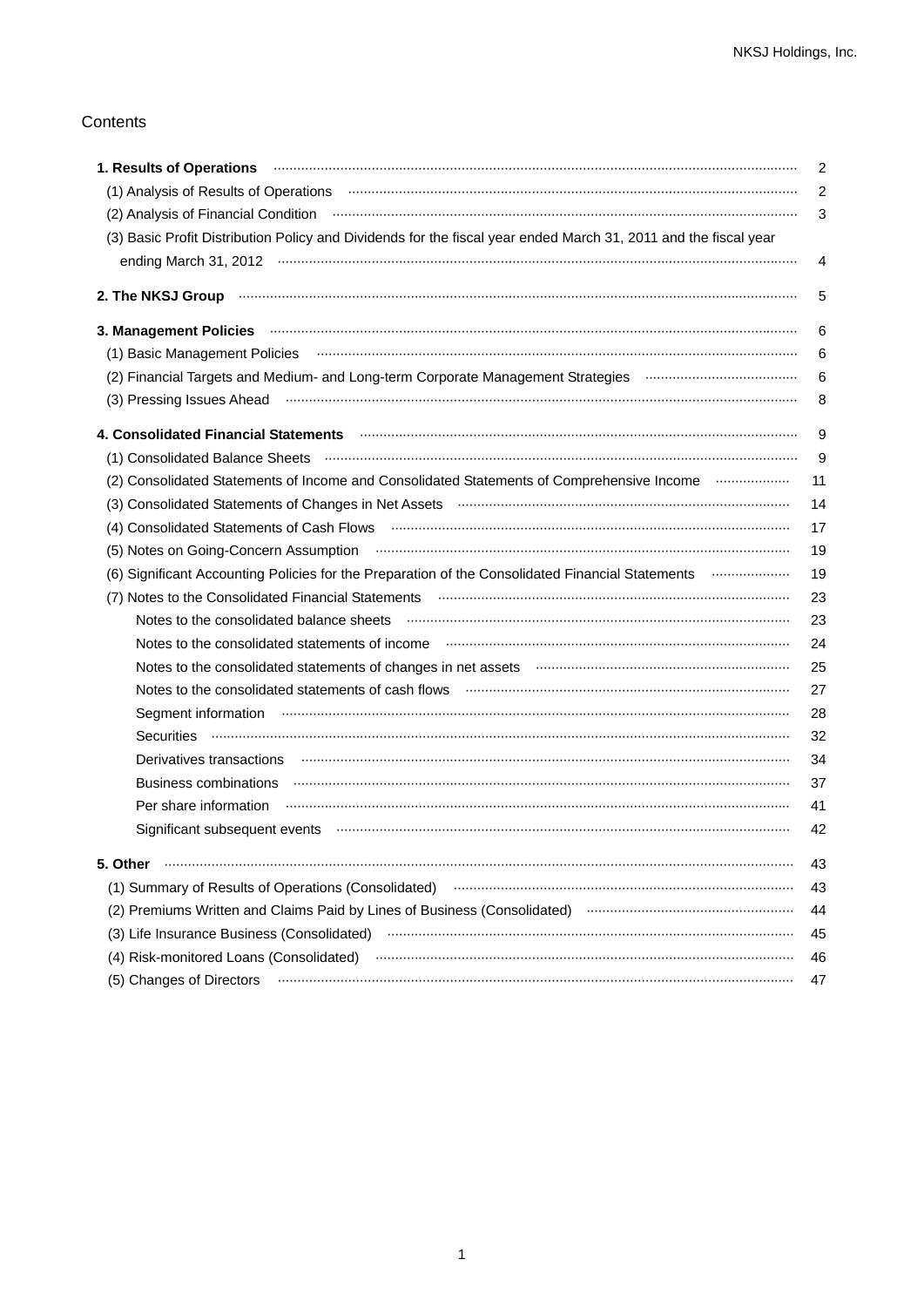## **1. Results of Operations**

(1) Analysis of Results of Operations

#### (Results of Operations)

During the fiscal year ended March 31, 2011, the Japanese economy improved at only a modest pace, as personal income levels remained weak amid a high unemployment rate. This was despite an upturn in personal consumption supported by economic stimulus measures and increased exports and production on the back of improving overseas economies, primarily in Asia.

Furthermore, the Great East Japan Earthquake that occurred on March 11, 2011 is having an increasingly negative impact on economic conditions in Japan. Examples of such negative impacts include stagnation in corporate manufacturing activities and concerns over long-term power shortages.

The property and casualty (P&C) insurance industry has seen industry consolidation reshape the competitive landscape into one centered on three major insurance groups. In this context, business conditions remained challenging due to worsening profitability in automobile insurance and the negative effects of the Great East Japan Earthquake.

On April 1, 2010, Sompo Japan Insurance Inc. (Sompo Japan) and NIPPONKOA Insurance Co., Ltd. (Nipponkoa) integrated their operations under a joint holding company, NKSJ Holdings, Inc. (the Company) Using strengths nurtured over the two companies' respective 120-year histories as one group, the NKSJ Group (the Group) has made a new start as "a solution service group that is conducting all value judgments thoroughly from the customers' perspective, providing customers with security and services of the highest quality and contributing to social welfare."

Under the slogan of No.1 group for "Growth" and "Customers' Trust," the Group will enhance customers' trust by ensuring that every employee of the Group works to enhance quality from the customer's perspective. At the same time, the Group aims to achieve growth by expanding group-wide earnings by improving its profit-earning capacity in the domestic P&C insurance business and allocating management resources to growth fields such as the domestic life insurance business and the overseas insurance business. Based on this basic management policy, the Company will fulfill its role as a holding company by optimally allocating management resources and managing and advising the Group's subsidiaries.

Under these circumstances, consolidated financial results for the year ended March 31, 2011 were as follows:

Ordinary income for the year ended March 31, 2011 was 2,621.6 billion yen. This was reflected by underwriting income of 2,480.7 billion yen, 129.1 billion yen of investment income and 11.8 billion yen of other ordinary income. Meanwhile, ordinary expenses for the year ended March 31, 2011 were 2,628.1 billion yen. This was reflected by underwriting expenses of 2,144.9 billion yen, investment expenses of 51.5 billion yen, operating, general and administrative expenses of 419.9 billion yen and 11.7 billion yen of other ordinary expenses.

As a result, ordinary loss amounted to 6.4 billion yen. Net loss after extraordinary items, net of total income taxes and non-controlling interests amounted to 12.9 billion yen.

Business results for each of the Group's reportable segments were as follows: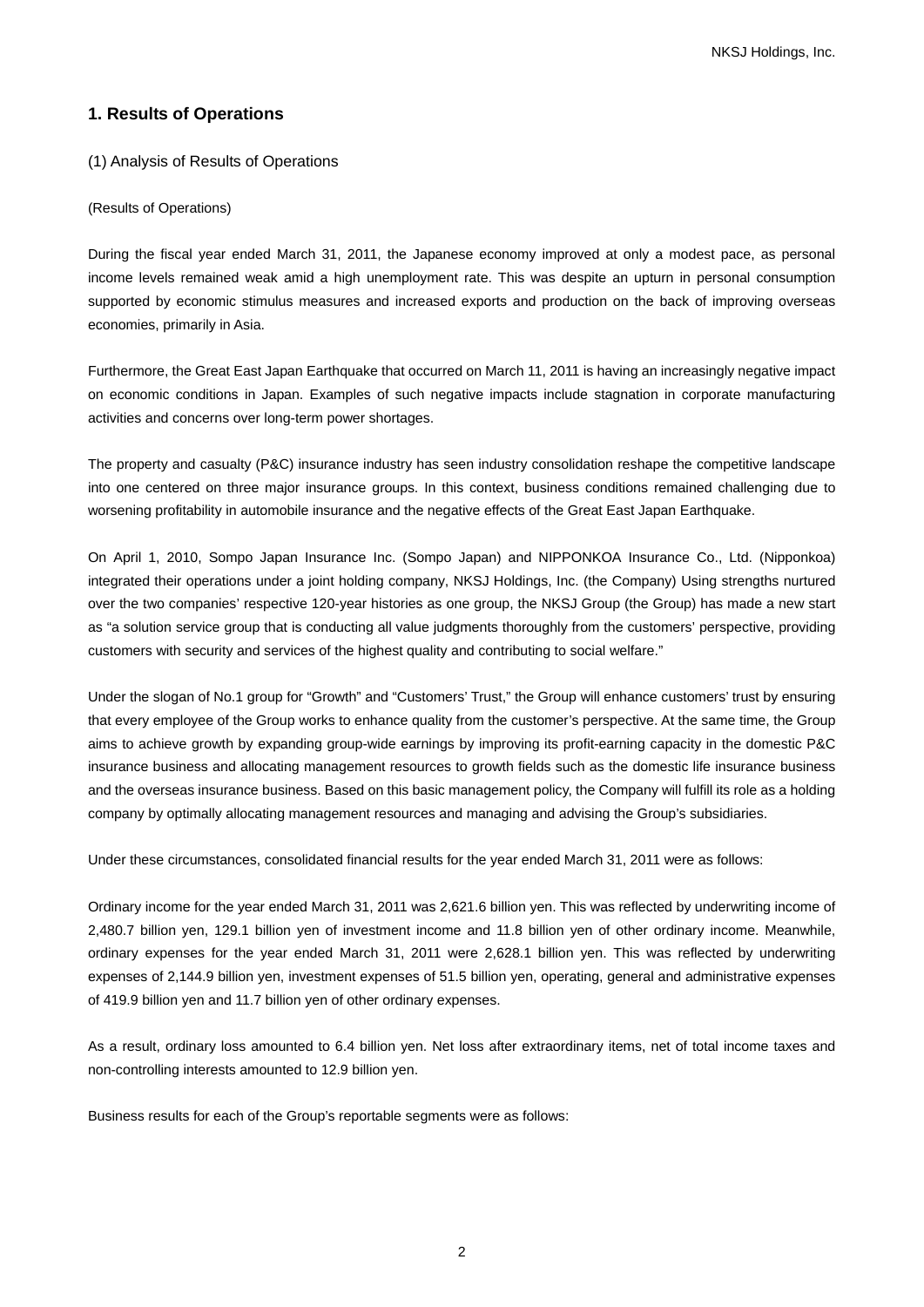#### (a) P&C insurance business

In the P&C insurance business, net premiums written amounted to 1,933.2 billion yen. The P&C insurance business posted an ordinary loss of 1.9 billion yen and a net loss of 7.8 billion yen.

#### (b) Life insurance business

In the life insurance business, life insurance premiums written amounted to 238.1 billion yen. The life insurance business posted an ordinary loss of 3.4 billion yen and a net loss of 4.0 billion yen.

(Outlook for the fiscal year ending March 31, 2012)

For the fiscal year ending March 31, 2012, the Company is forecasting consolidated ordinary income of 2,774.0 billion yen, ordinary profit of 42.0 billion yen and net income of 16.0 billion yen, based on the following assumptions:

• Assumptions for net premiums written are based on the Company's own projections based on extrapolation from past trends and other factors.

• Projections for net claims paid due to natural disasters, including the Great East Japan Earthquake occurred on March 11, 2011, are approximately 123.0 billion yen at Sompo Japan and approximately 72.0 billion yen at Nipponkoa, taking into account past trends.

• The Company assumes no major change in market interest rates, exchange rates and stock prices from their levels at March 31, 2011.

The above forecasts were prepared based on information available as of the date of this release. Accordingly, actual results may differ materially from projections depending on various factors.

(2) Analysis of Financial Condition

Total assets as of March 31, 2011 were 8,981.9 billion yen. Total net assets were 1,079.4 billion yen.

For the fiscal year ended March 31, 2011, cash flows from operating activities resulted in expense of 18.5 billion yen. Cash flows from investing activities resulted in income of 38.7 billion yen. Cash flows from financing activities resulted in expense of 25.6 billion yen. As a result, cash and cash equivalents at the end of the period were 398.9 billion yen.

Equity and fair-value equity ratios were as follows:

Year ended March 31, 2011

Equity ratio 12.0(%)

Fair-value equity ratio 10.0(%)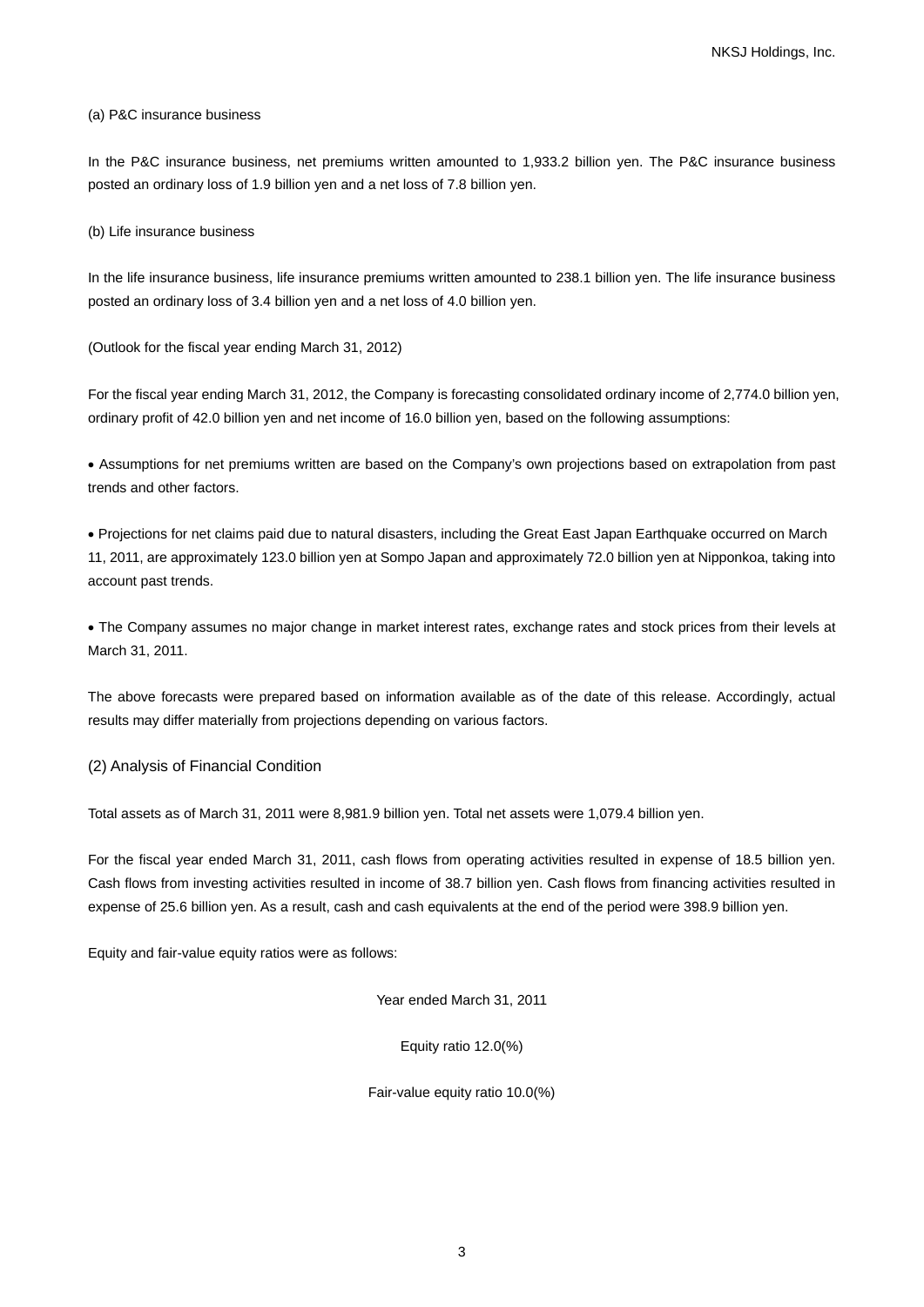Notes:

1. Equity ratio: shareholders' equity / total assets x 100

2. Fair-value equity ratio: market capitalization / total assets x 100

3. The Group does not publish its "ratio of cash flow to interest-bearing debt" or "interest coverage ratio," based on the belief that these indicators are not appropriate measures of the Group's actual financial position because its core business is insurance operations.

(3) Basic Profit Distribution Policy and Dividends for the fiscal year ended March 31, 2011 and the fiscal year ending March 31, 2012

The Company's basic profit distribution policy is to enhance shareholder returns, as it strives to enhance capital efficiency through investments in growing business fields while ensuring financial soundness.

The Company aims to return profits to shareholders primarily by paying a stable dividend, supplemented by stock buybacks where warranted by the Company's capital conditions. The Company targets a total payout ratio\* of 50%, such that total shareholder returns amount to 50% of adjusted profit (excluding any increase in embedded value of life insurance subsidiaries). Based on this policy, the Company plans to pay year-end cash dividends per share of 20 yen to shareholders for the fiscal year ended March 31, 2011.

Based on its business forecasts, the Company plans to pay annual dividends per share of 80 yen to shareholders for the fiscal year ending March 31, 2012, taking into account the effect of projected reverse split of stocks.

\* Total payout ratio = (total dividend + total stock buybacks) / adjusted profit (excluding increase in embedded value of life insurance subsidiaries)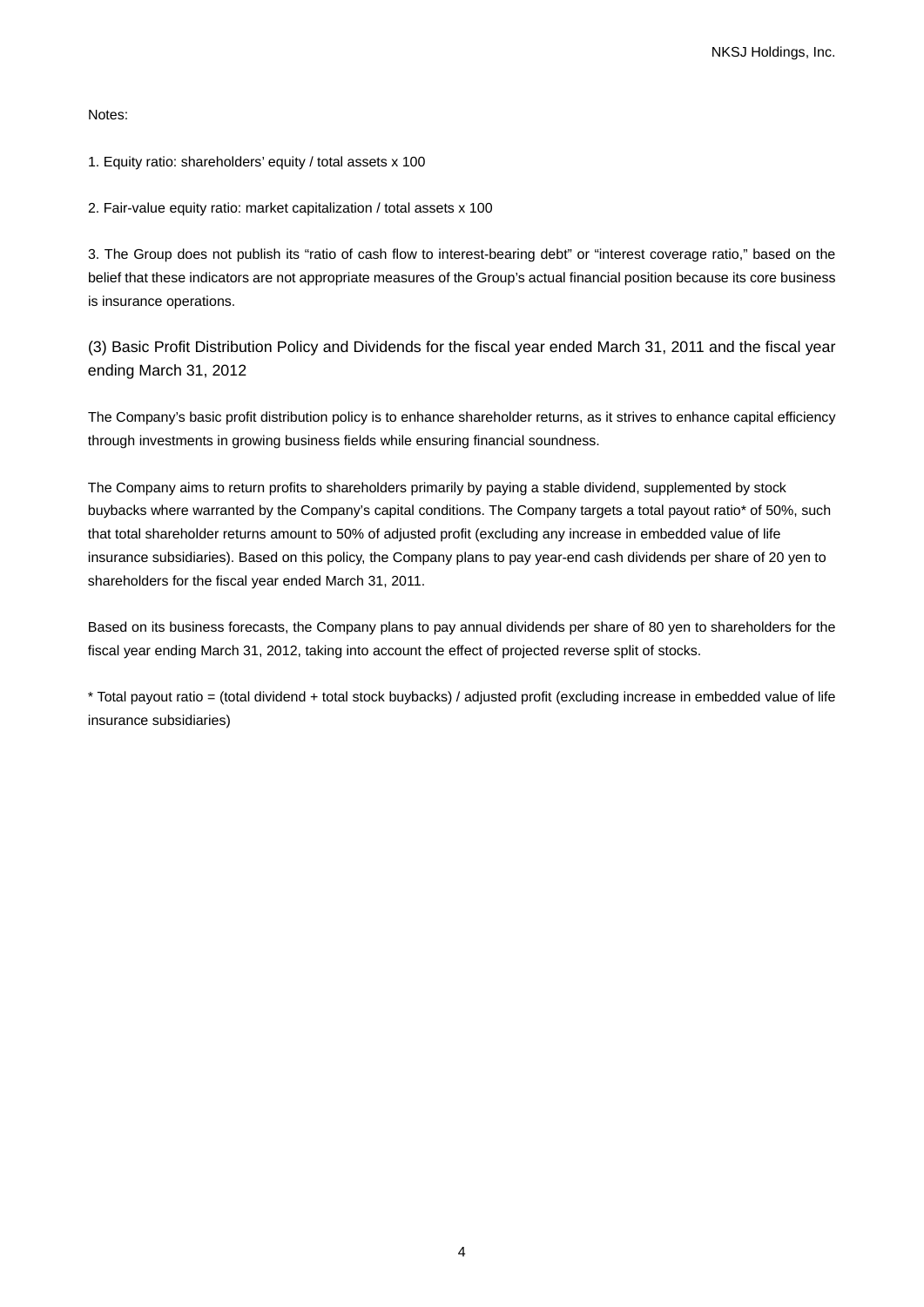## 2. The NKSJ Group

Major group companies are as follows. The NKSJ Group consists of NKSJ Holdings, Inc., 70 subsidiaries and 23 affiliates. The Group is engaged in property and casualty insurance business, life insurance business and other business.

| NKSJ Holdings, Inc. |                                                                     |  |
|---------------------|---------------------------------------------------------------------|--|
|                     | Property and casualty insurance business                            |  |
| $\circledcirc$      | Sompo Japan Insurance Inc.                                          |  |
| $\circledcirc$      | NIPPONKOA Insurance Co., Ltd.                                       |  |
| $\circledcirc$      | Sonpo 24 Insurance Company Limited                                  |  |
| $\circledcirc$      | Saison Automobile and Fire Insurance Company, Limited               |  |
| $\circledcirc$      | Sompo Japan Insurance Company of America < U.S.A.>                  |  |
| $\circledcirc$      | Sompo Japan Insurance Company of Europe Limited < U.K.>             |  |
|                     | © NIPPONKOA Insurance Company (Europe) Limited <u.k.></u.k.>        |  |
| $\circledcirc$      | NIPPONKOA Management Services (Europe) Limited <u.k.></u.k.>        |  |
| $\circledcirc$      | Nippon Insurance Company of Europe Limited < U.K.>                  |  |
| $\circledcirc$      | Sompo Japan Sigorta Anonim Sirketi <turkey></turkey>                |  |
| $\circledcirc$      | Sompo Japan Asia Holdings Pte. Ltd. <singapore></singapore>         |  |
| $\circledcirc$      | Sompo Japan Insurance (Singapore) Pte. Ltd. <singapore></singapore> |  |
| $\circledcirc$      | Tenet Insurance Company Limited <singapore></singapore>             |  |
| $\circledcirc$      | Sompo Japan Insurance (China) Co., Ltd. < China>                    |  |
| $\circledcirc$      | NIPPONKOA Insurance Company (China) Limited <china></china>         |  |
| $\circledcirc$      | Sompo Japan Insurance (Hong Kong) Company Limited <china></china>   |  |
| $\circledcirc$      | NIPPONKOA Insurance Company (Asia) Limited <china></china>          |  |
| $\circledcirc$      | Yasuda Seguros S.A. <brazil></brazil>                               |  |
| ★                   | Hitachi Capital Insurance Corporation                               |  |
| ★                   | Berjaya Sompo Insurance Berhad <malaysia></malaysia>                |  |
| *                   | Universal Sompo General Insurance Company Limited <india></india>   |  |
| ★                   | Maritima Seguros S.A. <brazil></brazil>                             |  |
| $\star$             | Maritima Saude Seguros S.A. <brazil></brazil>                       |  |
|                     | Life insurance business                                             |  |
| $\circledcirc$      | Sompo Japan Himawari Life Insurance Co., Ltd.                       |  |
| $\circledcirc$      | NIPPONKOA Life Insurance Company, Limited                           |  |
| $\circledcirc$      | Sompo Japan DIY Life Insurance Co., Ltd.                            |  |

#### Other business

- ◎ Sompo Japan DC Securities Co., Ltd. (Defined contribution pension plans and sale of investment trust)
- ◎ Healthcare Frontier Japan Inc. (Consulting about health and nursing care such as prevention of disease, etc.) ◎ SOMPO JAPAN NIPPONKOA ASSET MANAGEMENT CO., LTD. (Investment advisory service and management business of investment trust)
- ★ Yasuda Enterprise Development Co., Ltd. (Investment management and administration of investment partnerships)

Note) The definitions of each sign are as follows. ◎: Consolidated subsidiary ★: Affiliate accounted for under the equity method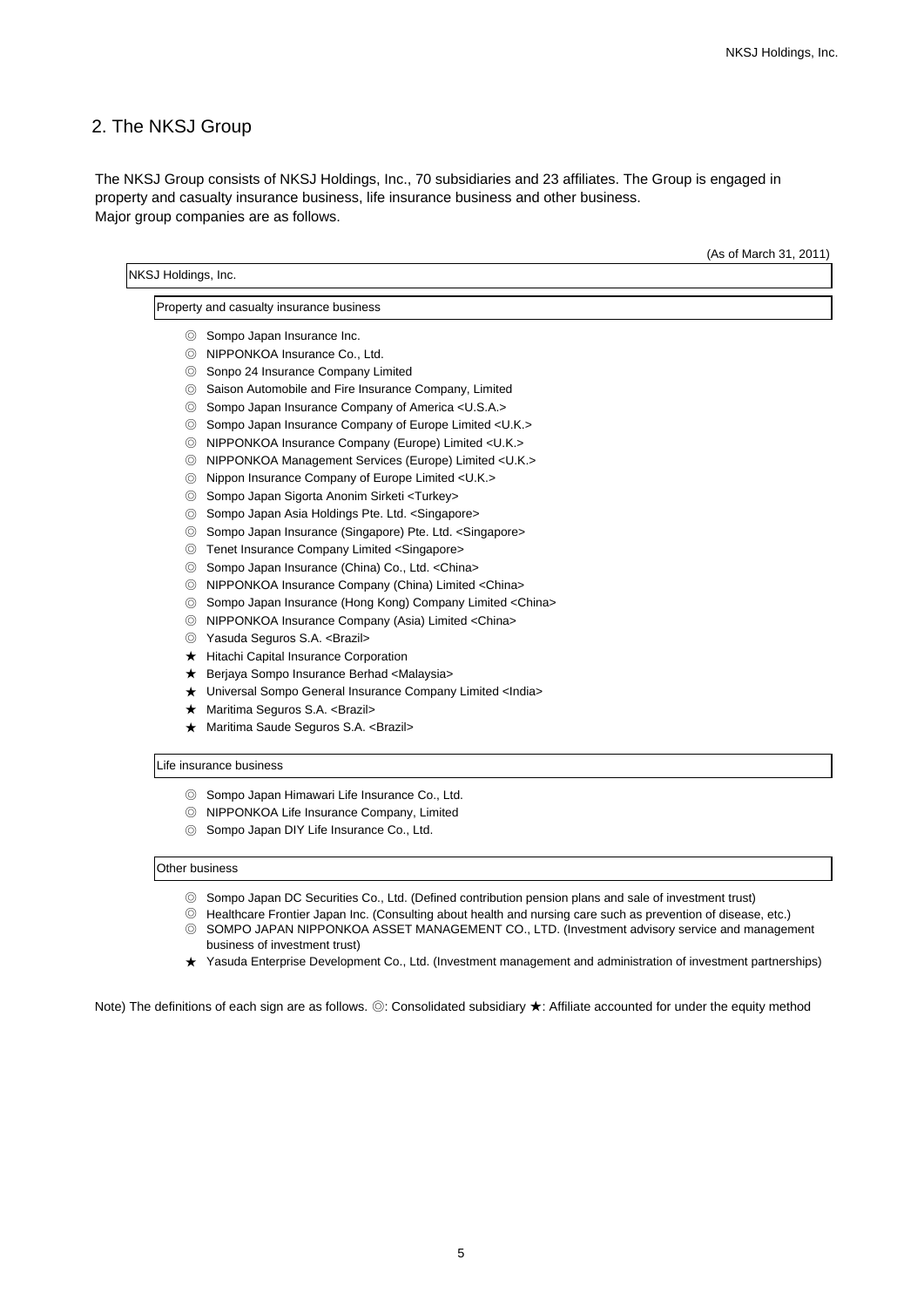## **3. Management Policies**

## (1) Basic Management Policies

The Group's basic group management policies are as follows:

Recognizing its social responsibility and public mission in insurance and financial services, the Group pursues sustained growth by executing management strategies for the entire Group through operations premised on building highly transparent governance systems and ensuring effective risk management and compliance. (No. 1 group for "Growth" and "Customers' Trust")

(a) The Group is enhancing management efficiency through collaboration in all areas of the Group's operations to ensure that the effects of the business integration are realized as soon as possible.

(b) Drawing on the solid financial foundation and human resources provided by the business integration, the Group is strategically investing resources in growth areas in the aim of bolstering earnings on a group-wide basis and enhancing the corporate value.

(c) The Group endeavors to enhance operational quality in all of the service processes and provide customers with absolute peace of mind and the highest quality services so as to strengthen the trust that customers place in us.

(d) Utilizing the Group's core business strengths in socially significant areas such as the environment, health and medical care, the Group is fulfilling corporate social responsibility and helping to build a sustainable society through active dialog with stakeholders.

(e) The Group actively undertakes human resource exchanges within the Group, effectively utilize know-how and work to invigorate the workforce to realize a vibrant and open group that grows together with its employees.

(2) Financial Targets and Medium- and Long-term Corporate Management Strategies

#### (Basic Group Strategies)

The Group aims to further improve its profit-earning capacity in the domestic P&C insurance business, which is a profit driver of the Group. Also, the Group is shifting management resources to promising areas such as domestic life insurance and overseas insurance businesses, and working to establish a more balanced business portfolio. Moreover, the Group is investing in growth businesses by utilizing enhanced profit expanded by multiple profit drivers. In this way, the Group aims to create a sustainable growth cycle.

## (The Group's Financial Targets)

The Group's financial targets are given in terms of adjusted profit<sup>1</sup> and adjusted consolidated ROE<sup>2</sup>. The Group is targeting adjusted consolidated profit of 41.2 billion yen and adjusted consolidated ROE of 2.2% for the fiscal year ending March 31, 2012.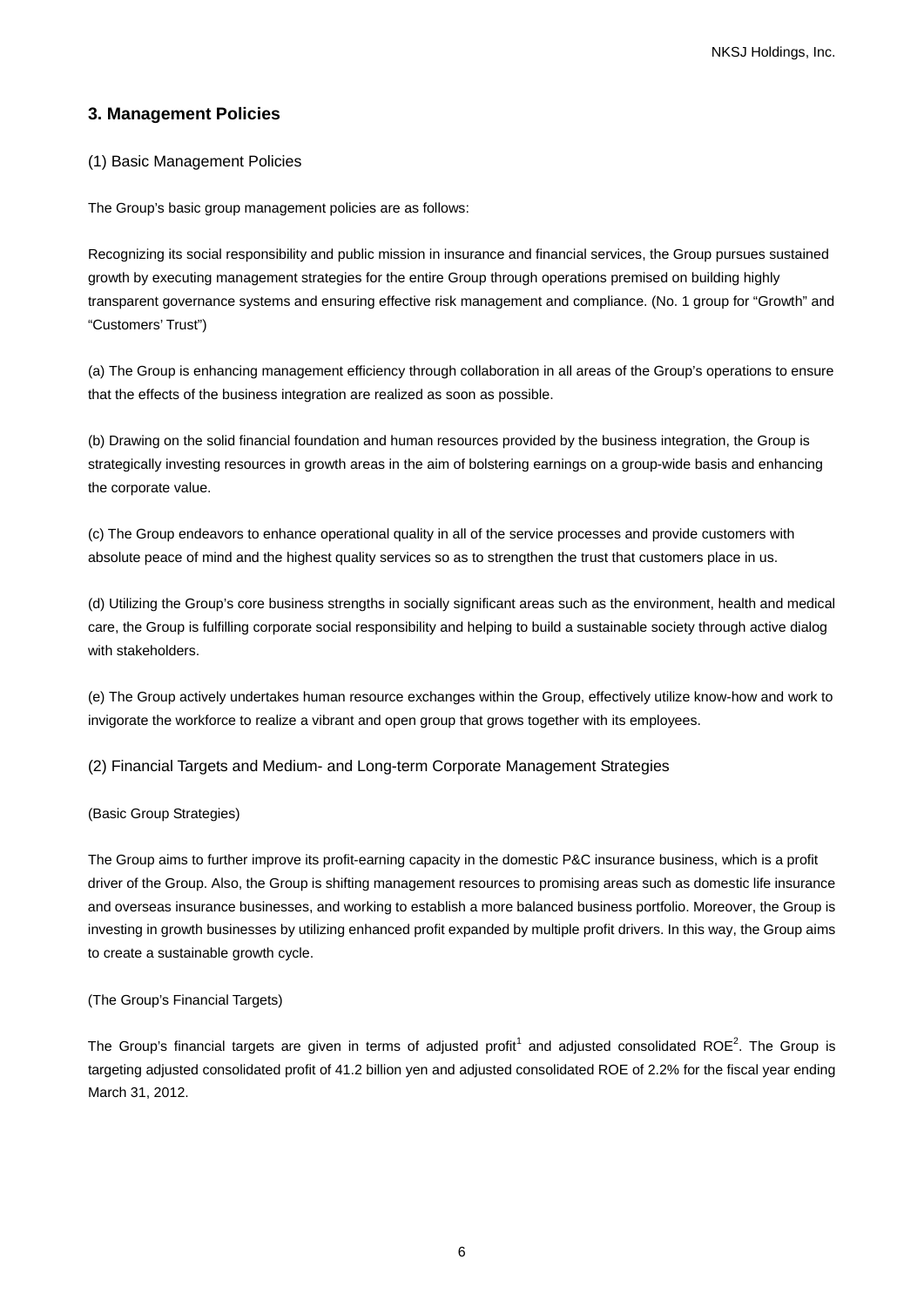Notes:

1. The definition of businesses and method for calculating adjusted profit are as follows:

<Calculation of adjusted profit>

Domestic P&C insurance:Net income

+ provision for catastrophic loss reserve (after tax)

- + provision for reserve for price fluctuation (after tax)
- gains/losses on sales of securities and impairment losses on securities (after tax)
- extraordinary factors

Domestic life insurance:Growth in embedded value (EV) – capital account transactions (e.g., equity issuance) – changes in EV attributable to interest rate movements

Overseas insurance: Net income as reported in financial statements

Financial and other services: Net income as reported in financial statements

<Definition of business>

Domestic P&C insurance: Sum of non-consolidated results for Sompo Japan and Nipponkoa

Domestic life insurance: Sum of results for Sompo Japan Himawari Life and Nipponkoa Life

Overseas insurance: Overseas insurance subsidiaries of Sompo Japan and Nipponkoa

Financial and other services: Saison Automobile & Fire, Sonpo 24, Sompo Japan DIY Life, financial services, healthcare, etc.

2. Calculation of adjusted consolidated ROE is as follows:

Adjusted consolidated profit / [consolidated net assets (excluding life insurance subsidiaries' net assets) + catastrophic loss reserve (after tax) + reserve for price fluctuation (after tax) + life insurance subsidiaries' EV]

\* The denominator is the average balance at the end/start of each fiscal year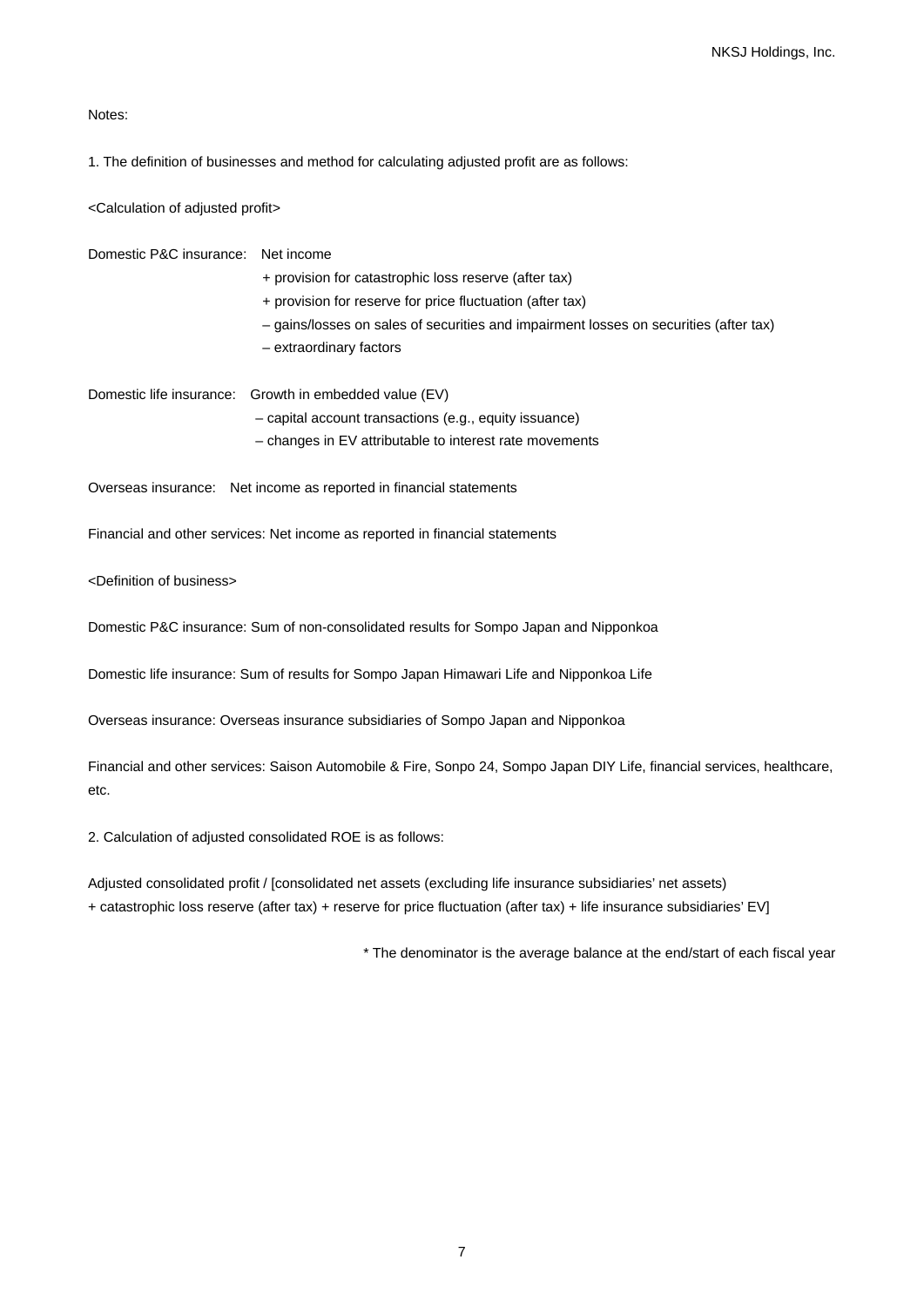## (3) Pressing Issues Ahead

Going forward, the outlook for the Japanese economy remains uncertain and does not allow optimism, although progress with earthquake restoration projects is expected to support a gradual upturn in economic conditions.

The P&C insurance industry as a whole must do its utmost to ensure the prompt payment of insurance claims, which constitutes its most important public mission in support of the restoration of disaster-stricken areas. On the other hand, since the earthquake is expected to affect domestic P&C insurance and other business areas where the Group operates, the Group intends to expand its business by carefully watching the impact of the earthquake and addressing it timely and properly.

The fiscal year ending March 31, 2012 marks the second year since the founding of the Company. As such, the Group will pursue sustainable growth and further improvement of its corporate value by meeting the expectations of customers and society at large through various services centered on insurance, and by promptly realizing integration synergies.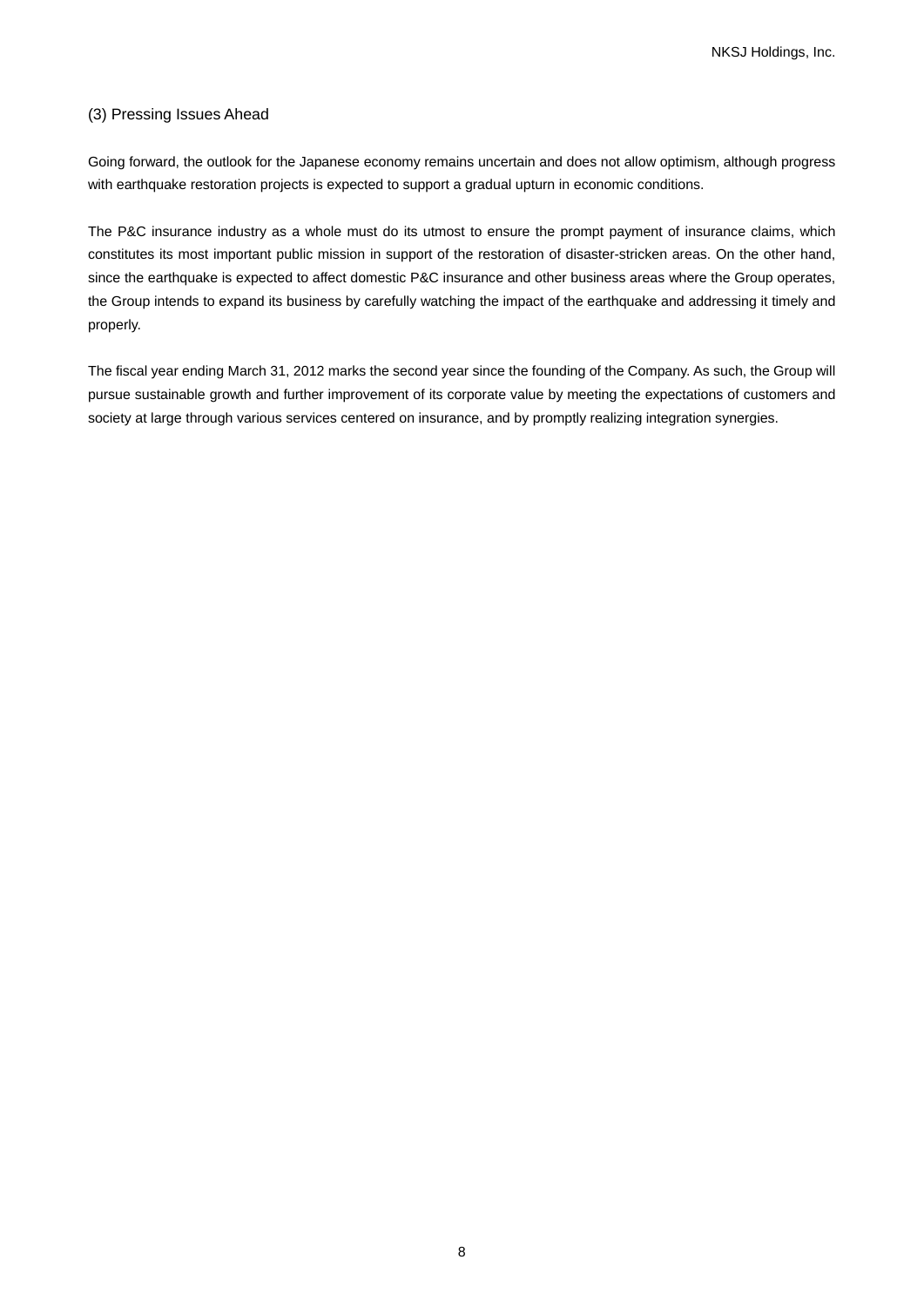# **4. Consolidated Financial Statements**

(1) Consolidated Balance Sheets

|                                                     | (Millions of yen)    |
|-----------------------------------------------------|----------------------|
|                                                     | As of March 31, 2011 |
| Assets:                                             |                      |
| Cash and deposits                                   | 328,528              |
| Call loans                                          | 78,399               |
| Receivables under resale agreements                 | 33,490               |
| Receivables under securities borrowing transactions | 30,370               |
| Monetary receivables bought                         | 32,273               |
| Money trusts                                        | 67,861               |
| <b>Securities</b>                                   | 6,431,235            |
| Loans                                               | 691,294              |
| Tangible fixed assets:                              | 363,416              |
| Land                                                | 195,746              |
| <b>Buildings</b>                                    | 132,690              |
| Leased assets                                       | 6,841                |
| Construction in progress                            | 2,028                |
| Other tangible fixed assets                         | 26,109               |
| Intangible fixed assets:                            | 53,438               |
| Software                                            | 6,797                |
| Goodwill                                            | 41,956               |
| Other intangible fixed assets                       | 4,684                |
| Other assets                                        | 618,602              |
| Deferred tax assets                                 | 258,966              |
| Allowance for possible loan losses                  | (5,903)              |
| <b>Total assets</b>                                 | 8,981,974            |
| Liabilities:                                        |                      |
| Underwriting funds:                                 | 7,313,315            |
| Reserve for outstanding losses and claims           | 1,009,329            |
| Underwriting reserves                               | 6,303,985            |
| <b>Bonds</b>                                        | 128,000              |
| <b>Other liabilities</b>                            | 305,559              |
| Reserve for retirement benefits                     | 104,793              |
| Reserve for retirement benefits to directors        | 141                  |
| Reserve for bonus payments                          | 22,624               |
| Reserves under the special laws:                    | 27,520               |
| Reserve for price fluctuation                       | 27,520               |
| Deferred tax liabilities                            | 572                  |
| <b>Total liabilities</b>                            | 7,902,527            |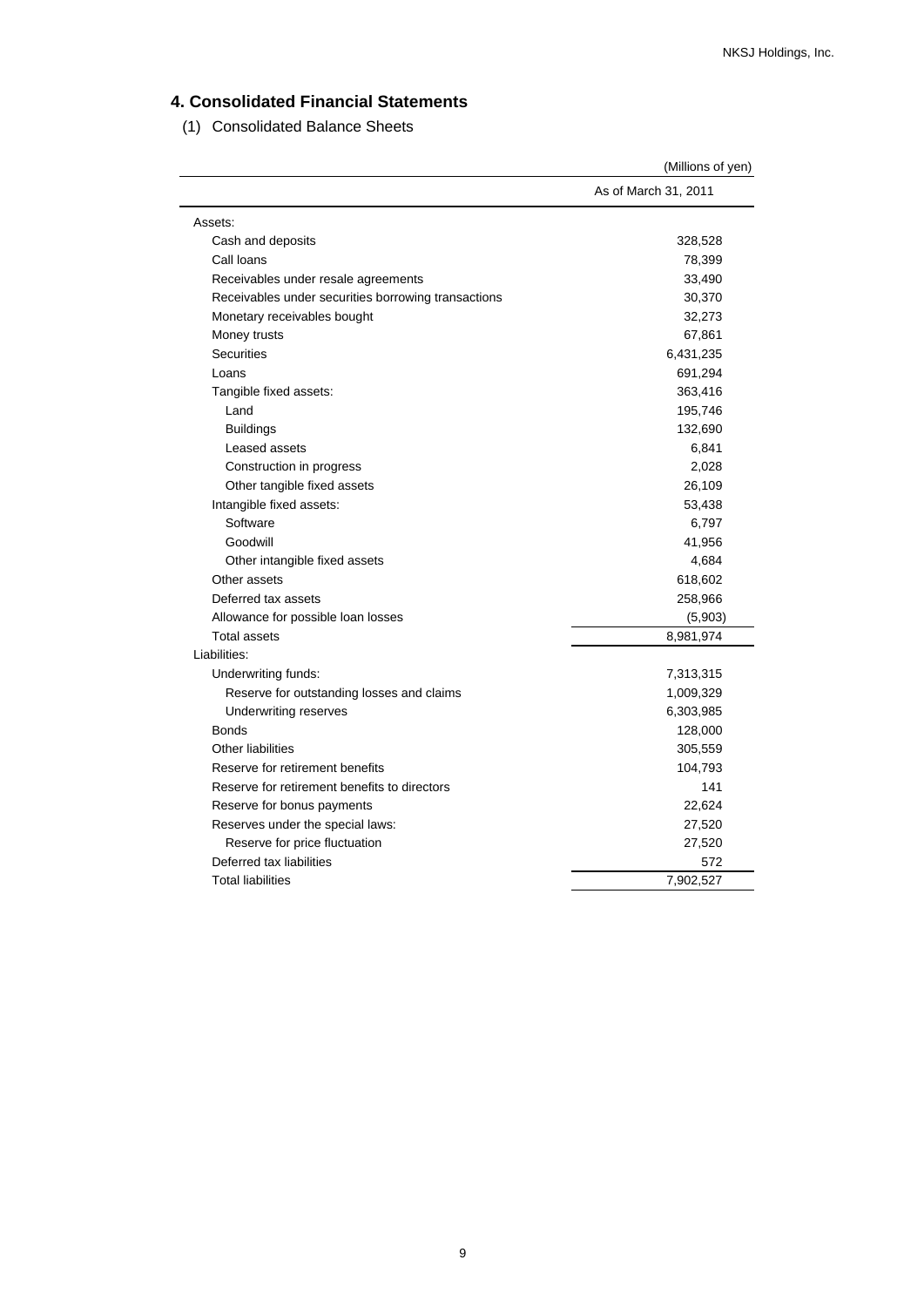|                                                               | $\frac{1}{2}$        |
|---------------------------------------------------------------|----------------------|
|                                                               | As of March 31, 2011 |
| Net assets:                                                   |                      |
| Shareholders' equity:                                         |                      |
| Common stock                                                  | 100,045              |
| Capital surplus                                               | 438,555              |
| Retained earnings                                             | 298,339              |
| Treasury stock                                                | (572)                |
| Total shareholders' equity                                    | 836,367              |
| Accumulated other comprehensive income:                       |                      |
| Unrealized gains on securities available for sale, net of tax | 268,976              |
| Deferred gains on hedges                                      | 3,543                |
| Foreign currency translation adjustments                      | (34, 583)            |
| Total accumulated other comprehensive income                  | 237,936              |
| Stock acquisition rights                                      | 2,349                |
| Non-controlling interests                                     | 2,793                |
| Total net assets                                              | 1,079,446            |
| Total liabilities and net assets                              | 8,981,974            |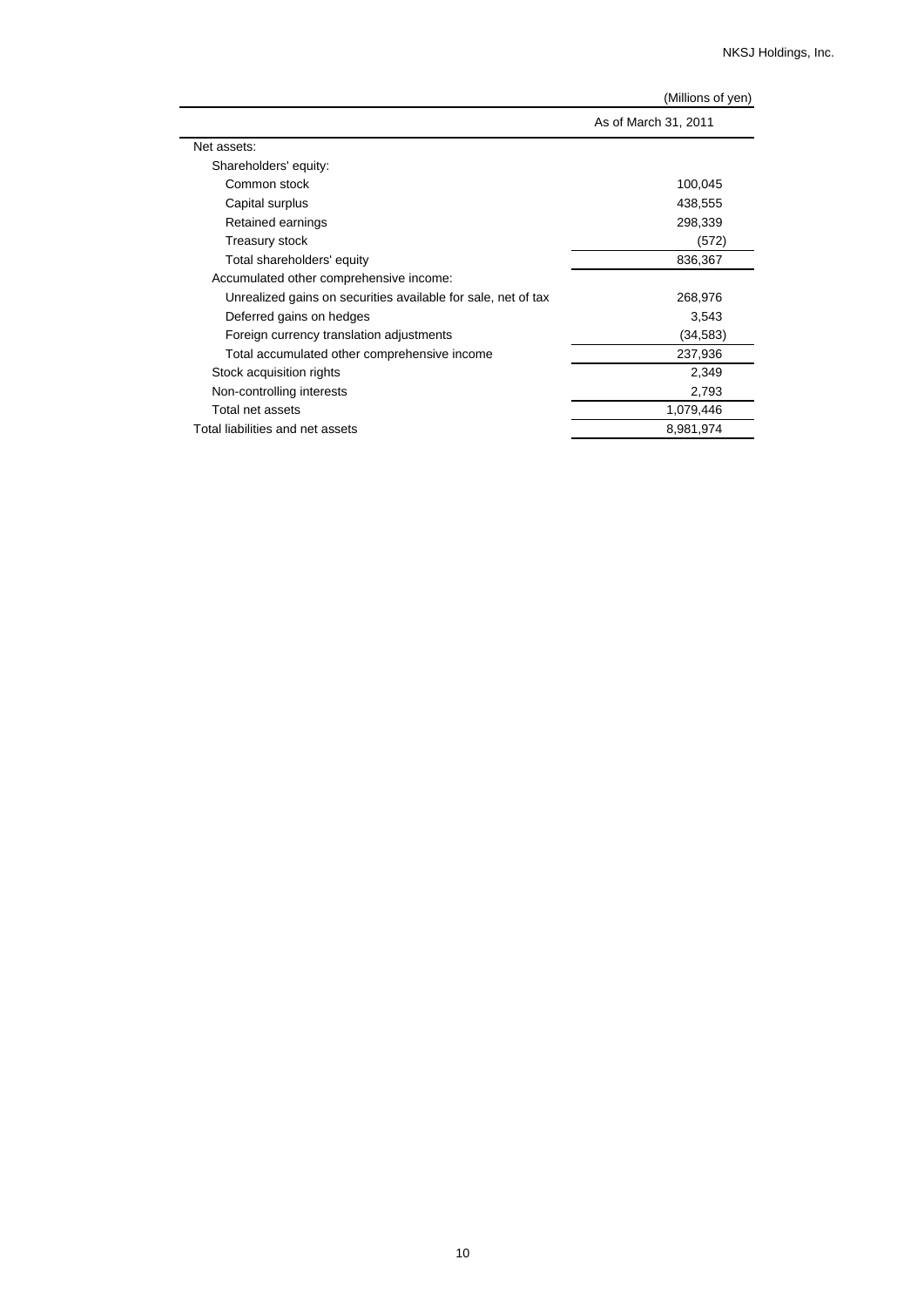| (April 1, 2010 to March 31, 2011)<br>Ordinary income:<br>2,621,689<br>Underwriting income:<br>2,480,715<br>Net premiums written<br>1,933,283<br>Deposits of premiums by policyholders<br>153,723<br>Interest and dividend income on deposits of premiums, etc.<br>60,088<br>Life insurance premiums written<br>238,178<br>Reversal of reserve for outstanding losses and claims<br>13,655<br>Reversal of underwriting reserves<br>76,033<br>Other underwriting income<br>5,752<br>Investment income:<br>129,136<br>Interest and dividend income<br>156,467<br>Investment gains on money trusts<br>1,220<br>104<br>Investment gains on trading securities<br>Gains on sales of securities<br>26,359<br>698<br>Gains on redemption of securities<br>Gains on derivatives<br>4,134<br>238<br>Other investment income<br>(60,088)<br>Transfer of interest and dividend income on deposits of premiums, etc.<br>Other ordinary income:<br>11,837<br>Investment gains on the equity method<br>511<br>Other ordinary income<br>11,325<br>Ordinary expenses:<br>2,628,126<br>Underwriting expenses:<br>2,144,942<br>Net claims paid<br>1,244,450<br>Loss adjustment expenses<br>129,526<br>Net commissions and brokerage fees<br>353,193<br>Maturity refunds to policyholders<br>350,406<br>Dividends to policyholders<br>117<br>Life insurance claims paid<br>58,318<br>Other underwriting expenses<br>8,930<br>Investment expenses:<br>51,524<br>Investment losses on money trusts<br>968<br>Losses on sales of securities<br>9,281<br>Impairment losses on securities<br>20,993<br>Losses on redemption of securities<br>3,320<br>379<br>Investment losses on special account<br>16,581<br>Other investment expenses<br>419,925<br>Operating, general and administrative expenses<br>Other ordinary expenses:<br>11,734<br>Interest paid<br>7,301<br>Losses on bad debt<br>148<br>4,284<br>Other ordinary expenses<br>Ordinary loss<br>(6, 437) | Year ended March 31, 2011 |
|--------------------------------------------------------------------------------------------------------------------------------------------------------------------------------------------------------------------------------------------------------------------------------------------------------------------------------------------------------------------------------------------------------------------------------------------------------------------------------------------------------------------------------------------------------------------------------------------------------------------------------------------------------------------------------------------------------------------------------------------------------------------------------------------------------------------------------------------------------------------------------------------------------------------------------------------------------------------------------------------------------------------------------------------------------------------------------------------------------------------------------------------------------------------------------------------------------------------------------------------------------------------------------------------------------------------------------------------------------------------------------------------------------------------------------------------------------------------------------------------------------------------------------------------------------------------------------------------------------------------------------------------------------------------------------------------------------------------------------------------------------------------------------------------------------------------------------------------------------------------------------------------------------------------------------------------|---------------------------|
|                                                                                                                                                                                                                                                                                                                                                                                                                                                                                                                                                                                                                                                                                                                                                                                                                                                                                                                                                                                                                                                                                                                                                                                                                                                                                                                                                                                                                                                                                                                                                                                                                                                                                                                                                                                                                                                                                                                                            |                           |
|                                                                                                                                                                                                                                                                                                                                                                                                                                                                                                                                                                                                                                                                                                                                                                                                                                                                                                                                                                                                                                                                                                                                                                                                                                                                                                                                                                                                                                                                                                                                                                                                                                                                                                                                                                                                                                                                                                                                            |                           |
|                                                                                                                                                                                                                                                                                                                                                                                                                                                                                                                                                                                                                                                                                                                                                                                                                                                                                                                                                                                                                                                                                                                                                                                                                                                                                                                                                                                                                                                                                                                                                                                                                                                                                                                                                                                                                                                                                                                                            |                           |
|                                                                                                                                                                                                                                                                                                                                                                                                                                                                                                                                                                                                                                                                                                                                                                                                                                                                                                                                                                                                                                                                                                                                                                                                                                                                                                                                                                                                                                                                                                                                                                                                                                                                                                                                                                                                                                                                                                                                            |                           |
|                                                                                                                                                                                                                                                                                                                                                                                                                                                                                                                                                                                                                                                                                                                                                                                                                                                                                                                                                                                                                                                                                                                                                                                                                                                                                                                                                                                                                                                                                                                                                                                                                                                                                                                                                                                                                                                                                                                                            |                           |
|                                                                                                                                                                                                                                                                                                                                                                                                                                                                                                                                                                                                                                                                                                                                                                                                                                                                                                                                                                                                                                                                                                                                                                                                                                                                                                                                                                                                                                                                                                                                                                                                                                                                                                                                                                                                                                                                                                                                            |                           |
|                                                                                                                                                                                                                                                                                                                                                                                                                                                                                                                                                                                                                                                                                                                                                                                                                                                                                                                                                                                                                                                                                                                                                                                                                                                                                                                                                                                                                                                                                                                                                                                                                                                                                                                                                                                                                                                                                                                                            |                           |
|                                                                                                                                                                                                                                                                                                                                                                                                                                                                                                                                                                                                                                                                                                                                                                                                                                                                                                                                                                                                                                                                                                                                                                                                                                                                                                                                                                                                                                                                                                                                                                                                                                                                                                                                                                                                                                                                                                                                            |                           |
|                                                                                                                                                                                                                                                                                                                                                                                                                                                                                                                                                                                                                                                                                                                                                                                                                                                                                                                                                                                                                                                                                                                                                                                                                                                                                                                                                                                                                                                                                                                                                                                                                                                                                                                                                                                                                                                                                                                                            |                           |
|                                                                                                                                                                                                                                                                                                                                                                                                                                                                                                                                                                                                                                                                                                                                                                                                                                                                                                                                                                                                                                                                                                                                                                                                                                                                                                                                                                                                                                                                                                                                                                                                                                                                                                                                                                                                                                                                                                                                            |                           |
|                                                                                                                                                                                                                                                                                                                                                                                                                                                                                                                                                                                                                                                                                                                                                                                                                                                                                                                                                                                                                                                                                                                                                                                                                                                                                                                                                                                                                                                                                                                                                                                                                                                                                                                                                                                                                                                                                                                                            |                           |
|                                                                                                                                                                                                                                                                                                                                                                                                                                                                                                                                                                                                                                                                                                                                                                                                                                                                                                                                                                                                                                                                                                                                                                                                                                                                                                                                                                                                                                                                                                                                                                                                                                                                                                                                                                                                                                                                                                                                            |                           |
|                                                                                                                                                                                                                                                                                                                                                                                                                                                                                                                                                                                                                                                                                                                                                                                                                                                                                                                                                                                                                                                                                                                                                                                                                                                                                                                                                                                                                                                                                                                                                                                                                                                                                                                                                                                                                                                                                                                                            |                           |
|                                                                                                                                                                                                                                                                                                                                                                                                                                                                                                                                                                                                                                                                                                                                                                                                                                                                                                                                                                                                                                                                                                                                                                                                                                                                                                                                                                                                                                                                                                                                                                                                                                                                                                                                                                                                                                                                                                                                            |                           |
|                                                                                                                                                                                                                                                                                                                                                                                                                                                                                                                                                                                                                                                                                                                                                                                                                                                                                                                                                                                                                                                                                                                                                                                                                                                                                                                                                                                                                                                                                                                                                                                                                                                                                                                                                                                                                                                                                                                                            |                           |
|                                                                                                                                                                                                                                                                                                                                                                                                                                                                                                                                                                                                                                                                                                                                                                                                                                                                                                                                                                                                                                                                                                                                                                                                                                                                                                                                                                                                                                                                                                                                                                                                                                                                                                                                                                                                                                                                                                                                            |                           |
|                                                                                                                                                                                                                                                                                                                                                                                                                                                                                                                                                                                                                                                                                                                                                                                                                                                                                                                                                                                                                                                                                                                                                                                                                                                                                                                                                                                                                                                                                                                                                                                                                                                                                                                                                                                                                                                                                                                                            |                           |
|                                                                                                                                                                                                                                                                                                                                                                                                                                                                                                                                                                                                                                                                                                                                                                                                                                                                                                                                                                                                                                                                                                                                                                                                                                                                                                                                                                                                                                                                                                                                                                                                                                                                                                                                                                                                                                                                                                                                            |                           |
|                                                                                                                                                                                                                                                                                                                                                                                                                                                                                                                                                                                                                                                                                                                                                                                                                                                                                                                                                                                                                                                                                                                                                                                                                                                                                                                                                                                                                                                                                                                                                                                                                                                                                                                                                                                                                                                                                                                                            |                           |
|                                                                                                                                                                                                                                                                                                                                                                                                                                                                                                                                                                                                                                                                                                                                                                                                                                                                                                                                                                                                                                                                                                                                                                                                                                                                                                                                                                                                                                                                                                                                                                                                                                                                                                                                                                                                                                                                                                                                            |                           |
|                                                                                                                                                                                                                                                                                                                                                                                                                                                                                                                                                                                                                                                                                                                                                                                                                                                                                                                                                                                                                                                                                                                                                                                                                                                                                                                                                                                                                                                                                                                                                                                                                                                                                                                                                                                                                                                                                                                                            |                           |
|                                                                                                                                                                                                                                                                                                                                                                                                                                                                                                                                                                                                                                                                                                                                                                                                                                                                                                                                                                                                                                                                                                                                                                                                                                                                                                                                                                                                                                                                                                                                                                                                                                                                                                                                                                                                                                                                                                                                            |                           |
|                                                                                                                                                                                                                                                                                                                                                                                                                                                                                                                                                                                                                                                                                                                                                                                                                                                                                                                                                                                                                                                                                                                                                                                                                                                                                                                                                                                                                                                                                                                                                                                                                                                                                                                                                                                                                                                                                                                                            |                           |
|                                                                                                                                                                                                                                                                                                                                                                                                                                                                                                                                                                                                                                                                                                                                                                                                                                                                                                                                                                                                                                                                                                                                                                                                                                                                                                                                                                                                                                                                                                                                                                                                                                                                                                                                                                                                                                                                                                                                            |                           |
|                                                                                                                                                                                                                                                                                                                                                                                                                                                                                                                                                                                                                                                                                                                                                                                                                                                                                                                                                                                                                                                                                                                                                                                                                                                                                                                                                                                                                                                                                                                                                                                                                                                                                                                                                                                                                                                                                                                                            |                           |
|                                                                                                                                                                                                                                                                                                                                                                                                                                                                                                                                                                                                                                                                                                                                                                                                                                                                                                                                                                                                                                                                                                                                                                                                                                                                                                                                                                                                                                                                                                                                                                                                                                                                                                                                                                                                                                                                                                                                            |                           |
|                                                                                                                                                                                                                                                                                                                                                                                                                                                                                                                                                                                                                                                                                                                                                                                                                                                                                                                                                                                                                                                                                                                                                                                                                                                                                                                                                                                                                                                                                                                                                                                                                                                                                                                                                                                                                                                                                                                                            |                           |
|                                                                                                                                                                                                                                                                                                                                                                                                                                                                                                                                                                                                                                                                                                                                                                                                                                                                                                                                                                                                                                                                                                                                                                                                                                                                                                                                                                                                                                                                                                                                                                                                                                                                                                                                                                                                                                                                                                                                            |                           |
|                                                                                                                                                                                                                                                                                                                                                                                                                                                                                                                                                                                                                                                                                                                                                                                                                                                                                                                                                                                                                                                                                                                                                                                                                                                                                                                                                                                                                                                                                                                                                                                                                                                                                                                                                                                                                                                                                                                                            |                           |
|                                                                                                                                                                                                                                                                                                                                                                                                                                                                                                                                                                                                                                                                                                                                                                                                                                                                                                                                                                                                                                                                                                                                                                                                                                                                                                                                                                                                                                                                                                                                                                                                                                                                                                                                                                                                                                                                                                                                            |                           |
|                                                                                                                                                                                                                                                                                                                                                                                                                                                                                                                                                                                                                                                                                                                                                                                                                                                                                                                                                                                                                                                                                                                                                                                                                                                                                                                                                                                                                                                                                                                                                                                                                                                                                                                                                                                                                                                                                                                                            |                           |
|                                                                                                                                                                                                                                                                                                                                                                                                                                                                                                                                                                                                                                                                                                                                                                                                                                                                                                                                                                                                                                                                                                                                                                                                                                                                                                                                                                                                                                                                                                                                                                                                                                                                                                                                                                                                                                                                                                                                            |                           |
|                                                                                                                                                                                                                                                                                                                                                                                                                                                                                                                                                                                                                                                                                                                                                                                                                                                                                                                                                                                                                                                                                                                                                                                                                                                                                                                                                                                                                                                                                                                                                                                                                                                                                                                                                                                                                                                                                                                                            |                           |
|                                                                                                                                                                                                                                                                                                                                                                                                                                                                                                                                                                                                                                                                                                                                                                                                                                                                                                                                                                                                                                                                                                                                                                                                                                                                                                                                                                                                                                                                                                                                                                                                                                                                                                                                                                                                                                                                                                                                            |                           |
|                                                                                                                                                                                                                                                                                                                                                                                                                                                                                                                                                                                                                                                                                                                                                                                                                                                                                                                                                                                                                                                                                                                                                                                                                                                                                                                                                                                                                                                                                                                                                                                                                                                                                                                                                                                                                                                                                                                                            |                           |
|                                                                                                                                                                                                                                                                                                                                                                                                                                                                                                                                                                                                                                                                                                                                                                                                                                                                                                                                                                                                                                                                                                                                                                                                                                                                                                                                                                                                                                                                                                                                                                                                                                                                                                                                                                                                                                                                                                                                            |                           |
|                                                                                                                                                                                                                                                                                                                                                                                                                                                                                                                                                                                                                                                                                                                                                                                                                                                                                                                                                                                                                                                                                                                                                                                                                                                                                                                                                                                                                                                                                                                                                                                                                                                                                                                                                                                                                                                                                                                                            |                           |
|                                                                                                                                                                                                                                                                                                                                                                                                                                                                                                                                                                                                                                                                                                                                                                                                                                                                                                                                                                                                                                                                                                                                                                                                                                                                                                                                                                                                                                                                                                                                                                                                                                                                                                                                                                                                                                                                                                                                            |                           |
|                                                                                                                                                                                                                                                                                                                                                                                                                                                                                                                                                                                                                                                                                                                                                                                                                                                                                                                                                                                                                                                                                                                                                                                                                                                                                                                                                                                                                                                                                                                                                                                                                                                                                                                                                                                                                                                                                                                                            |                           |
|                                                                                                                                                                                                                                                                                                                                                                                                                                                                                                                                                                                                                                                                                                                                                                                                                                                                                                                                                                                                                                                                                                                                                                                                                                                                                                                                                                                                                                                                                                                                                                                                                                                                                                                                                                                                                                                                                                                                            |                           |
|                                                                                                                                                                                                                                                                                                                                                                                                                                                                                                                                                                                                                                                                                                                                                                                                                                                                                                                                                                                                                                                                                                                                                                                                                                                                                                                                                                                                                                                                                                                                                                                                                                                                                                                                                                                                                                                                                                                                            |                           |
|                                                                                                                                                                                                                                                                                                                                                                                                                                                                                                                                                                                                                                                                                                                                                                                                                                                                                                                                                                                                                                                                                                                                                                                                                                                                                                                                                                                                                                                                                                                                                                                                                                                                                                                                                                                                                                                                                                                                            |                           |
|                                                                                                                                                                                                                                                                                                                                                                                                                                                                                                                                                                                                                                                                                                                                                                                                                                                                                                                                                                                                                                                                                                                                                                                                                                                                                                                                                                                                                                                                                                                                                                                                                                                                                                                                                                                                                                                                                                                                            |                           |
|                                                                                                                                                                                                                                                                                                                                                                                                                                                                                                                                                                                                                                                                                                                                                                                                                                                                                                                                                                                                                                                                                                                                                                                                                                                                                                                                                                                                                                                                                                                                                                                                                                                                                                                                                                                                                                                                                                                                            |                           |

(2) Consolidated Statements of Income and Consolidated Statements of Comprehensive Income Consolidated Statements of Income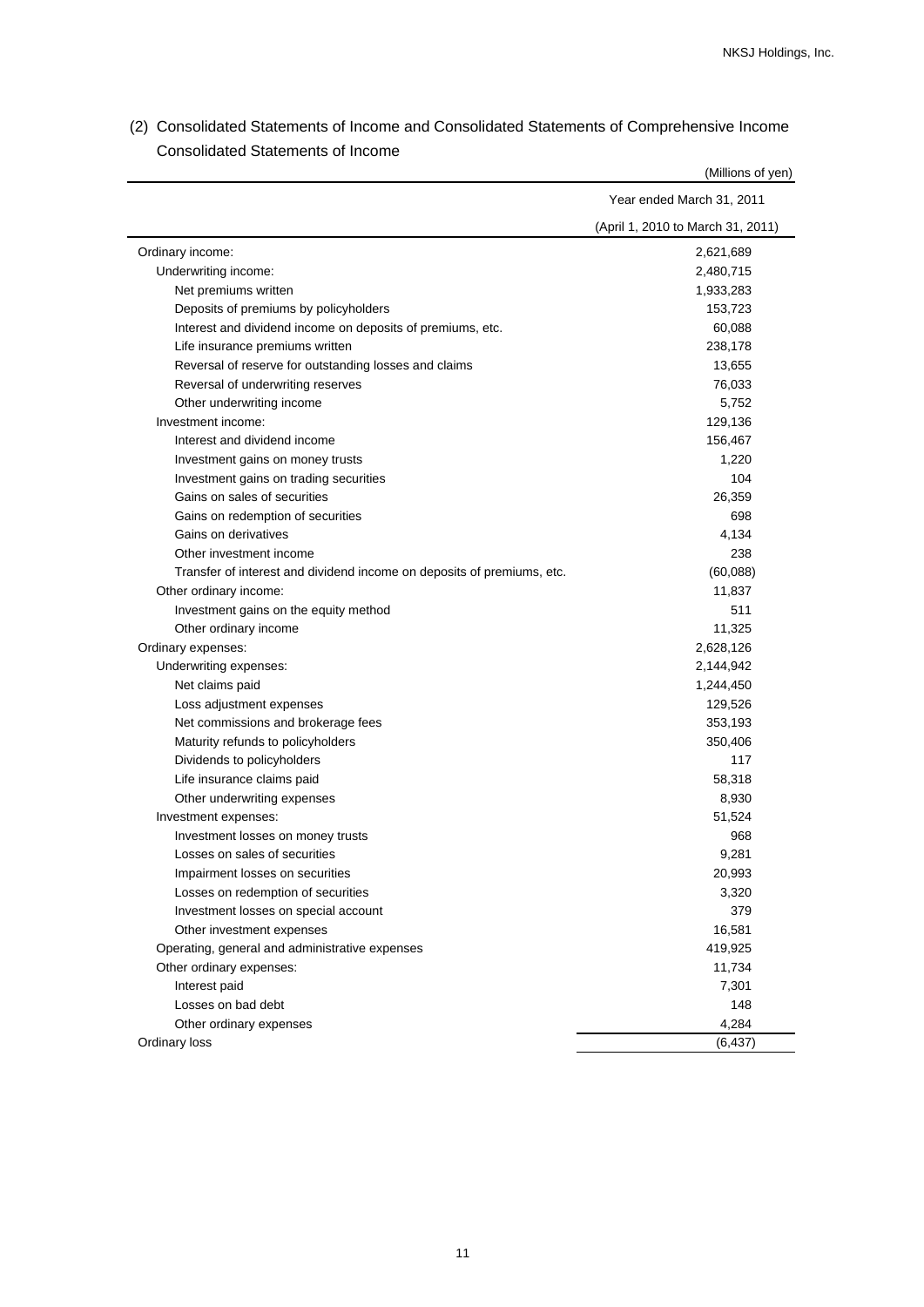|                                                        | Year ended March 31, 2011         |  |
|--------------------------------------------------------|-----------------------------------|--|
|                                                        | (April 1, 2010 to March 31, 2011) |  |
| Extraordinary gains:                                   | 3,540                             |  |
| Gains on disposal of fixed assets                      | 1,605                             |  |
| Gains on negative goodwill                             | 149                               |  |
| Other extraordinary gains                              | 1,785                             |  |
| Extraordinary losses:                                  | 14,786                            |  |
| Losses on disposal of fixed assets                     | 1,366                             |  |
| Impairment losses                                      | 1,118                             |  |
| Provision for reserves under the special laws:         | 9,028                             |  |
| Provision for reserve for price fluctuation            | 9,028                             |  |
| Other extraordinary losses                             | 3,273                             |  |
| Loss before income taxes and non-controlling interests | (17, 683)                         |  |
| Income taxes                                           | 3,240                             |  |
| Deferred income taxes                                  | (7,623)                           |  |
| Total income taxes                                     | (4, 382)                          |  |
| Loss before non-controlling interests                  | (13,300)                          |  |
| Non-controlling interests                              | (382)                             |  |
| Net loss                                               | (12, 918)                         |  |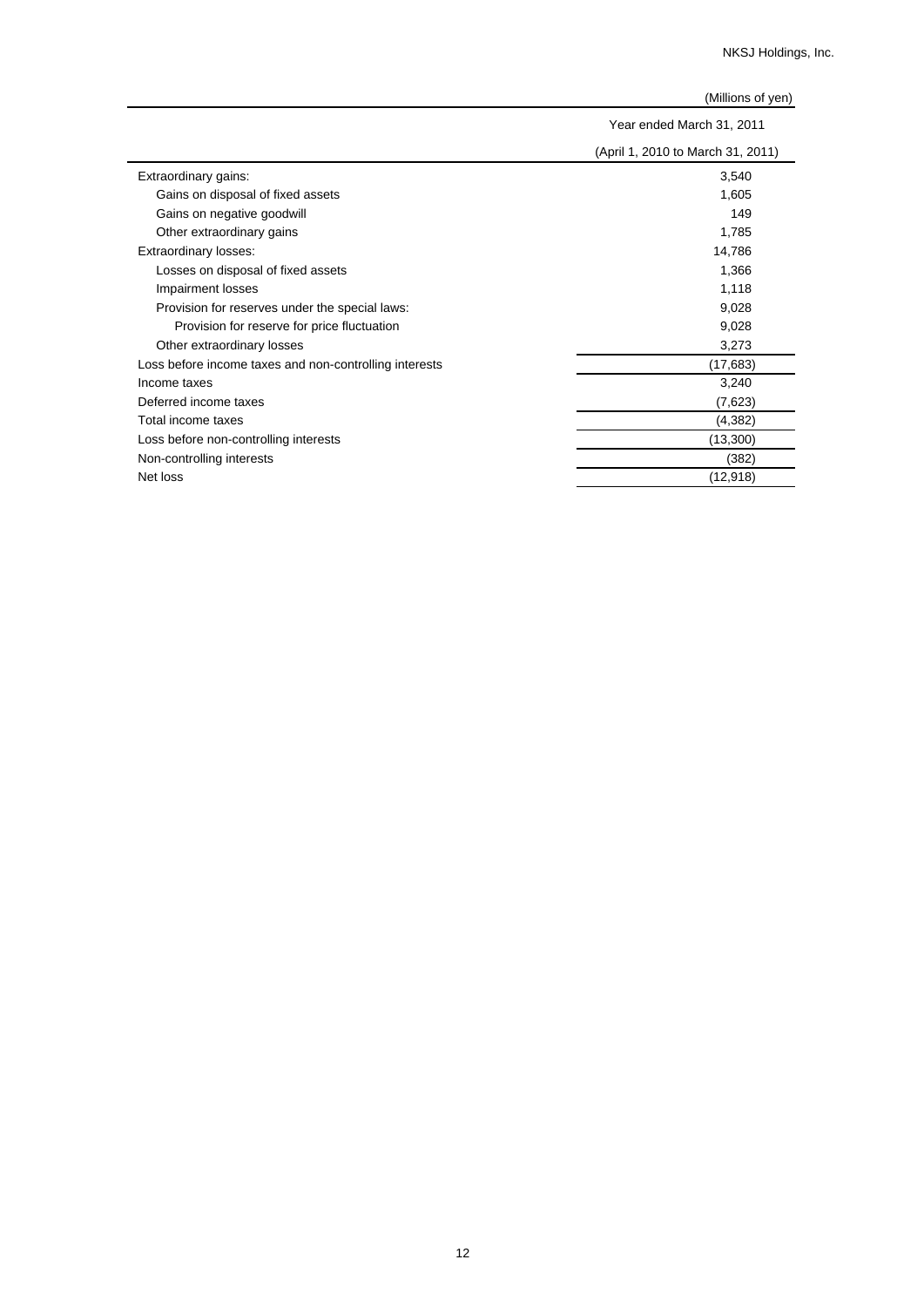# Consolidated Statements of Comprehensive Income

|                                                                                            | (Millions of yen)                 |
|--------------------------------------------------------------------------------------------|-----------------------------------|
|                                                                                            | Year ended March 31, 2011         |
|                                                                                            | (April 1, 2010 to March 31, 2011) |
| Loss before non-controlling interests                                                      | (13,300)                          |
| Other comprehensive income:                                                                |                                   |
| Unrealized losses on securities available for sale, net of tax                             | (120, 733)                        |
| Deferred gains on hedges                                                                   | 3,543                             |
| Foreign currency translation adjustments                                                   | (12, 233)                         |
| Share of other comprehensive income of affiliates accounted for<br>under the equity method | (395)                             |
| Total other comprehensive income                                                           | (129, 819)                        |
| Comprehensive income                                                                       | (143, 120)                        |
| (Comprehensive income attributable to)                                                     |                                   |
| Comprehensive income attributable to shareholders of the parent                            | (142,660)                         |
| Comprehensive income attributable to non-controlling interests                             | (459)                             |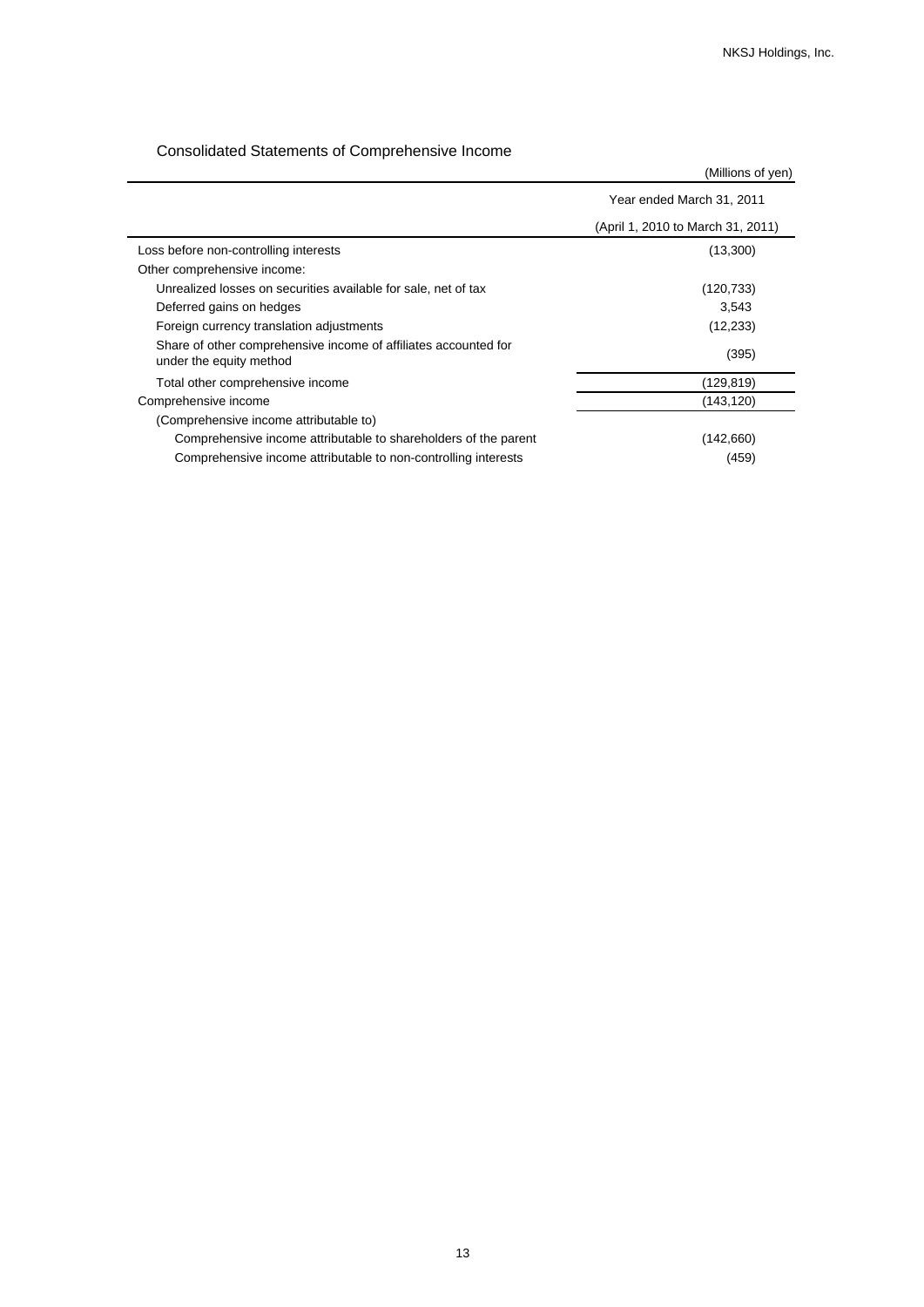# (3) Consolidated Statements of Changes in Net Assets

|                                                               | (Millions of yen)                 |
|---------------------------------------------------------------|-----------------------------------|
|                                                               | Year ended March 31, 2011         |
|                                                               | (April 1, 2010 to March 31, 2011) |
| Shareholders' equity:                                         |                                   |
| Common stock:                                                 |                                   |
| Balance at the beginning of the period                        | 70,000                            |
| Changes during the period:                                    |                                   |
| Issuance of new stocks - exercise of stock acquisition rights | 45                                |
| Increase due to share exchange                                | 30.000                            |
| Total changes during the period                               | 30,045                            |
| Balance at the end of the period                              | 100,045                           |
| Capital surplus:                                              |                                   |
| Balance at the beginning of the period                        | 24,229                            |
| Changes during the period:                                    |                                   |
| Issuance of new stocks - exercise of stock acquisition rights | 45                                |
| Disposal of treasury stock                                    | 31                                |
| Increase due to share exchange                                | 414,248                           |
| Total changes during the period                               | 414,325                           |
| Balance at the end of the period                              | 438,555                           |
| Retained earnings:                                            |                                   |
| Balance at the beginning of the period                        | 336,793                           |
| Changes during the period:                                    |                                   |
| <b>Dividends</b>                                              | (25,700)                          |
| Net loss                                                      | (12, 918)                         |
| Changes in the scope of consolidation                         | 165                               |
| Total changes during the period                               | (38, 454)                         |
| Balance at the end of the period                              | 298,339                           |
| Treasury stock:                                               |                                   |
| Balance at the beginning of the period                        |                                   |
| Changes during the period:                                    |                                   |
| Acquisition of treasury stock                                 | (769)                             |
| Disposal of treasury stock                                    | 196                               |
| Total changes during the period                               | (572)                             |
| Balance at the end of the period                              | (572)                             |
| Total shareholders' equity:                                   |                                   |
| Balance at the beginning of the period                        | 431,023                           |
| Changes during the period:                                    |                                   |
| Issuance of new stocks - exercise of stock acquisition rights | 91                                |
| <b>Dividends</b>                                              | (25,700)                          |
| Net loss                                                      | (12, 918)                         |
| Acquisition of treasury stock                                 | (769)                             |
| Disposal of treasury stock                                    | 228                               |
| Changes in the scope of consolidation                         | 165                               |
| Increase due to share exchange                                | 444,248                           |
| Total changes during the period                               | 405,344                           |
| Balance at the end of the period                              | 836,367                           |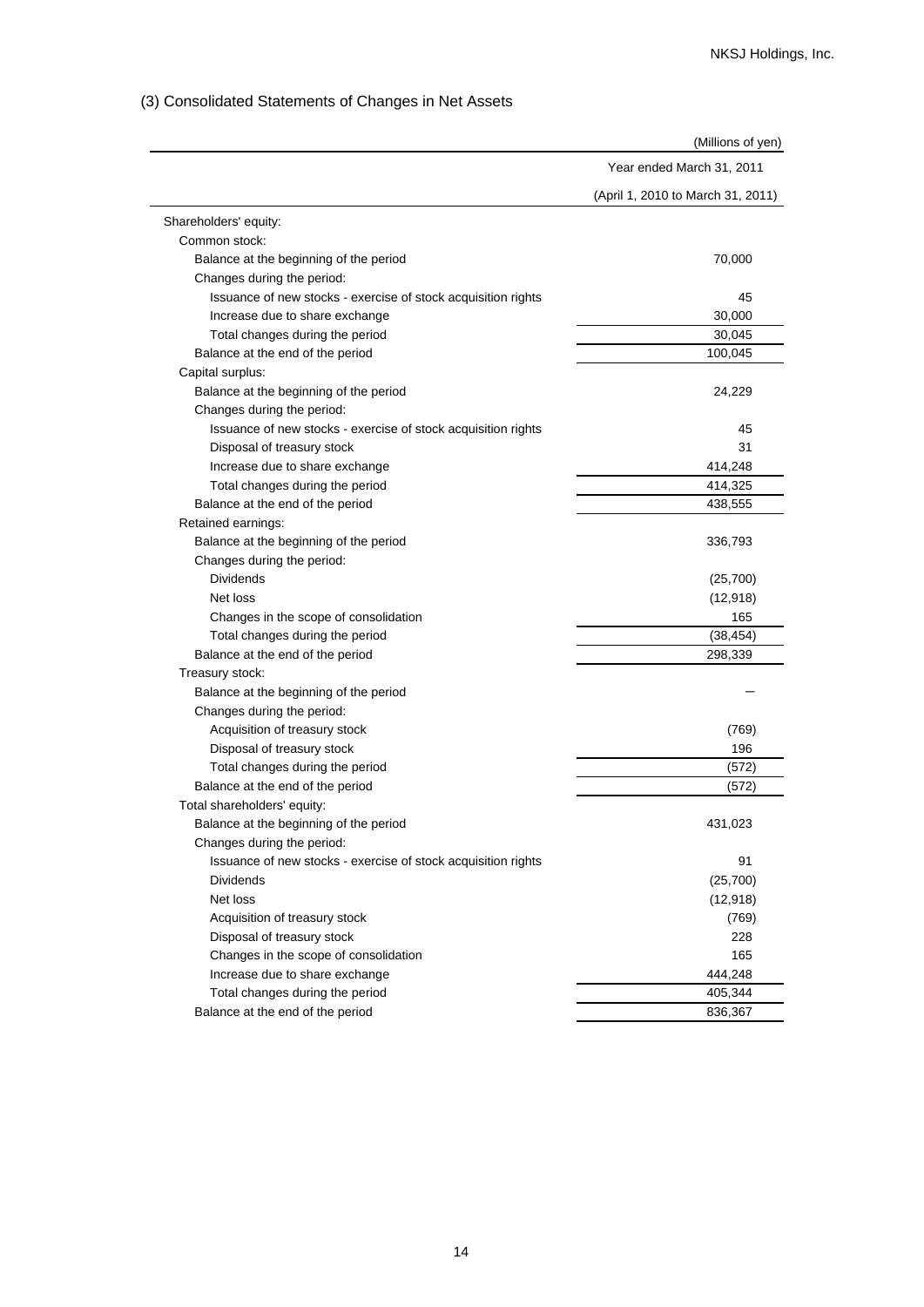|                                                                | (Millions of yen)                 |
|----------------------------------------------------------------|-----------------------------------|
|                                                                | Year ended March 31, 2011         |
|                                                                | (April 1, 2010 to March 31, 2011) |
| Accumulated other comprehensive income:                        |                                   |
| Unrealized gains on securities available for sale, net of tax: |                                   |
| Balance at the beginning of the period                         | 389,352                           |
| Changes during the period:                                     |                                   |
| Net changes in items other than shareholders' equity           | (120, 376)                        |
| Total changes during the period                                | (120, 376)                        |
| Balance at the end of the period                               | 268,976                           |
| Deferred gains on hedges:                                      |                                   |
| Balance at the beginning of the period                         |                                   |
| Changes during the period:                                     |                                   |
| Net changes in items other than shareholders' equity           | 3,543                             |
| Total changes during the period                                | 3,543                             |
| Balance at the end of the period                               | 3,543                             |
| Foreign currency translation adjustments:                      |                                   |
| Balance at the beginning of the period                         | (21, 674)                         |
| Changes during the period:                                     |                                   |
| Net changes in items other than shareholders' equity           | (12,908)                          |
| Total changes during the period                                | (12,908)                          |
| Balance at the end of the period                               | (34, 583)                         |
| Total accumulated other comprehensive income:                  |                                   |
| Balance at the beginning of the period                         | 367,678                           |
| Changes during the period:                                     |                                   |
| Net changes in items other than shareholders' equity           | (129, 741)                        |
| Total changes during the period                                | (129, 741)                        |
| Balance at the end of the period                               | 237,936                           |
| Stock acquisition rights:                                      |                                   |
| Balance at the beginning of the period                         | 1,302                             |
| Changes during the period:                                     |                                   |
| Net changes in items other than shareholders' equity           | 1,046                             |
| Total changes during the period                                | 1,046                             |
| Balance at the end of the period                               | 2,349                             |
| Non-controlling interests:                                     |                                   |
| Balance at the beginning of the period                         | 2,839                             |
| Changes during the period:                                     |                                   |
| Net changes in items other than shareholders' equity           | (46)                              |
| Total changes during the period                                | (46)                              |
| Balance at the end of the period                               | 2,793                             |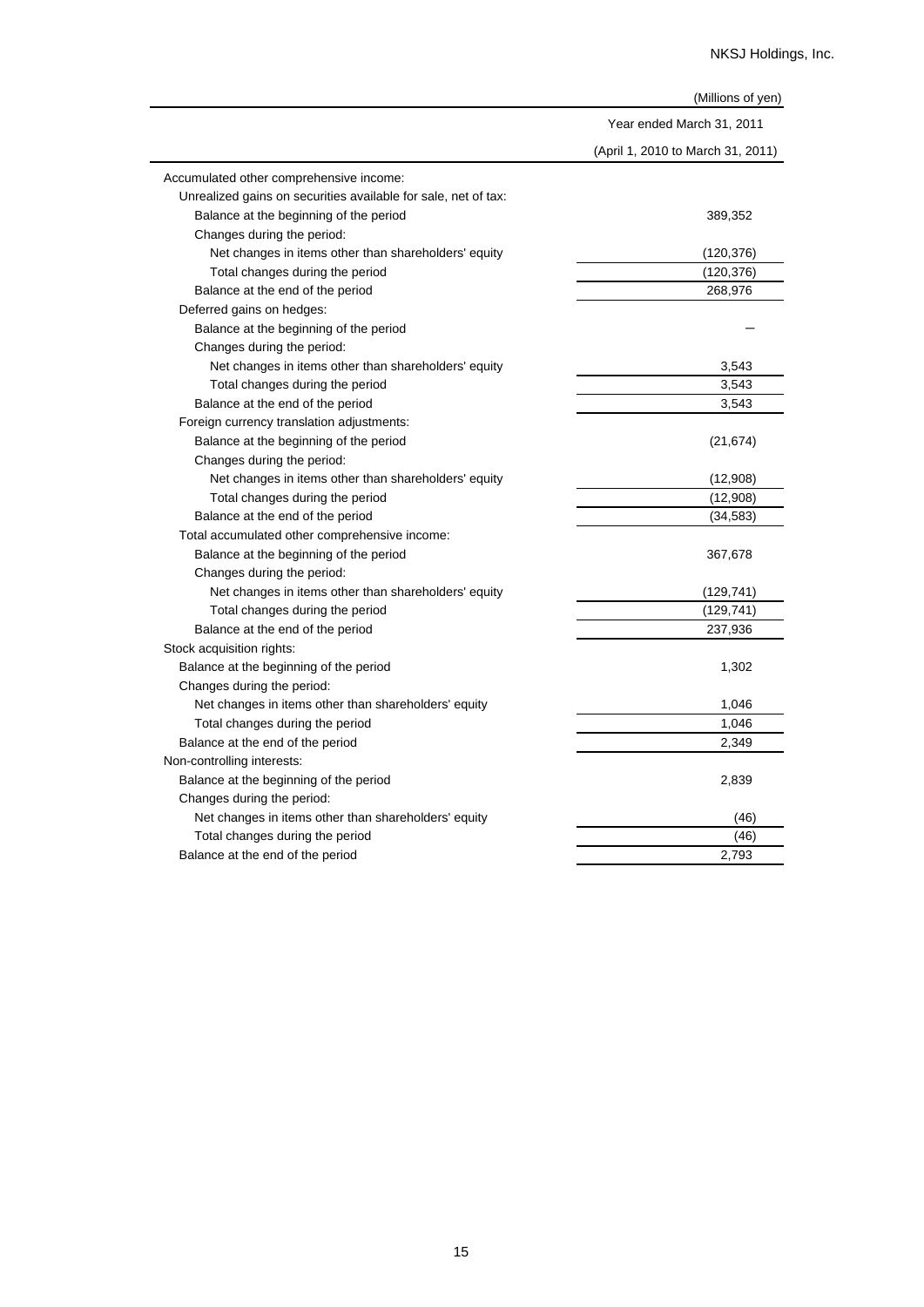|                                                               | (Millions of yen)                 |
|---------------------------------------------------------------|-----------------------------------|
|                                                               | Year ended March 31, 2011         |
|                                                               | (April 1, 2010 to March 31, 2011) |
| Total net assets:                                             |                                   |
| Balance at the beginning of the period                        | 802,843                           |
| Changes during the period:                                    |                                   |
| Issuance of new stocks - exercise of stock acquisition rights | 91                                |
| <b>Dividends</b>                                              | (25,700)                          |
| Net loss                                                      | (12, 918)                         |
| Acquisition of treasury stock                                 | (769)                             |
| Disposal of treasury stock                                    | 228                               |
| Changes in the scope of consolidation                         | 165                               |
| Increase due to share exchange                                | 444,248                           |
| Net changes in items other than shareholders' equity          | (128,742)                         |
| Total changes during the period                               | 276,602                           |
| Balance at the end of the period                              | 1,079,446                         |

 $\overline{a}$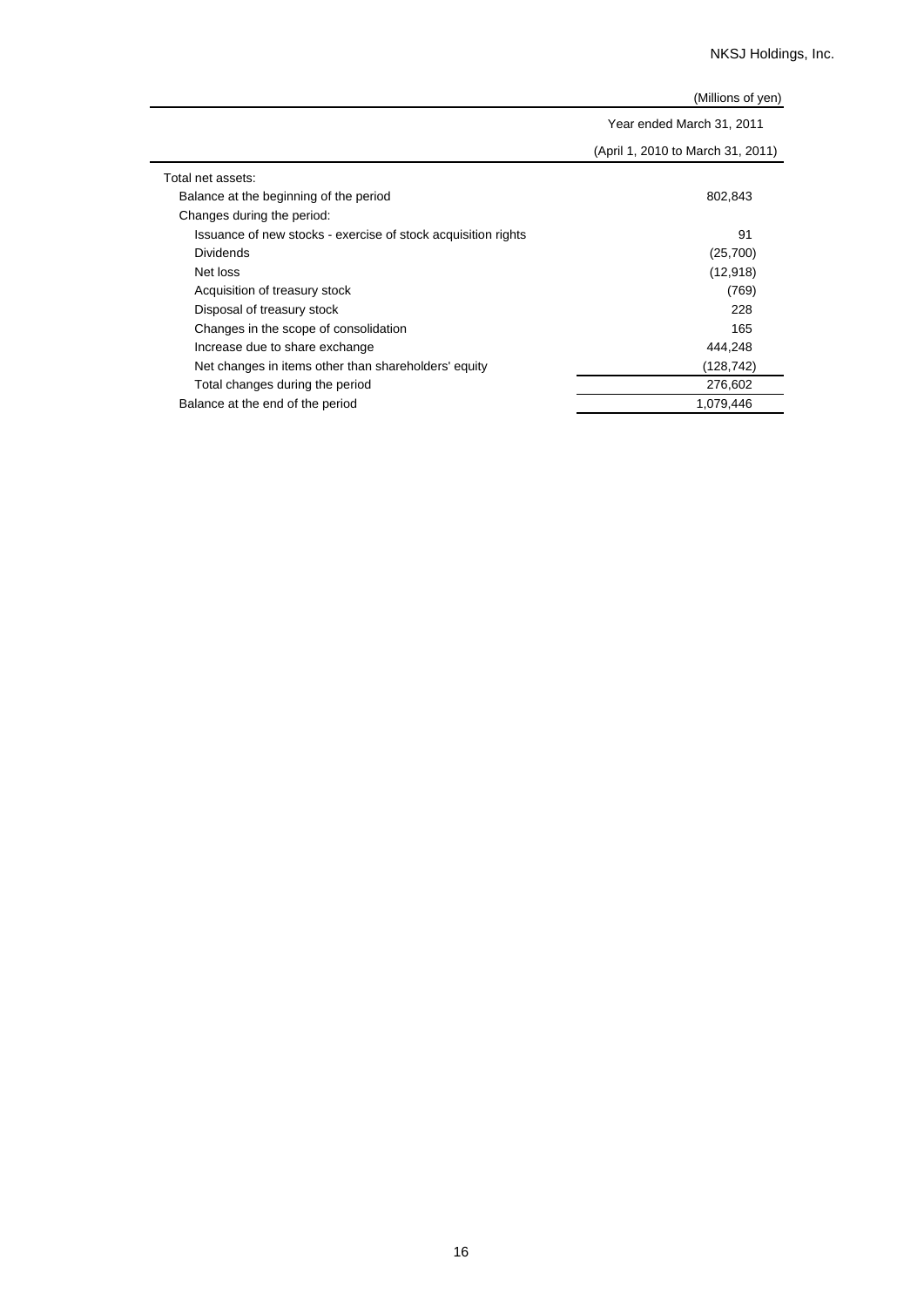(4) Consolidated Statements of Cash Flows

|                                                                     | (Millions of yen)                 |
|---------------------------------------------------------------------|-----------------------------------|
|                                                                     | Year ended March 31, 2011         |
|                                                                     | (April 1, 2010 to March 31, 2011) |
| Cash flows from operating activities:                               |                                   |
| Loss before income taxes and non-controlling interests              | (17,683)                          |
| Depreciation                                                        | 20,132                            |
| <b>Impairment losses</b>                                            | 1,118                             |
| Amortization of goodwill                                            | 2,221                             |
| Gains on negative goodwill                                          | (149)                             |
| Increase (decrease) in reserve for outstanding losses and claims    | (23, 560)                         |
| Increase (decrease) in underwriting reserves                        | (78,908)                          |
| Increase (decrease) in allowance for possible loan losses           | (1,669)                           |
| Increase (decrease) in reserve for retirement benefits              | 1,227                             |
| Increase (decrease) in reserve for retirement benefits to directors | 49                                |
| Increase (decrease) in reserve for bonus payments                   | 105                               |
| Increase (decrease) in reserve for bonus payments to directors      | (57)                              |
| Increase (decrease) in reserve for price fluctuation                | 9,028                             |
| Interest and dividend income                                        | (156, 467)                        |
| Losses (gains) on investment in securities                          | 6,553                             |
| Interest expenses                                                   | 7,301                             |
| Foreign exchange losses (gains)                                     | 6,767                             |
| Losses (gains) related to tangible fixed assets                     | (238)                             |
| Losses (gains) related to loans                                     | 56                                |
| Investment losses (gains) on the equity method                      | (511)                             |
| Decrease (increase) in other assets                                 | 44,787                            |
| Increase (decrease) in other liabilities                            | (1, 199)                          |
| Others                                                              | 20,151                            |
| Subtotal                                                            | (160, 941)                        |
| Interest and dividend received                                      | 165,269                           |
| Interest paid                                                       | (7, 173)                          |
| Income taxes paid                                                   | (15,750)                          |
| Cash flows from operating activities                                | (18, 596)                         |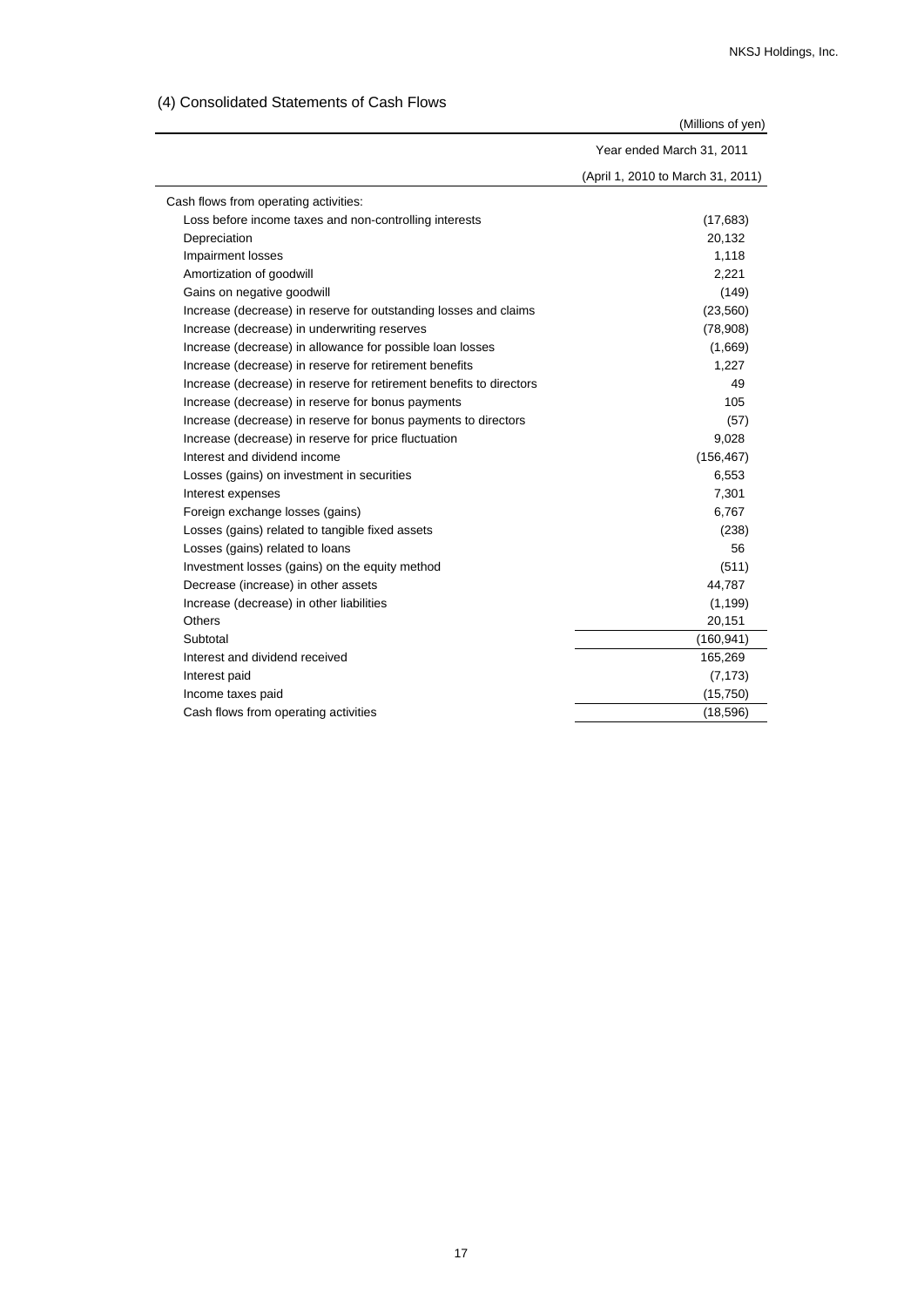|                                                                                             | Year ended March 31, 2011         |  |
|---------------------------------------------------------------------------------------------|-----------------------------------|--|
|                                                                                             | (April 1, 2010 to March 31, 2011) |  |
| Cash flows from investing activities:                                                       |                                   |  |
| Net decrease (increase) in deposits                                                         | 25,600                            |  |
| Purchase of monetary receivables bought                                                     | (1, 187)                          |  |
| Proceeds from sales and redemption of monetary receivables bought                           | 10,282                            |  |
| Increase in money trusts                                                                    | (1,874)                           |  |
| Decrease in money trusts                                                                    | 18,351                            |  |
| Purchase of securities                                                                      | (858, 423)                        |  |
| Proceeds from sales and redemption of securities                                            | 838,695                           |  |
| Loans made                                                                                  | (192,900)                         |  |
| Collection of loans                                                                         | 229,106                           |  |
| Net increase in receivables and payables under securities borrowing<br>transactions         | 121                               |  |
| Others                                                                                      | 15,280                            |  |
| Subtotal                                                                                    | 83,050                            |  |
| Total of operating activities and investment transactions as above                          | 64,453                            |  |
| Acquisition of tangible fixed assets                                                        | (13, 324)                         |  |
| Proceeds from sales of tangible fixed assets                                                | 2,707                             |  |
| Acquisition of stocks of subsidiaries resulting in changes in the<br>scope of consolidation | (28, 410)                         |  |
| <b>Others</b>                                                                               | (5,254)                           |  |
| Cash flows from investing activities                                                        | 38,768                            |  |
| Cash flows from financing activities:                                                       |                                   |  |
| Proceeds from issuance of stocks                                                            | 0                                 |  |
| Proceeds from sales of treasury stock                                                       | 20                                |  |
| Acquisition of treasury stock                                                               | (769)                             |  |
| Dividends paid                                                                              | (25, 696)                         |  |
| Dividends paid to non-controlling shareholders                                              | (5)                               |  |
| Others                                                                                      | 768                               |  |
| Cash flows from financing activities                                                        | (25, 683)                         |  |
| Effect of exchange rate changes on cash and cash equivalents                                | (2, 584)                          |  |
| Net increase (decrease) in cash and cash equivalents                                        | (8,095)                           |  |
| Cash and cash equivalents at the beginning of the period                                    | 262,844                           |  |
| Net increase in cash and cash equivalents due to share exchange                             | 141,141                           |  |
| Net increase in cash and cash equivalents due to merger                                     | 3,022                             |  |
| Cash and cash equivalents at the end of the period                                          | 398,912                           |  |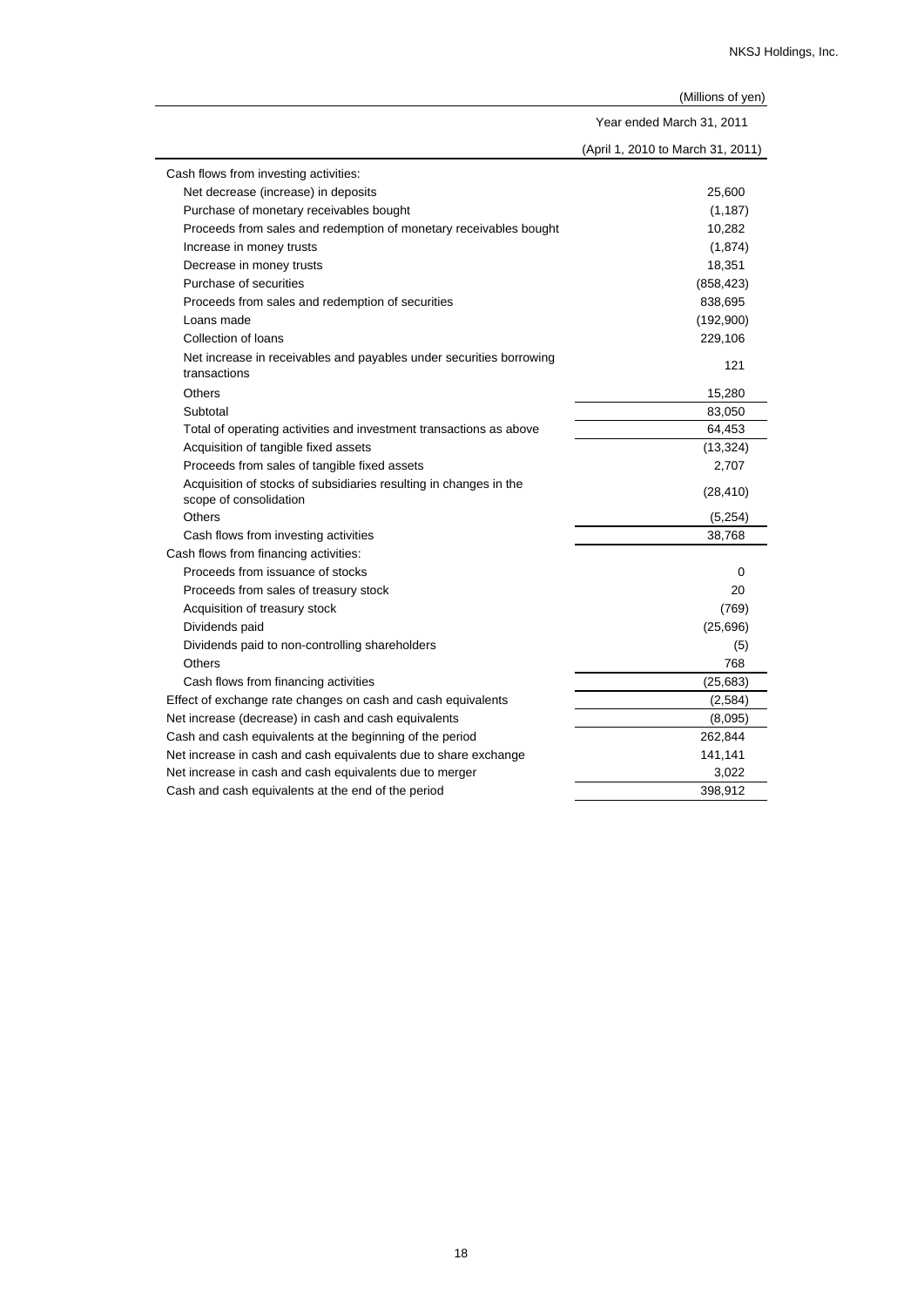(5) Notes on Going-Concern Assumption None.

## (6) Significant Accounting Policies for the Preparation of the Consolidated Financial Statements

#### 1. Scope of consolidation

(1) Number of consolidated subsidiaries: 24 companies Sompo Japan Insurance Inc. NIPPONKOA Insurance Co., Ltd. Sonpo 24 Insurance Company Limited Saison Automobile and Fire Insurance Company, Limited Sompo Japan Himawari Life Insurance Co., Ltd. NIPPONKOA Life Insurance Company, Limited Sompo Japan DIY Life Insurance Co., Ltd. Sompo Japan DC Securities Co., Ltd. Healthcare Frontier Japan Inc. SOMPO JAPAN NIPPONKOA ASSET MANAGEMENT CO., LTD. Sompo Japan Insurance Company of America Sompo Japan Insurance Company of Europe Limited NIPPONKOA Insurance Company (Europe) Limited NIPPONKOA Management Services (Europe) Limited Nippon Insurance Company of Europe Limited Sompo Japan Sigorta Anonim Sirketi Sompo Japan Asia Holdings Pte. Ltd. Sompo Japan Insurance (Singapore) Pte. Ltd. Tenet Insurance Company Limited Sompo Japan Insurance (China) Co., Ltd. NIPPONKOA Insurance Company (China) Limited Sompo Japan Insurance (Hong Kong) Company Limited NIPPONKOA Insurance Company (Asia) Limited Yasuda Seguros S.A.

Sompo Japan Sigorta Anonim Sirketi (the company name was changed from Fiba Sigorta Anonim Sirketi as of February 25, 2011) and Tenet Insurance Company Limited are included in the consolidation through the acquisition of their shares for the fiscal year ended March 31, 2011.

(2) Names of principal non-consolidated subsidiaries Names of principal non-consolidated subsidiaries Ark Re Limited Sompo Japan Reinsurance Company Limited

As the non-consolidated subsidiaries do not have a material impact on reasonable judgment about the Group's financial conditions and results of operations in terms of total assets, ordinary income, net income or loss and retained earnings, they are excluded from the scope of consolidation.

#### 2. Application of the equity method

(1) Number of affiliates accounted for under the equity method: 6 companies

Hitachi Capital Insurance Corporation Yasuda Enterprise Development Co., Ltd. Berjaya Sompo Insurance Berhad Universal Sompo General Insurance Company Limited Maritima Seguros S.A. Maritima Saude Seguros S.A.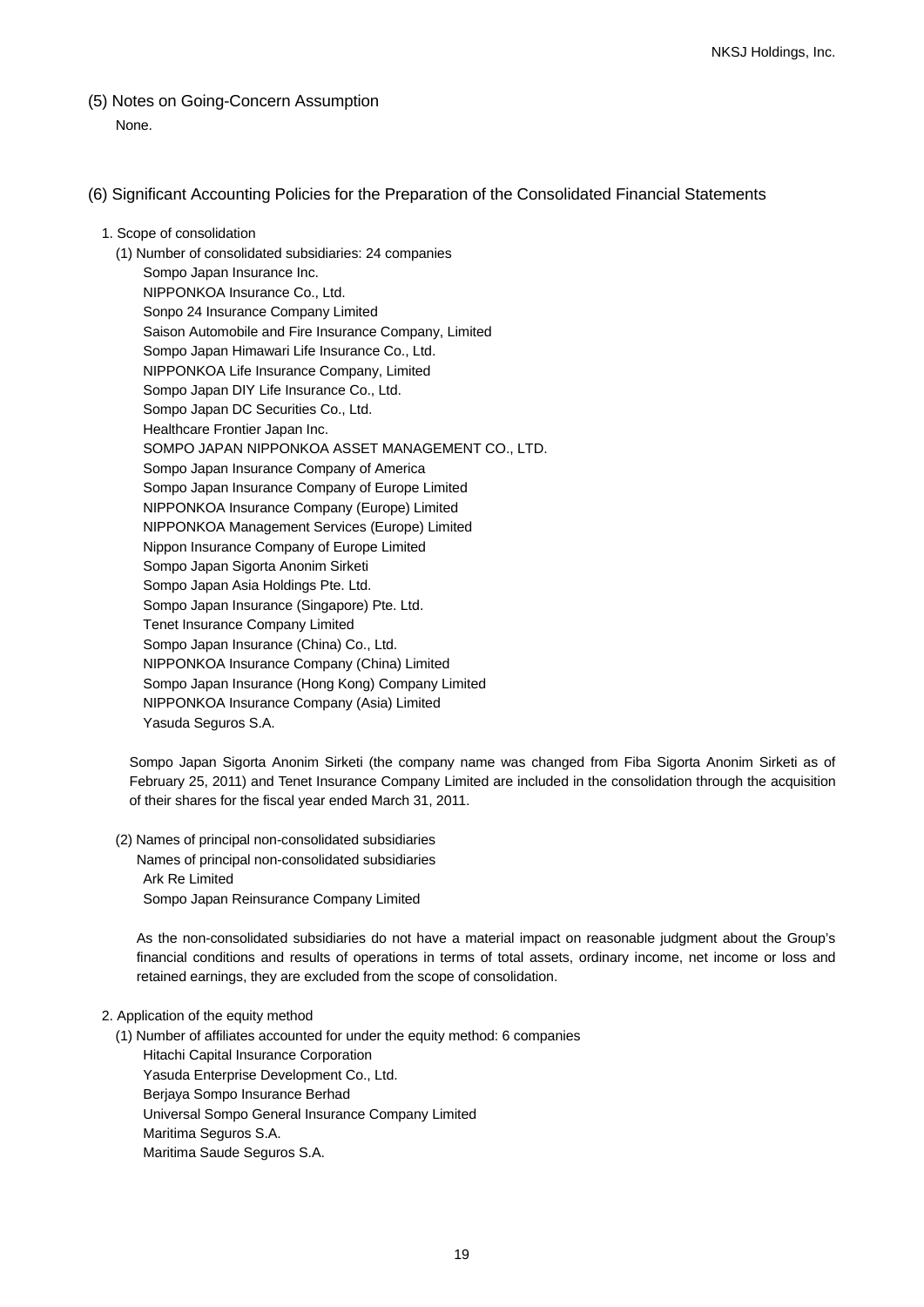- (2) The non-consolidated subsidiaries and affiliates (Ark Re Limited, Sompo Japan Reinsurance Company Limited, etc.) are not accounted for under the equity method as each company has a minor impact on net income or loss and retained earnings and they do not have a material impact as a whole.
- (3) NKSJ Holdings, Inc. holds 26.6% of voting rights of Japan Earthquake Reinsurance Co., Ltd. ("Japan Earthquake") through its domestic consolidated property and casualty insurance subsidiaries. As Japan Earthquake is engaged in public business and NKSJ Holdings, Inc. can not have a material impact on Japan Earthquake's decisions of finance, promotion and business strategy, Japan Earthquake is excluded from affiliates.
- 3. The fiscal year of consolidated subsidiaries

The balance sheet dates of the foreign consolidated subsidiaries are December 31. As the differences in the balance sheet dates do not exceed three months, the financial statements as of December 31 are used for the preparation of the consolidated financial statements.

Necessary adjustments are made for the significant transactions during the periods from the balance sheet dates of the subsidiaries to the consolidated balance sheet date.

#### 4. Accounting policies

- (1) Valuation policies and methods for securities
	- (a) Trading securities are carried at fair value. Cost of sale is calculated under the moving-average method.
	- (b) Bonds held to maturity are carried at amortized cost based on the moving-average method.
	- (c) Policy reserve matching bonds are carried at amortized cost based on the moving-average method in accordance with "Temporary Treatment of Accounting and Auditing Concerning Policy Reserve Matching Bonds in the Insurance Industry" (Japanese Institute of Certified Public Accountants Industry Audit Practice Committee Report No.21).

The outline of risk management policy in relation to policy reserve matching bonds is as follows.

Certain domestic consolidated life insurance subsidiaries set up "policy reserve for single-premium whole-life" as a sub-category, and follow the management policy to match the duration of the policy reserve in the sub-category with the duration of policy reserve matching bonds corresponding to this sub-category within a certain range, to better manage the changes in the interest rate risk associated with the assets and liabilities.

- (d) Stocks of non-consolidated subsidiaries and affiliates that are not accounted for under the equity method are carried at cost based on the moving-average method.
- (e) Securities available for sale which have readily determinable fair value are carried at fair value based on the market price at the end of the fiscal year. Changes in unrealized gains or losses, net of applicable income taxes, are directly included in net assets, and cost of sale is calculated based on the moving-average method.
- (f) Securities available for sale which are considered extremely difficult to figure out fair value are carried at cost based on the moving-average method.
- (g) Securities managed as trust assets in money trusts for trading purposes are carried at fair value.
- (h) Securities managed as trust assets in money trusts classified as other than trading purposes or held to maturity are carried on the same basis as that of securities available for sale.
- (2) Valuation policies and methods for derivatives transactions Derivatives transactions are carried at fair value.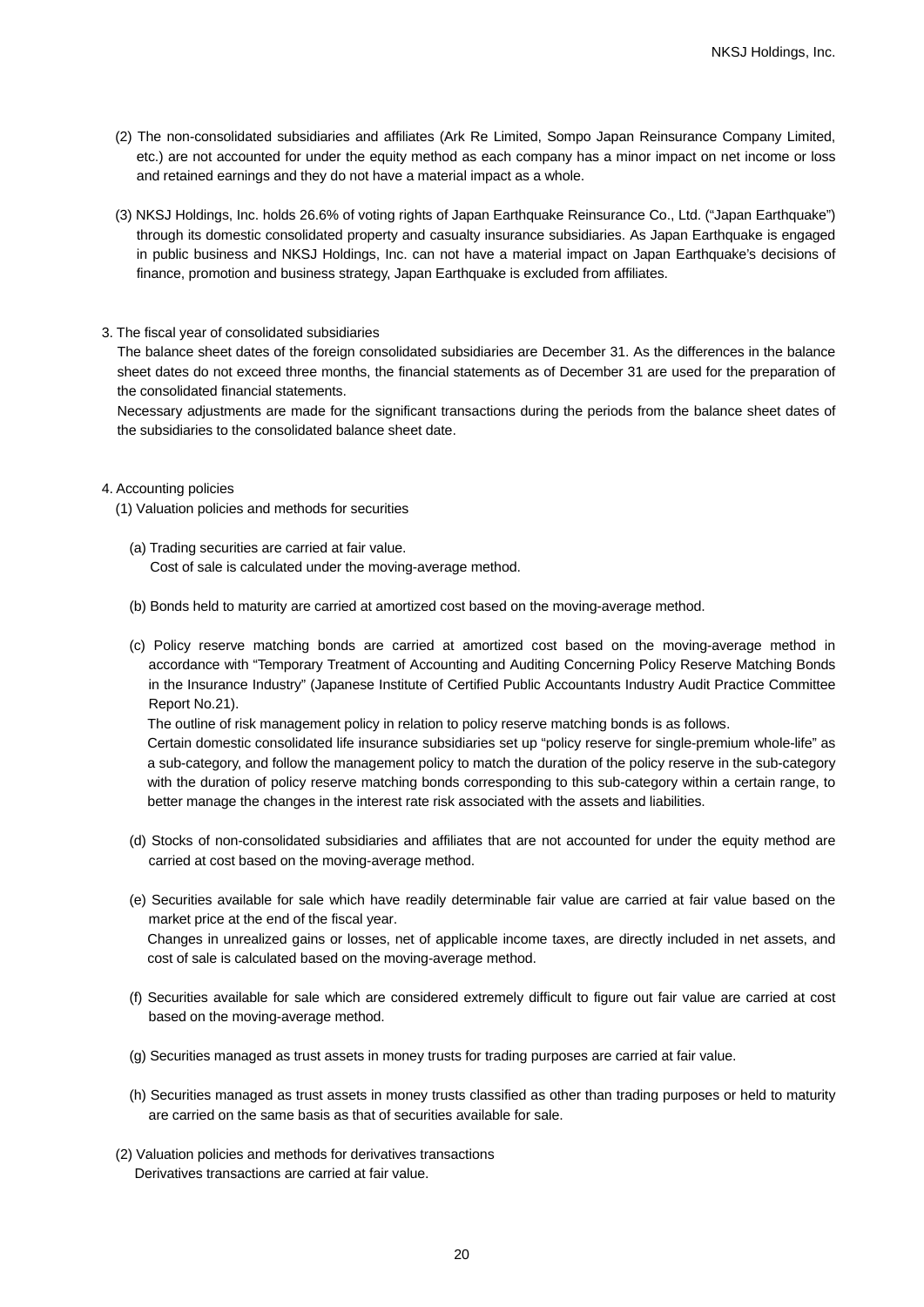- (3) Depreciation methods of significant assets
	- (a) Tangible fixed assets (excluding leased assets)

Depreciation of tangible fixed assets (excluding leased assets) held by NKSJ Holdings, Inc. and its domestic consolidated subsidiaries is computed using the declining-balance method, except for buildings (excluding fixtures attached to buildings) acquired on or after April 1, 1998 on which depreciation is computed using the straight-line method.

Depreciation of tangible fixed assets (excluding leased assets) held by the foreign consolidated subsidiaries is mainly computed using the straight-line method.

(b) Intangible fixed assets

Capitalized software for internal use held by the consolidated subsidiaries is amortized using the straight-line method based on the estimated useful life.

- (4) Accounting policies for significant reserves
	- (a) Allowance for possible loan losses

In order to provide for losses from defaults, the domestic consolidated insurance subsidiaries establish allowance for possible loan losses in accordance with the internal standards for self-assessment of assets and the policy of write-off and provision.

For claims on debtors that have legally, formally or substantially entered into bankruptcy, special liquidation or whose notes have been under suspension at clearing houses, allowances are provided based on the amount remaining after deduction of the estimated recoverable amounts from the disposal of collateral and from guarantees.

For claims on debtors that are highly probable that they would bankrupt in the future, allowances are provided based on the amount remaining after deduction of the estimated recoverable amounts from the disposal of collateral and from guarantees, considering the debtor's overall solvency assessment.

For claims other than those described above, allowances are provided based on the amount of claims multiplied by the default rate, which is computed based on historical loan loss experience.

The departments responsible for respective assets assess relevant claim in accordance with the in-house selfassessment criteria. The asset auditing department independently reviews the results and allowances are provided based on the said results.

The other consolidated subsidiaries determine the collectability of the receivables respectively to provide allowances based on the said results to cover the estimated future losses.

(b) Reserve for retirement benefits

In order to provide for employees' retirement benefits, the domestic consolidated subsidiaries record the amount based on the projected retirement benefit obligation and the estimated plan assets at the end of the fiscal year.

Prior service costs are amortized using the straight-line method over certain years within the average remaining service years of employees at the time of occurrence.

Actuarial gains and losses are amortized using the straight-line method over certain years within the average remaining service years of employees at the time of occurrence from the following fiscal year.

(c) Reserve for retirement benefits to directors

In order to provide for retirement benefits to directors, the domestic consolidated subsidiaries record the amount deemed accrued at the end of the fiscal year based on internal regulations.

#### (d) Reserve for bonus payments

In order to provide for employees' bonus payments, the estimated amounts to be paid at the end of the fiscal year are recorded.

#### (e) Reserve for price fluctuation

In order to provide for possible losses arising from price fluctuation of stock etc., the domestic consolidated insurance subsidiaries set aside reserves under Article 115 of the Insurance Business Act.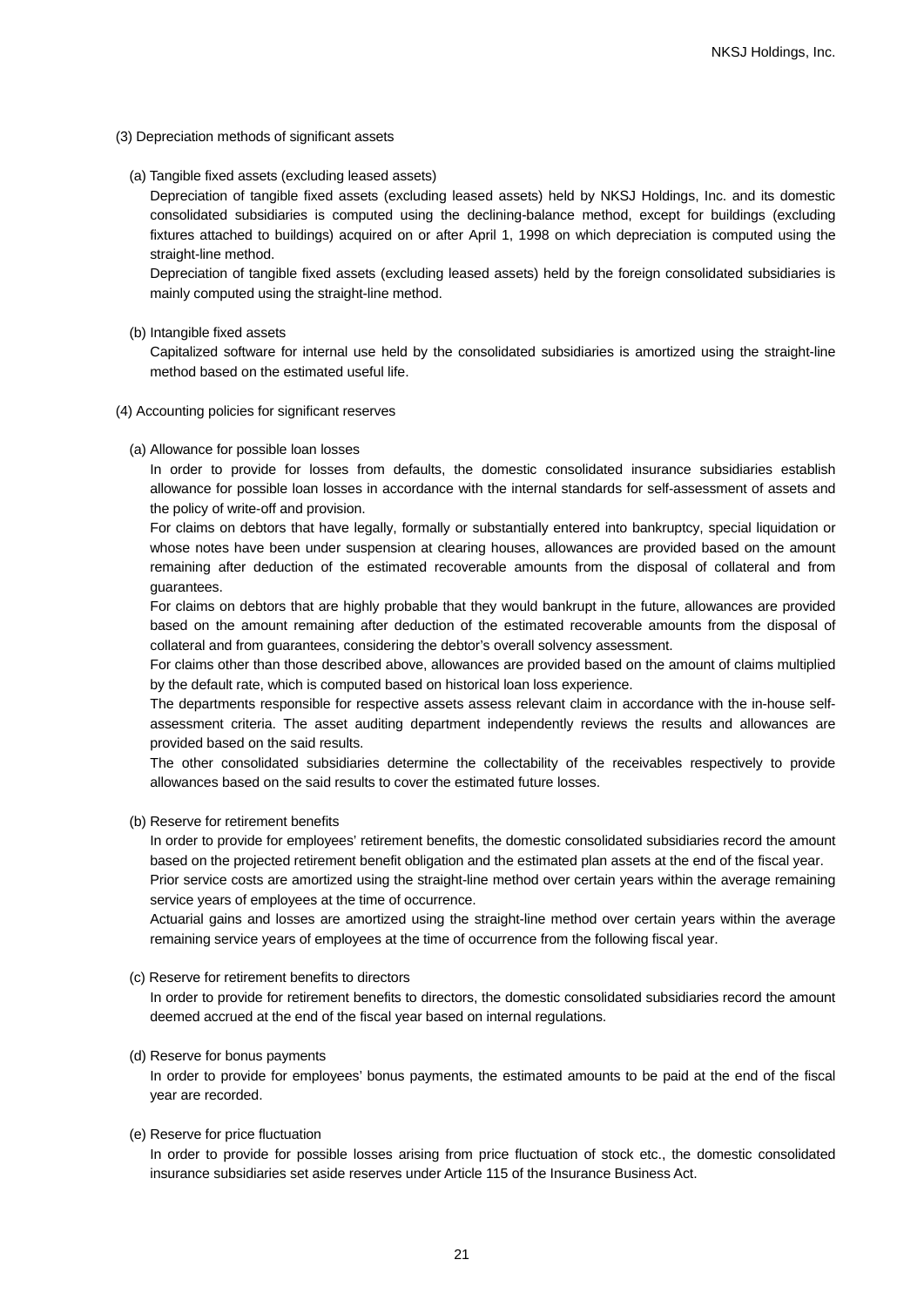#### (5) Significant hedge accounting

Generally the domestic consolidated subsidiaries apply the deferred hedge accounting method to interest rate swaps to hedge cash flow fluctuation risk of floating-rate loans and bonds and interest rate fluctuation risk related to long-term insurance contracts based on "The Accounting and Auditing Treatment on the Application of the Financial Products Accounting Standard to the Insurance Industry" (Japanese Institute of Certified Public Accountants Industry Audit Practice Committee Report No.26, hereafter "Industry Audit Practice Committee Report No.26"). The exceptional treatment is applied to certain interest rate swaps to the extent that such transactions meet certain conditions required for the application of the exceptional treatment.

The domestic consolidated subsidiaries apply the fair value hedge accounting method to equity swaps for hedging the future stock price fluctuation risks.

The fair value hedge accounting method is applied to forward foreign exchanges, currency options and currency swaps in order to reduce foreign exchange rate fluctuation risk on foreign currency denominated assets. The exceptional treatment is applied to certain transactions to the extent that such transactions meet certain conditions required for application of the exceptional treatment.

Hedge effectiveness is judged by periodically comparing the accumulated fluctuations of the market value or cash flows of the hedged item to those of the related hedging instrument for the period from the commencement of the hedge to the date of judgment. However, when the material conditions are shared among the hedged item and the hedging instrument and its effectiveness is considered high, when interest rate swaps meet requirements for applying the exceptional treatment or when certain transactions fulfill the required conditions to apply the exceptional treatment, the judgment of the hedge effectiveness is omitted.

The hedge effectiveness based on Industry Audit Practice Committee Report No.26 is judged by monitoring the interest rates which impact the calculation of theoretical prices of both insurance liabilities as hedged item and interest rate swaps as hedging instrument which are grouped by different remaining periods.

#### (6) Amortization of goodwill

Goodwill is amortized over 20 years using the straight-line method. Insignificant amounts of goodwill are amortized at one time.

#### (7) Cash and cash equivalents in the consolidated statements of cash flows

Cash and cash equivalents in the consolidated statements of cash flows consist of cash on hand, demand deposits and short-term investments with original maturities or redemption of three months or less, which can be cashed easily and have few risks of fluctuation in value.

#### (8) Accounting for consumption taxes

NKSJ Holdings, Inc. and its domestic consolidated subsidiaries account for national and local consumption taxes using the tax-excluded method, except for the domestic consolidated insurance subsidiaries' expenses such as loss adjustment expenses and operating, general and administrative expenses for which the domestic consolidated insurance subsidiaries account using the tax-included method.

Non-deductible consumption taxes relating to assets are included in other assets and amortized in equal installments over five years.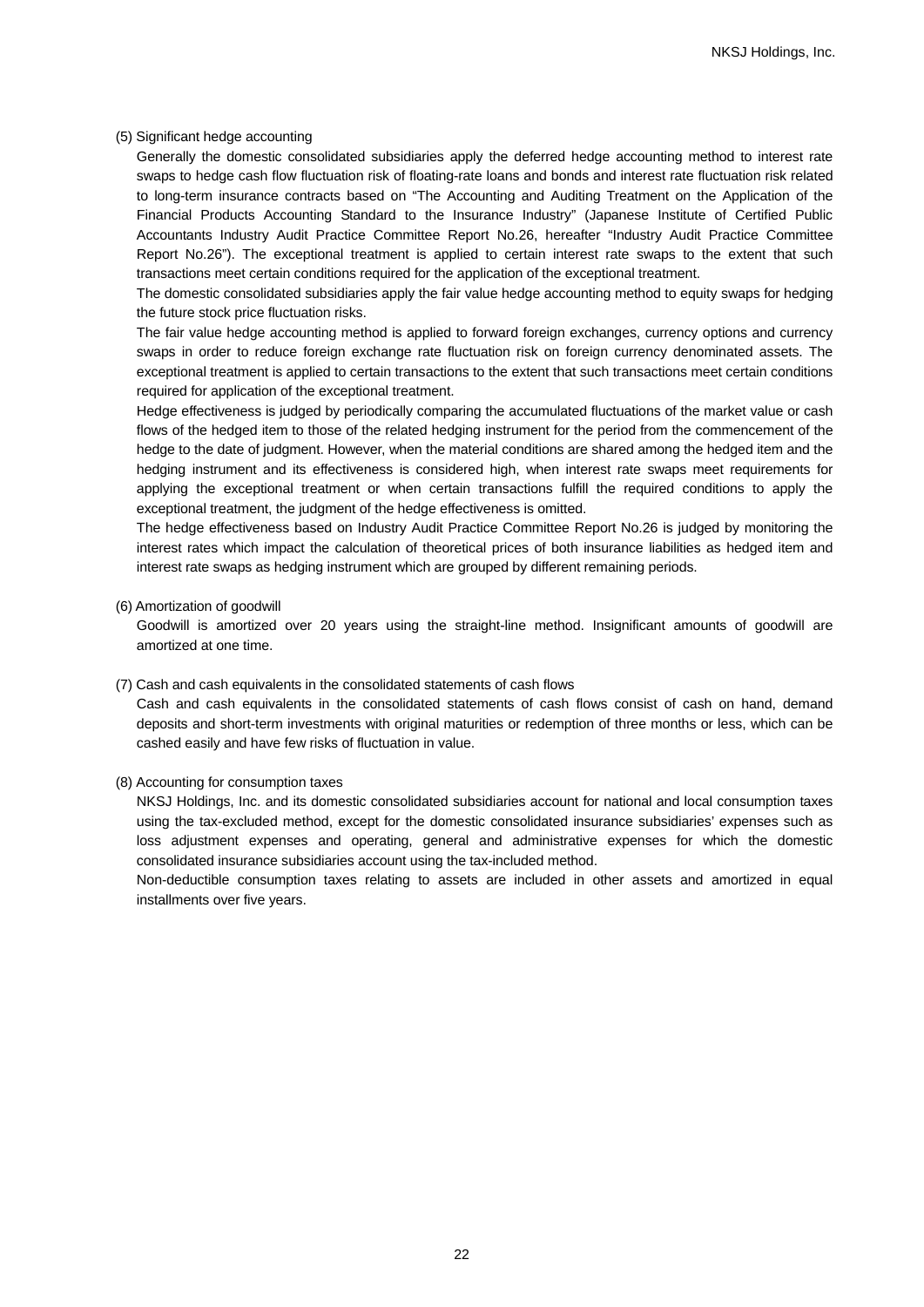#### (7) Notes to the Consolidated Financial Statements

(Notes to the consolidated balance sheets)

As of March 31, 2011

1. Accumulated depreciation of tangible fixed assets amounts to 396,437 million yen. Advance depreciation of tangible fixed assets amounts to 28,987 million yen.

2. Investments in non-consolidated subsidiaries and affiliates

| Securities (stocks)           | 37,122 million yen |
|-------------------------------|--------------------|
| Securities (equity interests) | 6,003 million yen  |

3. (1) Loans to borrowers in bankruptcy and overdue loans amount to 591 million yen and 2,210 million yen, respectively.

Loans to borrowers in bankruptcy represent those loans (excluding the portion of the loans that were written off), on which accrued interest receivable is not recognized because repayments of principal or interest were overdue for considerable periods and they are regarded uncollectible and which met the events defined in Article 96-1-3 (the maximum amount transferable to allowance for possible loan losses) and 4 of the Corporate Income Tax Law Enforcement Regulation (Article 97 of 1965 Cabinet Order). Hereafter, those loans are referred to as "Non-accrual loans".

Overdue loans represent non-accrual loans other than (a) loans to borrowers in bankruptcy or (b) loans on which payments of interest are deferred in order to assist or facilitate the restructuring of borrowers in financial difficulties.

(2) Loans overdue for three months or more amount to 1 million yen.

Loans overdue for three months or more represent, among loans which are not included in loans to borrowers in bankruptcy or overdue loans, loans on which the payment of principal or interest has been delayed for three months or more from the date following the due date.

(3) Restructured loans amount to 963 million yen.

Restructured loans represent, among loans which are not included in any of the above categories, loans on which favorable terms for the benefit of borrowers such as interest exemption or reduction, grace on interest payments, grace on principal repayments or forgiveness of debts have been granted in order to assist or facilitate the restructuring of borrowers in financial difficulties.

- (4) The total of loans to borrowers in bankruptcy, overdue loans, loans overdue for three months or more and restructured loans amount to 3,767 million yen.
- 4. Securities of 64,798 million yen, deposits of 2,330 million yen and tangible fixed assets of 5,177 million yen are pledged as collateral. The borrowings of 1,834 million yen, which are included in other liabilities, are secured debts.

Other than those mentioned above, stocks of affiliates of 2,794 million yen are pledged as collateral, but the entire amount is eliminated for the preparation of the consolidated financial statements.

- 5. Securities include 74,592 million yen of lending securities under loan agreements.
- 6. The amount of loan commitments outstanding is 10,940 million yen.
- 7. While the securities amounting to 34,071 million yen received under securities borrowing transactions are available for discretionary disposal through sale or re-hypothecation, all of them are held by the company.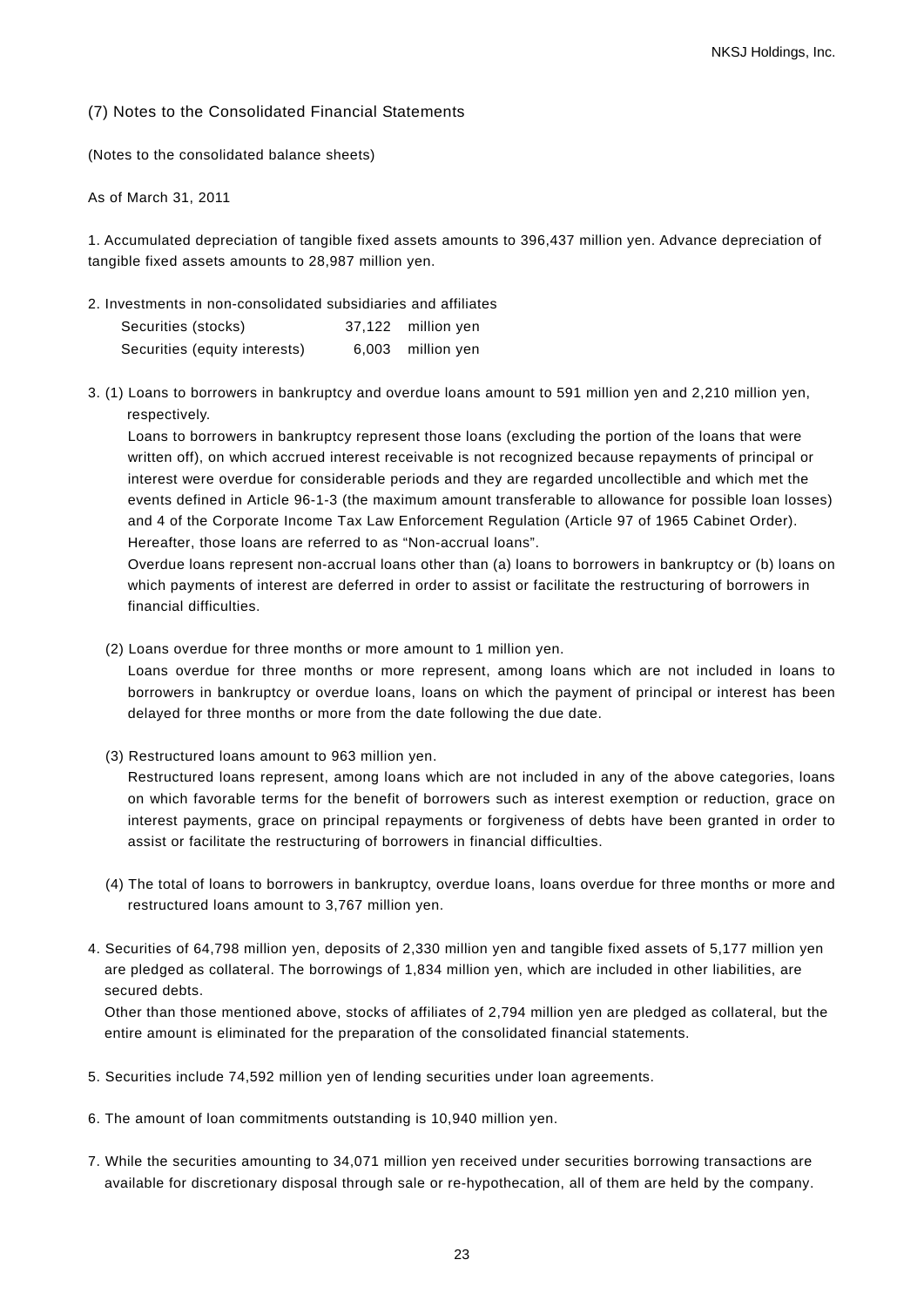(Notes to the consolidated statements of income)

Fiscal year ended March 31, 2011 (April 1, 2010 to March 31, 2011)

1. Major components of operating expenses

| Agency commissions, etc. | 353,682 million yen |
|--------------------------|---------------------|
| Salaries                 | 221,632 million yen |

Operating expenses represent the sum of loss adjustment expenses, operating, general and administrative expenses and net commissions and brokerage fees included in the consolidated statements of income.

2. Impairment losses are recognized on the following assets for the year ended March 31, 2011.

| Purpose                | Category                        | Location, etc.                                               |      | Impairment losses (millions of yen) |        |       |
|------------------------|---------------------------------|--------------------------------------------------------------|------|-------------------------------------|--------|-------|
| of use                 |                                 |                                                              | Land | <b>Buildings</b>                    | Others | Total |
| Properties<br>for rent | Land and<br>buildings           | 9 properties<br>including<br>a building for rent<br>in Tokyo | 596  | 354                                 |        | 951   |
| Idle<br>properties     | Land,<br>building<br>and others | 11 properties<br>including<br>a parking lot<br>in Ehime      | 145  | 19                                  | 1      | 166   |
| Total                  |                                 |                                                              | 742  | 374                                 | 1      | 1,118 |

The domestic consolidated insurance subsidiaries categorize properties used for the insurance business as a single asset group for the entire insurance business. Each property for rent, idle property and potential disposal property is categorized as a single asset group. The other consolidated subsidiaries categorize properties used for the business as a single asset group for each subsidiary.

When properties reduce [profitability](http://home.alc.co.jp/db/owa/bdicn_sch?w=profitability) significantly for the year ended March 31, 2011, mainly due to a decline in the prices of land, the consolidated subsidiaries devalue the carrying amounts to the realizable value. These decreases in the carrying amounts are recorded as impairment losses in extraordinary losses.

The realizable value is calculated using the value in use or the net selling price for properties for rent and the net selling price for idle properties. The value in use is calculated by discounting the future cash flows at the discount rate of 5.2%. The net selling price is the appraisal value based on the Real Estate Appraisal Standard.

- 3. Other extraordinary gains are 1,785 million yen of gains on extinguishment of tie-in shares.
- 4. The major components of other extraordinary losses are 1,465 million yen of the disaster losses related to the Great East Japan Earthquake and 904 million yen of the impact related to the adoption of accounting standards for asset retirement obligations.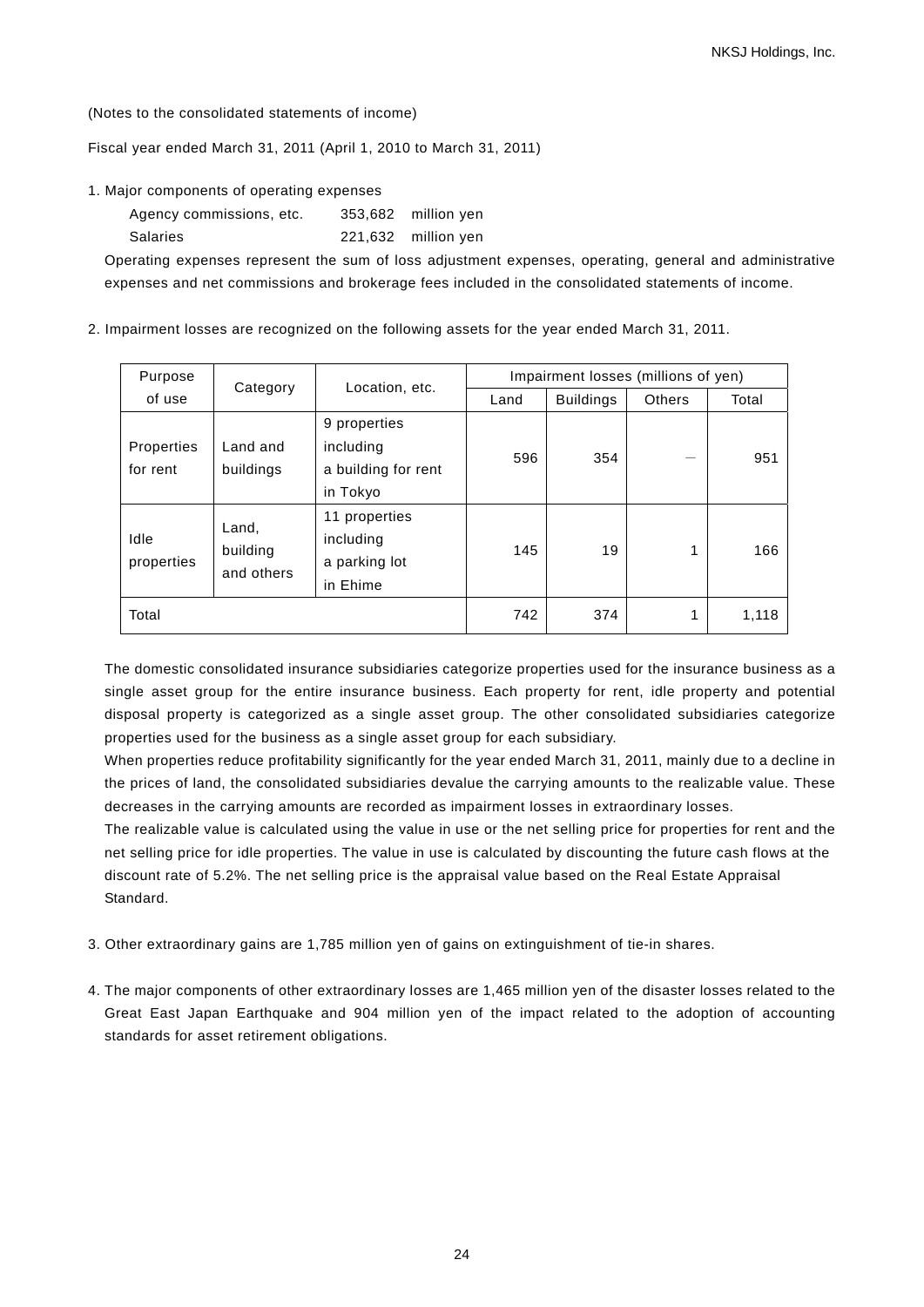#### (Notes to the consolidated statements of changes in net assets)

## Fiscal year ended March 31, 2011 (April 1, 2010 to March 31, 2011)

#### 1. Type and number of shares outstanding and type and number of treasury stock

|                    | Number as of<br>March 31, 2010 | Increase<br>for the year ended<br>March 31, 2011 | Decrease<br>for the year ended<br>March 31, 2011 | Number as of<br>March 31, 2011 |
|--------------------|--------------------------------|--------------------------------------------------|--------------------------------------------------|--------------------------------|
|                    | (thousand shares)              | (thousand shares)                                | (thousand shares)                                | (thousand shares)              |
| Shares outstanding |                                |                                                  |                                                  |                                |
| Common stock       |                                | 1,661,409                                        |                                                  | 1,661,409                      |
| Total              |                                | 1,661,409                                        |                                                  | 1,661,409                      |
| Treasury stock     |                                |                                                  |                                                  |                                |
| Common stock       | –                              | 1.317                                            | 334                                              | 983                            |
| Total              |                                | 1,317                                            | 334                                              | 983                            |

Notes)

1. Breakdown of increase in shares outstanding of common stock of 1,661,409 thousand shares is as follows.

New stocks issued in the establishment of NKSJ Holdings, Inc. through share exchange of Sompo Japan Insurance Inc. and NIPPONKOA Insurance Co., Ltd.: 1,661,263 thousand shares

Increase due to exercise of stock acquisition rights: 145 thousand shares

2. Breakdown of increase in treasury stock of common stock of 1,317 thousand shares is as follows. Increase due to acquisition of treasury stock in accordance with approval by board of directors: 1,000 thousand shares Increase due to purchase of shares less than a full trading unit: 317 thousand shares

## 3. Breakdown of decrease in treasury stock of common stock of 334 thousand shares is as follows. Decrease due to disposal of treasury stock related to exercise of stock acquisition rights: 299 thousand shares Decrease due to sales of shares less than a full trading unit: 34 thousand shares

#### 2. Stock acquisition rights

| Classification      | Breakdown of stock acquisition rights     | Balance as of March 31, 2011<br>(millions of yen) |
|---------------------|-------------------------------------------|---------------------------------------------------|
| NKSJ Holdings, Inc. | Stock acquisition rights for stock option | 2,349                                             |
| Total               |                                           | 2,349                                             |

## 3. Dividends

NKSJ Holdings, Inc. is a joint holding company established through share exchange on April 1, 2010, so the amounts of dividends paid are the amounts approved at each general meeting of stockholders of wholly-owned subsidiaries mentioned below.

Sompo Japan Insurance Inc.

| Resolution                                                  | Type of<br>share | Total amount<br>of dividend | Dividend<br>per share | Record date    | Effective date |
|-------------------------------------------------------------|------------------|-----------------------------|-----------------------|----------------|----------------|
| General meeting of<br>stockholders held<br>on June 28, 2010 | Common<br>stock  | 19.681<br>million ven       | 20 ven                | March 31, 2010 | June 29, 2010  |

## NIPPONKOA Insurance Co., Ltd.

| Resolution                                                  | Tvpe of<br>share | Total amount<br>of dividend | <b>Dividend</b><br>per share | Record date    | Effective date |
|-------------------------------------------------------------|------------------|-----------------------------|------------------------------|----------------|----------------|
| General meeting of<br>stockholders held<br>on June 28, 2010 | Common<br>stock  | 6.019<br>million ven        | 8 ven                        | March 31, 2010 | June 29, 2010  |

<sup>(1)</sup> Dividends paid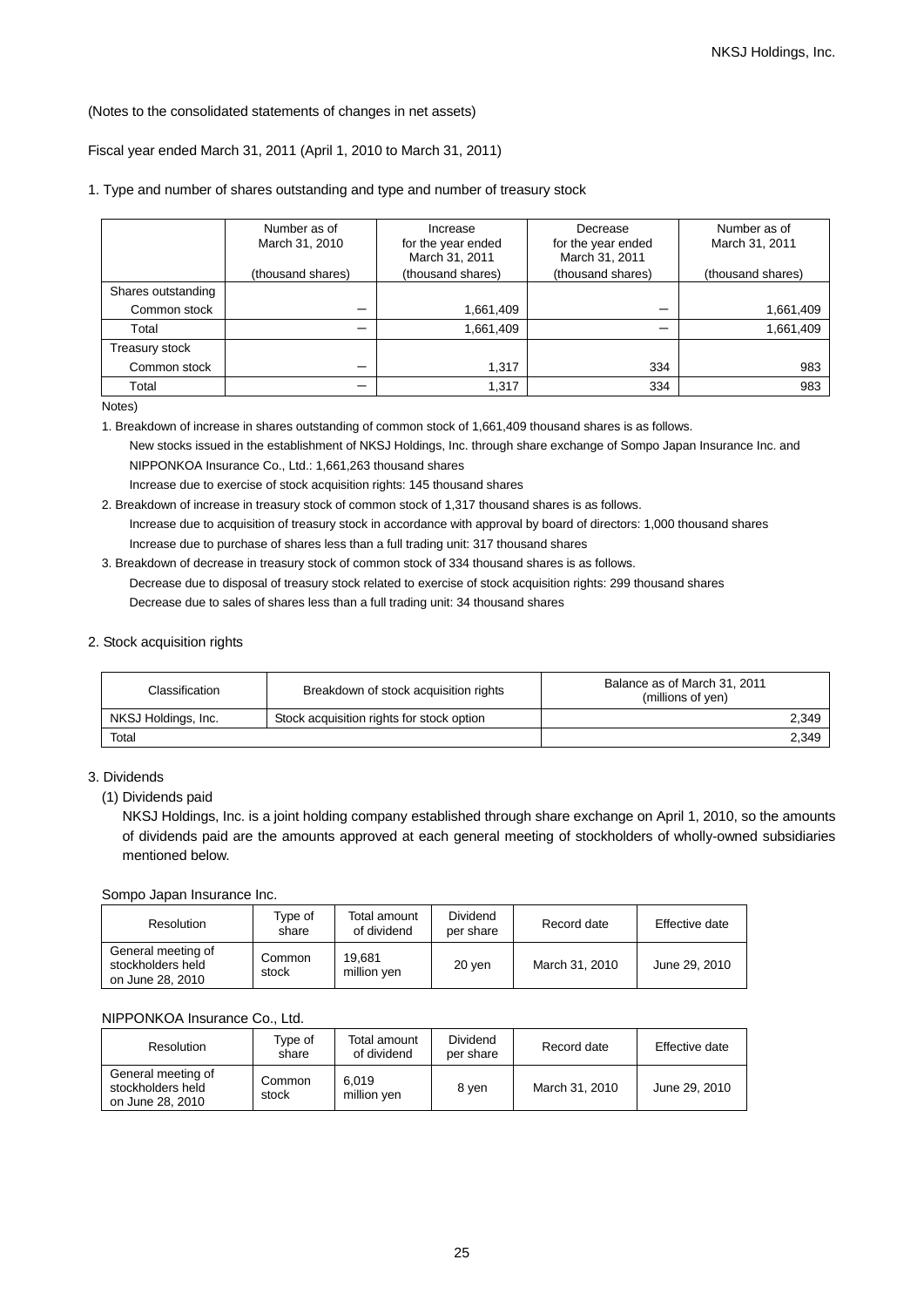(2) Of dividends with record date within the year ended March 31, 2011, dividends with the effective date after March 31, 2011

| <b>Resolution</b>                                           | Type of<br>share | Total amount<br>of dividend | Source of<br>dividend | <b>Dividend</b><br>per share | Record date    | Effective date |
|-------------------------------------------------------------|------------------|-----------------------------|-----------------------|------------------------------|----------------|----------------|
| General meeting of<br>stockholders held<br>on June 27, 2011 | Common<br>stock  | 33.208<br>million ven       | Retained<br>earnings  | 20 yen                       | March 31, 2011 | June 28, 2011  |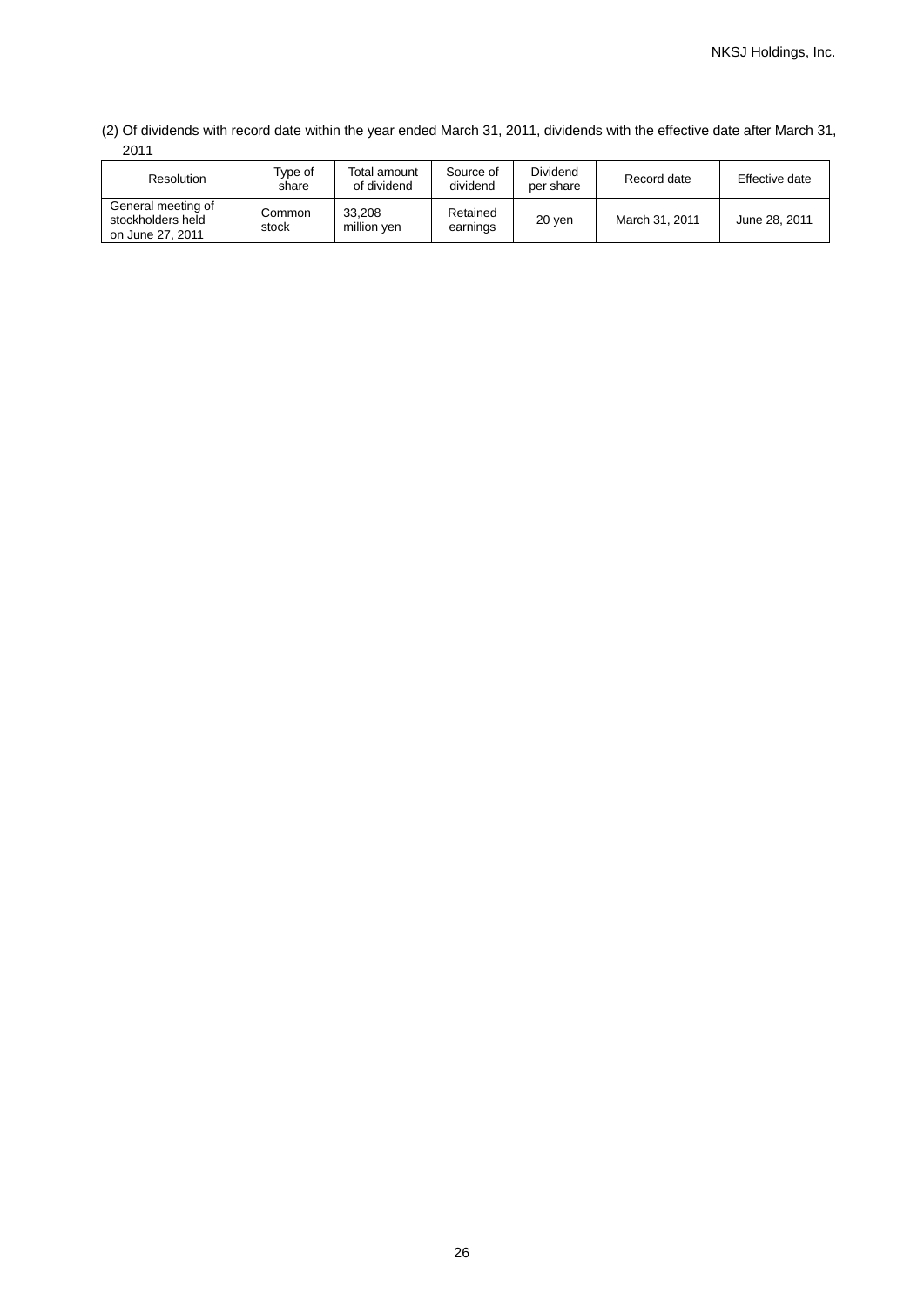(Notes to the consolidated statements of cash flows)

Fiscal year ended March 31, 2011 (April 1, 2010 to March 31, 2011)

1. Reconciliation of cash and cash equivalents to the line items disclosed in the consolidated balance sheet as of March 31, 2011

| Cash and deposits                                            | 328.528       | million yen |
|--------------------------------------------------------------|---------------|-------------|
| Call loans                                                   | 78.399        | million yen |
| Receivables under resale agreements                          | 33.490        | million yen |
| <b>Securities</b>                                            | 6.431.235     | million yen |
| Time deposit with an original maturity of more than 3 months | (46.402)      | million yen |
| Securities other than cash equivalents                       | (6, 426, 338) | million yen |
| Cash and cash equivalents                                    | 398.912       | million yen |

2. Major components of assets and liabilities of newly consolidated subsidiaries through the acquisition of shares

The major components of assets and liabilities of a newly consolidated subsidiary, Tenet Insurance Company Limited, at the commencement of the consolidation are as follows. The following also shows the acquisition cost of the shares and net expenditure for the acquisition of those shares.

| Assets:                                                                | 8.233   | million yen |  |
|------------------------------------------------------------------------|---------|-------------|--|
| Cash and deposits                                                      | 4.903   | million yen |  |
| Goodwill                                                               | 2,625   | million yen |  |
| Liabilities:                                                           | (4,183) | million yen |  |
| Underwriting funds                                                     | (3,706) | million yen |  |
| Acquisition cost of the shares of the subsidiary mentioned above       | 6.674   | million yen |  |
| Cash and cash equivalents of the subsidiary mentioned above            | (186)   | million yen |  |
| Net: Expenditure for the acquisition of the subsidiary mentioned above | 6.488   | million yen |  |

The major components of assets and liabilities of a newly consolidated subsidiary, Sompo Japan Sigorta Anonim Sirketi, at the commencement of the consolidation are as follows. The following also shows the acquisition cost of the shares and net expenditure for the acquisition of those shares.

| Assets:                                                                | 21.489    | million yen |
|------------------------------------------------------------------------|-----------|-------------|
| Cash and deposits                                                      | 14.473    | million yen |
| Goodwill                                                               | 21.234    | million yen |
| Liabilities:                                                           | (14, 150) | million yen |
| Underwriting funds                                                     | (12, 314) | million yen |
| Acquisition cost of the shares of the subsidiary mentioned above       | 28.573    | million yen |
| Cash and cash equivalents of the subsidiary mentioned above            | (6,651)   | million yen |
| Net: Expenditure for the acquisition of the subsidiary mentioned above | 21.922    | million yen |

3. Significant non-cash transactions

None.

4. Cash flows from investing activities include cash flows from investment activities conducted as a part of insurance business.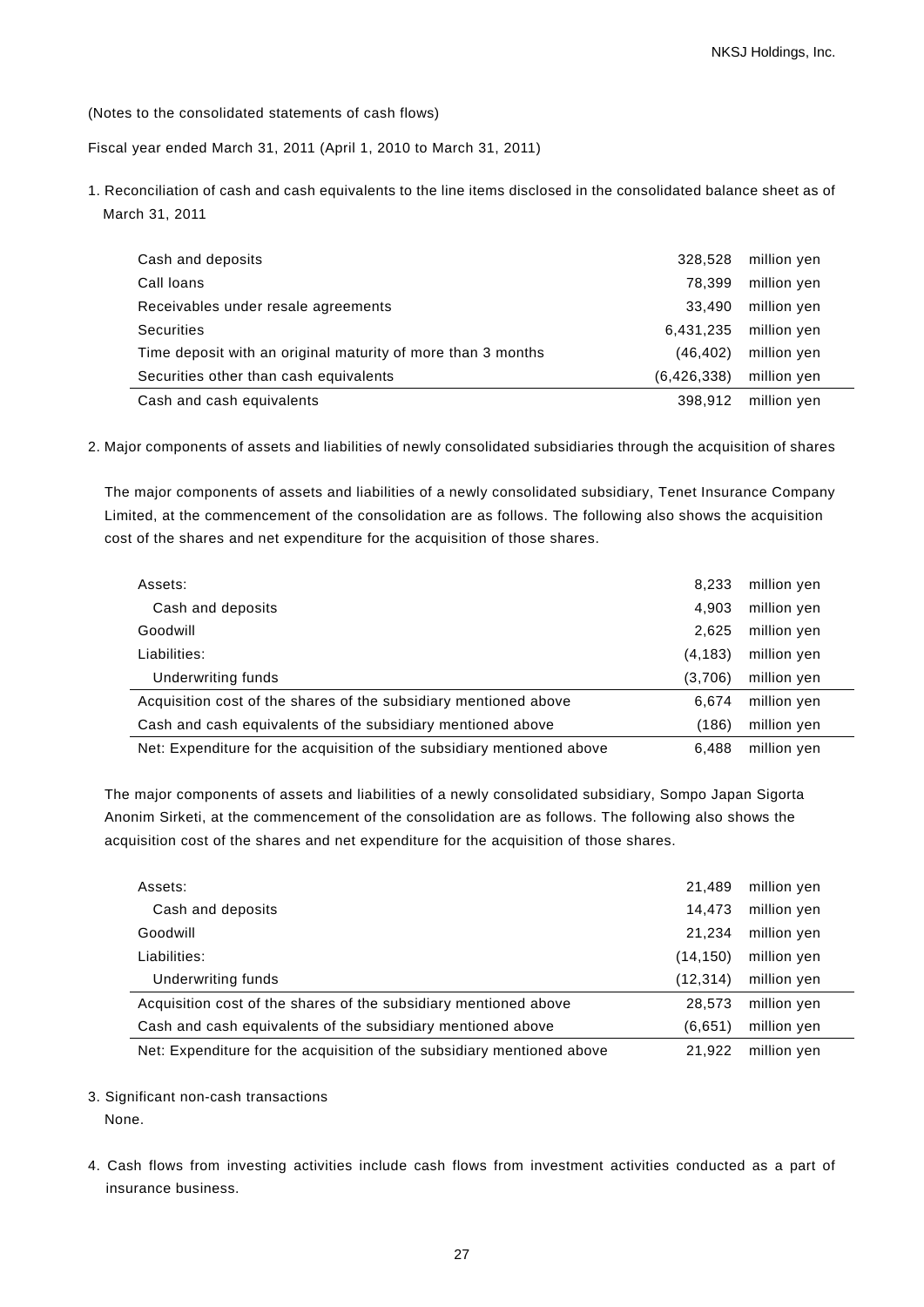(Segment information)

[Segment information]

#### 1. Summary of reportable segments

The reportable segment of NKSJ Holdings, Inc. (NKSJ) is the component of our company, for which discrete financial information is available, and whose operating results are regularly reviewed by the board of directors to make decisions about resources to be allocated to the segment and assess its performance.

The respective group companies of NKSJ determine their comprehensive strategies for their operations as independent management unit and roll out their operations under the group-wide management policy of NKSJ.

Therefore, NKSJ is composed of the business segments which include the respective group companies as a minimum component, and "Property and casualty insurance business" and "Life insurance business" are determined as the reportable segments. NKSJ and other operations which are not covered by the reportable segments, are included in "Others". The major companies which constitute each reportable segment and "Others" are listed below.

"Property and casualty insurance business" conducts underwriting of property and casualty insurance, investment and related activities. "Life insurance business" conducts underwriting of life insurance and investment activities.

|                                          |                         | Major companies                                       |
|------------------------------------------|-------------------------|-------------------------------------------------------|
|                                          | Reportable segments     |                                                       |
| Property and casualty insurance business |                         | Sompo Japan Insurance Inc.                            |
|                                          |                         | NIPPONKOA Insurance Co., Ltd.                         |
|                                          |                         | Sonpo 24 Insurance Company Limited                    |
|                                          |                         | Saison Automobile and Fire Insurance Company, Limited |
|                                          |                         | Sompo Japan Insurance Company of America              |
|                                          |                         | Sompo Japan Insurance Company of Europe Limited       |
|                                          |                         | Yasuda Seguros S.A.                                   |
|                                          | Life insurance business | Sompo Japan Himawari Life Insurance Co., Ltd.         |
|                                          |                         | NIPPONKOA Life Insurance Company, Limited             |
|                                          |                         | Sompo Japan DIY Life Insurance Co., Ltd.              |
|                                          | Others                  | NKSJ Holdings, Inc.                                   |
|                                          |                         | Sompo Japan DC Securities Co., Ltd.                   |
|                                          |                         | Healthcare Frontier Japan Inc.                        |
|                                          |                         | SOMPO JAPAN NIPPONKOA ASSET MANAGEMENT CO., LTD.      |
|                                          |                         | Yasuda Enterprise Development Co., Ltd.               |

2. Calculation methods for the amount of sales, net income or loss, assets and other items by each reportable segment

The accounting methods of reportable business segments are the same methods as that mentioned in "Significant Accounting Policies for the Preparation of the Consolidated Financial Statements". Net income or loss attributable to the reportable segments is the amounts based on net income in the consolidated statements of income.

Income arising from internal segment is based on the price of transactions among third parties.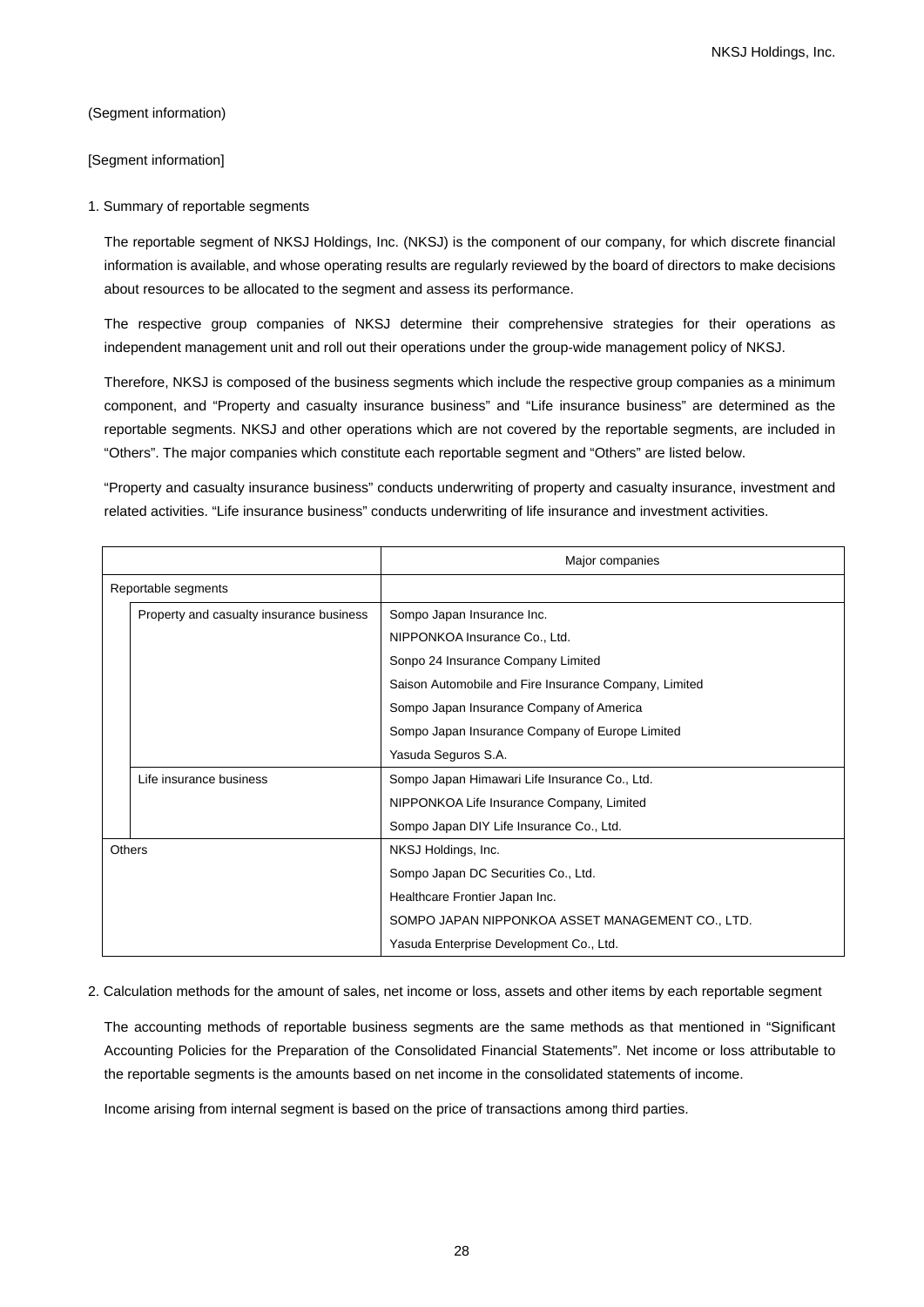## 3. Information related to the amount of sales, net income or loss, assets and other items by each reportable segment

Fiscal year ended March 31, 2011 (April 1, 2010 to March 31, 2011)

|                                                                      |                                                   |                                                      |           | (Millions of yen)         |           |                          |                                                                                     |
|----------------------------------------------------------------------|---------------------------------------------------|------------------------------------------------------|-----------|---------------------------|-----------|--------------------------|-------------------------------------------------------------------------------------|
|                                                                      | Property and<br>casualty<br>insurance<br>business | Reportable segments<br>Life<br>insurance<br>business | Total     | <b>Others</b><br>(Note 2) | Total     | Adjustment<br>(Note 3)   | Carrying<br>amount on<br>the<br>consolidated<br>financial<br>statements<br>(Note 4) |
| Sales: (Note 1)                                                      |                                                   |                                                      |           |                           |           |                          |                                                                                     |
| Sales from transactions with<br>external customers                   | 1,933,283                                         | 238,178                                              | 2,171,461 | 5,313                     | 2,176,775 | 444,913                  | 2,621,689                                                                           |
| Sales arising from internal<br>segment                               |                                                   |                                                      |           | 3,109                     | 3,109     | (3, 109)                 |                                                                                     |
| Total                                                                | 1,933,283                                         | 238,178                                              | 2,171,461 | 8,423                     | 2,179,885 | 441,804                  | 2,621,689                                                                           |
| Net income (loss) attributable to<br>segment                         | (7, 873)                                          | (4,073)                                              | (11, 946) | (971)                     | (12, 918) |                          | (12, 918)                                                                           |
| Assets attributable to segment                                       | 7,233,827                                         | 1,740,175                                            | 8,974,003 | 7,971                     | 8,981,974 |                          | 8,981,974                                                                           |
| Other items:                                                         |                                                   |                                                      |           |                           |           |                          |                                                                                     |
| Depreciation expenses                                                | 18,464                                            | 1,405                                                | 19,870    | 262                       | 20,132    |                          | 20,132                                                                              |
| Amortization of goodwill                                             | 349                                               | 1,872                                                | 2,221     | $\Omega$                  | 2,221     | $\overline{\phantom{0}}$ | 2,221                                                                               |
| Interest and dividend income                                         | 129,528                                           | 27,559                                               | 157,088   | 1                         | 157,090   | (622)                    | 156,467                                                                             |
| Interest paid                                                        | 7,202                                             | 95                                                   | 7,298     | $\overline{7}$            | 7,306     | (4)                      | 7,301                                                                               |
| Investment gains (losses) on<br>the equity method                    | 509                                               | $\overline{\phantom{0}}$                             | 509       | $\overline{2}$            | 511       |                          | 511                                                                                 |
| Extraordinary gains:                                                 | 3,547                                             | $\overline{\phantom{0}}$                             | 3,547     |                           | 3,547     | (6)                      | 3,540                                                                               |
| Gains on negative goodwill                                           | 149                                               |                                                      | 149       | $\equiv$                  | 149       |                          | 149                                                                                 |
| Extraordinary losses:                                                | 13,507                                            | 1,283                                                | 14,791    | 1                         | 14,793    | (6)                      | 14,786                                                                              |
| Impairment losses                                                    | 1,118                                             |                                                      | 1,118     |                           | 1,118     |                          | 1,118                                                                               |
| Income tax expense                                                   | (3,735)                                           | (664)                                                | (4,400)   | 17                        | (4, 382)  | $\overline{\phantom{0}}$ | (4, 382)                                                                            |
| Investment in affiliates<br>accounted for under the equity<br>method | 20,271                                            | $\overline{\phantom{0}}$                             | 20,271    | 1,166                     | 21,437    | $\overline{\phantom{0}}$ | 21,437                                                                              |
| Increase in tangible fixed<br>assets and intangible fixed<br>assets  | 41,685                                            | 4,580                                                | 46,266    | 419                       | 46,686    |                          | 46,686                                                                              |

Notes)

1. The definitions of sales are as follows.

| Property and casualty insurance business:                                                                     | Net premiums written            |          |             |  |  |
|---------------------------------------------------------------------------------------------------------------|---------------------------------|----------|-------------|--|--|
| Life insurance business:                                                                                      | Life insurance premiums written |          |             |  |  |
| "Others" and carrying amount on the consolidated financial statements:                                        | Ordinary income                 |          |             |  |  |
| 2. "Others" is business segments which are not included in reportable segments. It includes other operations. |                                 |          |             |  |  |
| 3. Adjustments of sales are as follows.                                                                       |                                 |          |             |  |  |
| Elimination of transactions arising from internal segment:                                                    |                                 | (3, 109) | million yen |  |  |
| Ordinary income related to property and casualty insurance business and life insurance                        |                                 |          |             |  |  |

business excluding net premiums written and life insurance premiums written: 444,913 million yen 4. Net income or loss attributable to segment is adjusted to net loss in the consolidated statements of income.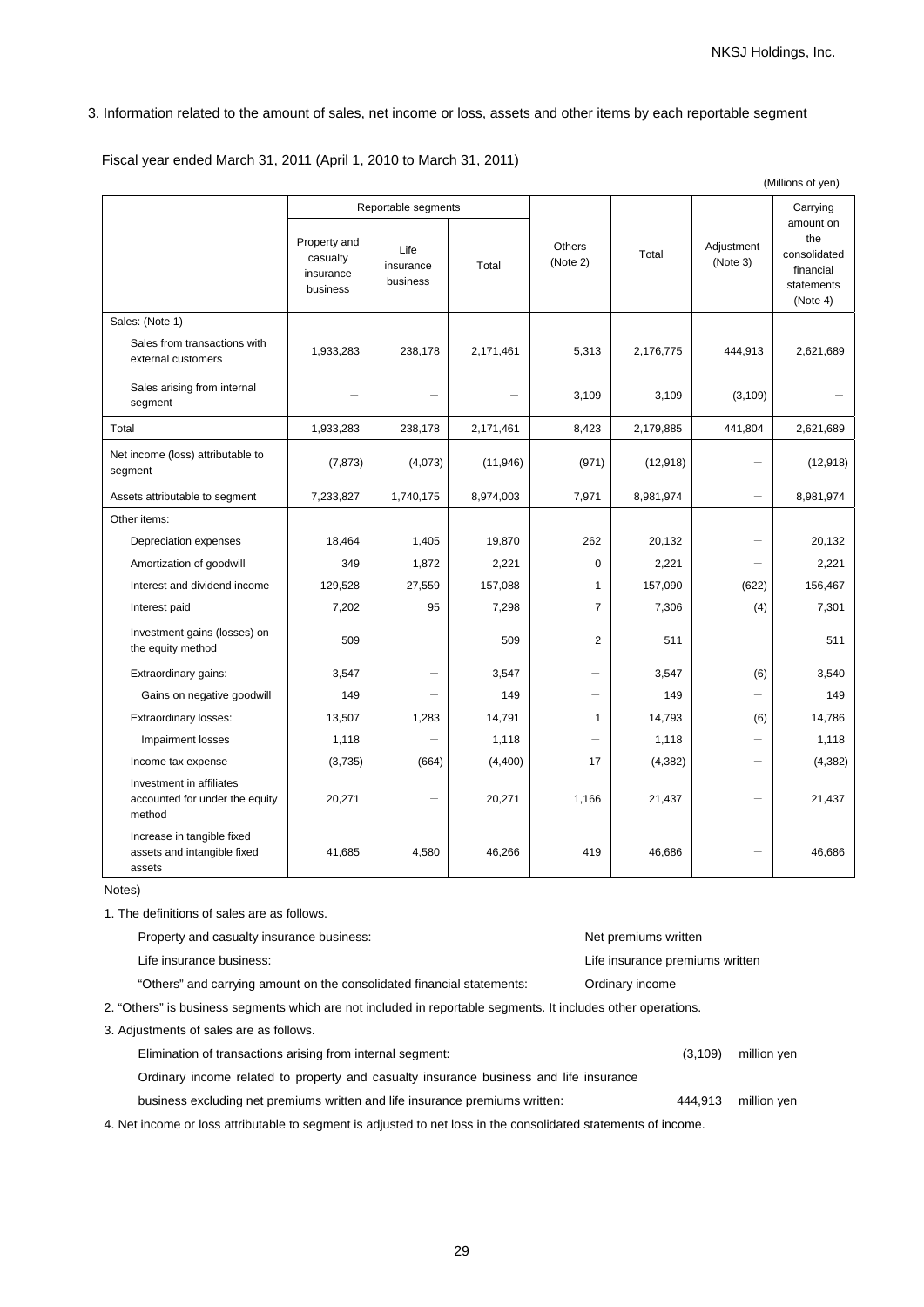## [Related information]

## Fiscal year ended March 31, 2011 (April 1, 2010 to March 31, 2011)

#### 1. Information by products and services

#### (1) Property and casualty insurance business

|                                                    |                                 |                     |                                   |                                      |                                                    |               | (Millions of yen) |
|----------------------------------------------------|---------------------------------|---------------------|-----------------------------------|--------------------------------------|----------------------------------------------------|---------------|-------------------|
|                                                    | Fire and<br>allied<br>insurance | Marine<br>insurance | Personal<br>accident<br>insurance | Voluntary<br>automobile<br>insurance | Compulsory<br>automobile<br>liability<br>insurance | <b>Others</b> | Total             |
| Sales from transactions<br>with external customers | 239,420                         | 47,611              | 180.262                           | 982.028                              | 241,625                                            | 242.335       | 1,933,283         |

Note) Sales represent amounts of net premiums written.

#### (2) Life insurance business

|                                                    |                         |                         |                    |                    | (Millions of yen) |
|----------------------------------------------------|-------------------------|-------------------------|--------------------|--------------------|-------------------|
|                                                    | Individual<br>insurance | Individual<br>annuities | Group<br>insurance | Group<br>annuities | Total             |
| Sales from transactions<br>with external customers | 215,929                 | 10.780                  | 11.468             | —                  | 238,178           |

Note) Sales represent amounts of life insurance premiums written.

## 2. Information by geographic area

(1) Sales

Geographic information is omitted because sales (net premiums written and life insurance premiums written) from transactions with external customers attributed to Japan constitute more than 90 percent of sales (net premiums written and life insurance premiums written) in the consolidated statements of income.

## (2) Tangible fixed assets

Geographic information is omitted because tangible fixed assets located in Japan constitute more than 90 percent of tangible fixed assets in the consolidated balance sheets.

#### 3. Information by major customers

None.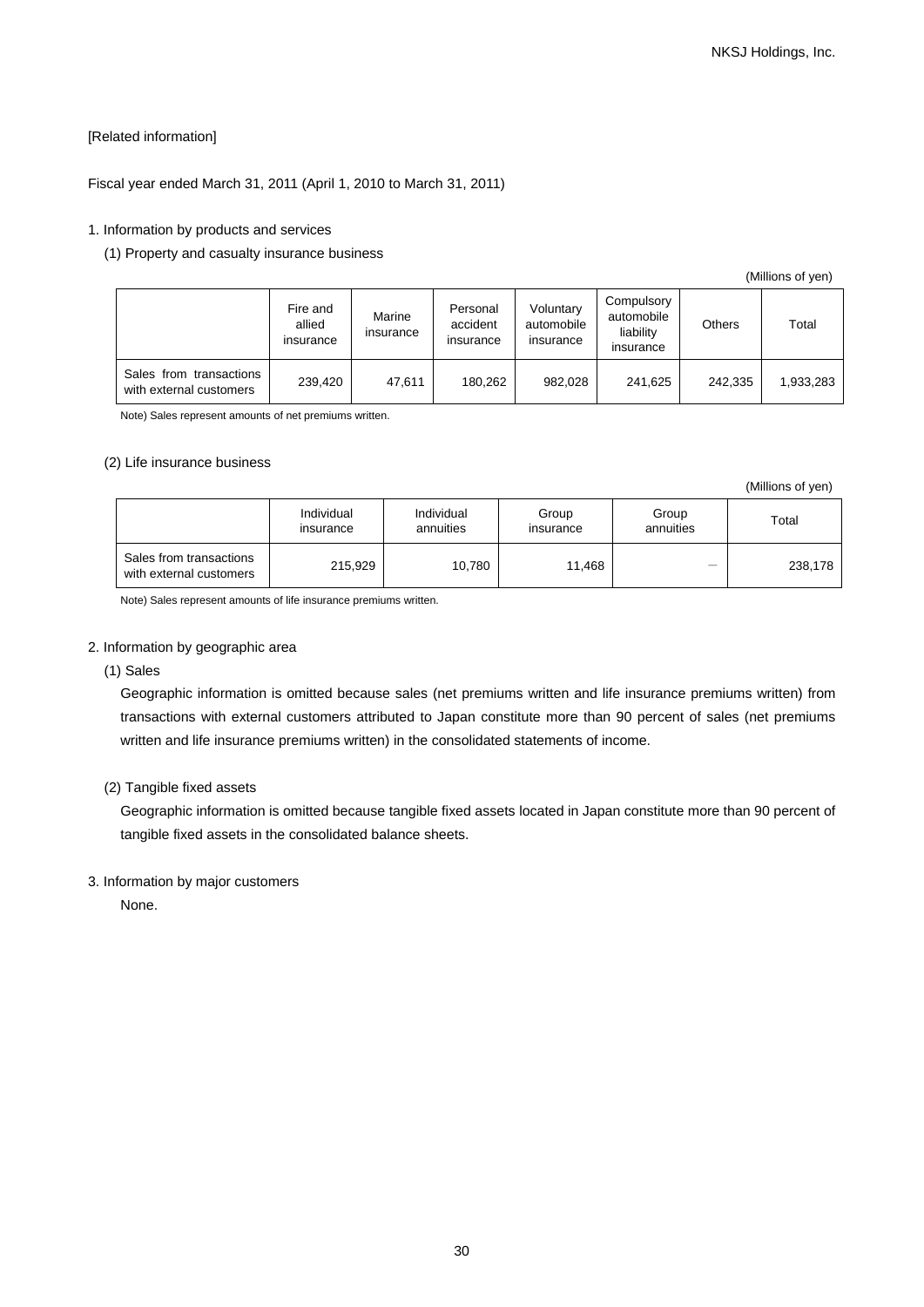## [Information related to impairment losses on fixed assets by reportable segments]

## Fiscal year ended March 31, 2011 (April 1, 2010 to March 31, 2011)

|                   |                                                   | Reportable segments           |       |               |                                            |       |
|-------------------|---------------------------------------------------|-------------------------------|-------|---------------|--------------------------------------------|-------|
|                   | Property and<br>casualty<br>insurance<br>business | Life<br>insurance<br>business | Total | <b>Others</b> | Unallocated<br>amounts and<br>eliminations | Total |
| Impairment losses | 1,118                                             | -                             | 1,118 |               | –                                          | 1,118 |

#### [Information related to amortization of goodwill and balance of goodwill by reportable segments]

Fiscal year ended March 31, 2011 (April 1, 2010 to March 31, 2011)

|                                                      |                                                   |                               |        |        |                                            | (Millions of yen) |
|------------------------------------------------------|---------------------------------------------------|-------------------------------|--------|--------|--------------------------------------------|-------------------|
|                                                      | Reportable segments                               |                               |        |        |                                            |                   |
|                                                      | Property and<br>casualty<br>insurance<br>business | Life<br>insurance<br>business | Total  | Others | Unallocated<br>amounts and<br>eliminations | Total             |
| Amortization<br>for the year ended<br>March 31, 2011 | 349                                               | 1,872                         | 2,221  | 0      |                                            | 2,221             |
| Balance as of March 31,<br>2011                      | 22,604                                            | 19,352                        | 41,956 |        |                                            | 41,956            |

[Information related to gains on negative goodwill by reportable segments]

Fiscal year ended March 31, 2011 (April 1, 2010 to March 31, 2011)

(Millions of yen)

|                            |                                                   | Reportable segments           |       |               |                                            |       |
|----------------------------|---------------------------------------------------|-------------------------------|-------|---------------|--------------------------------------------|-------|
|                            | Property and<br>casualty<br>insurance<br>business | Life<br>insurance<br>business | Total | <b>Others</b> | Unallocated<br>amounts and<br>eliminations | Total |
| Gains on negative goodwill | 149                                               | $\overline{\phantom{0}}$      | 149   |               |                                            | 149   |

Outline of events resulting in recognition of gains on negative goodwill

Property and casualty insurance business:

As mentioned in "Business combinations", Sompo Japan Insurance Inc., which was defined as the acquirer, acquired NIPPONKOA Insurance Co., Ltd. through share exchange, and NKSJ Holdings, Inc. was established as a joint holding company as of April 1, 2010.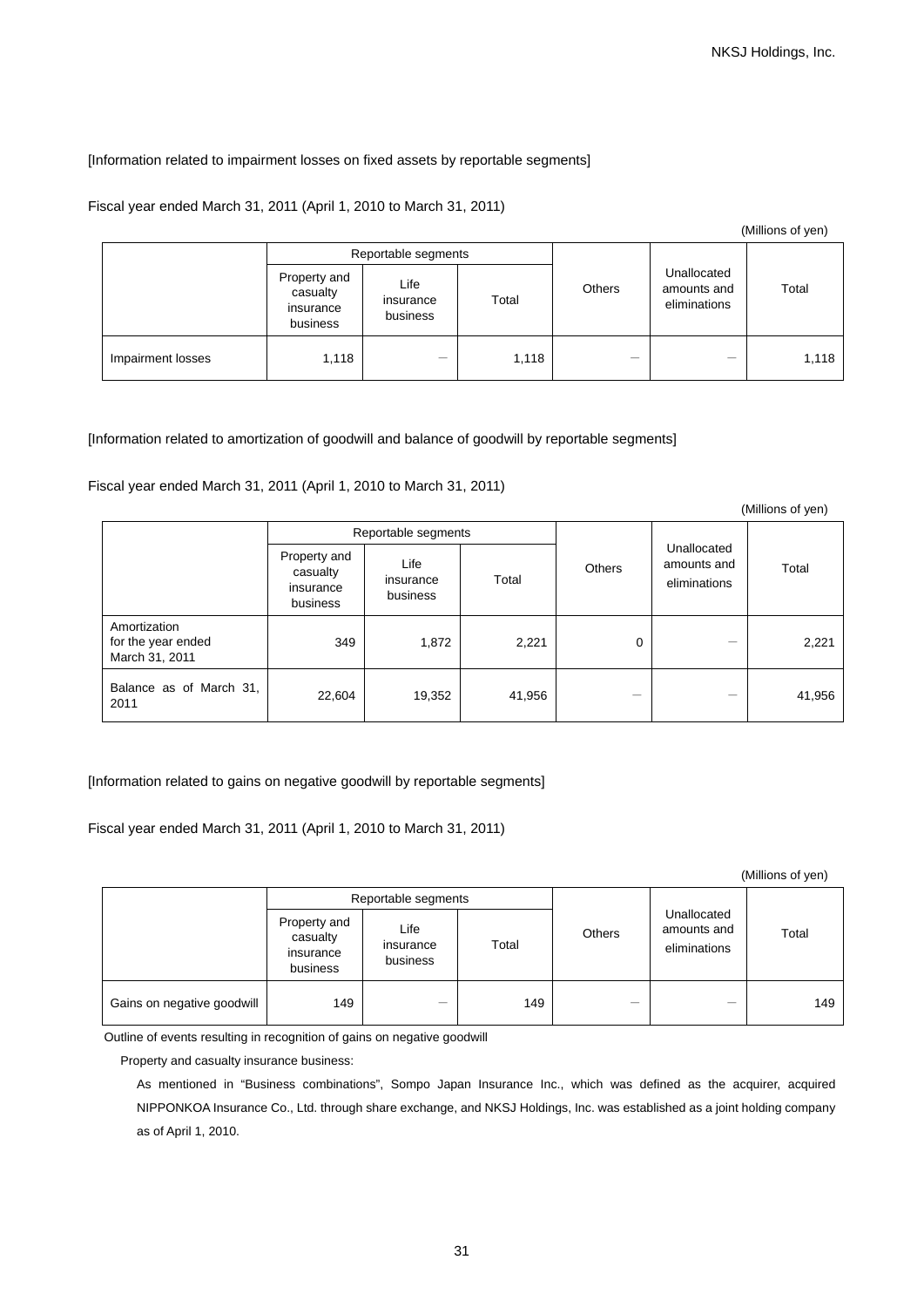## (Securities)

Fiscal year ended March 31, 2011

## 1. Trading securities (As of March 31, 2011)

|                           |                  | (Millions of ven)                  |
|---------------------------|------------------|------------------------------------|
|                           | Carrying amount  | Unrealized gains (losses)          |
|                           | on balance sheet | recognized in statements of income |
| <b>Trading securities</b> | 16,289           | (517)                              |

#### 2. Bonds held to maturity (As of March 31, 2011)

|                                                                                               |                    |                                     |            | (Millions of yen)         |
|-----------------------------------------------------------------------------------------------|--------------------|-------------------------------------|------------|---------------------------|
|                                                                                               |                    | Carrying amount<br>on balance sheet | Fair value | Unrealized gains (losses) |
| Securities whose                                                                              | Domestic bonds     | 995,987                             | 1,028,399  | 32,411                    |
| fair value exceeds<br>their carrying amount<br>on balance sheet                               | Foreign securities | 35,918                              | 36.481     | 562                       |
|                                                                                               | Subtotal           | 1,031,906                           | 1,064,881  | 32.974                    |
| Securities<br>whose fair value<br>doesn't exceed<br>their carrying amount<br>on balance sheet | Domestic bonds     | 137,065                             | 134.472    | (2, 592)                  |
|                                                                                               | Foreign securities | 13.644                              | 13,601     | (42)                      |
|                                                                                               | Subtotal           | 150.709                             | 148.074    | (2,635)                   |
| Total                                                                                         |                    | 1,182,616                           | 1,212,955  | 30,339                    |

## 3. Policy reserve matching bonds (As of March 31, 2011)

|                                                                                                      |                |                                     |            | (Millions of yen)         |
|------------------------------------------------------------------------------------------------------|----------------|-------------------------------------|------------|---------------------------|
|                                                                                                      |                | Carrying amount<br>on balance sheet | Fair value | Unrealized gains (losses) |
| Securities whose<br>fair value exceeds<br>their carrying amount<br>on balance sheet                  | Domestic bonds | 10,397                              | 10,653     | 256                       |
| <b>Securities</b><br>whose fair value<br>doesn't exceed<br>their carrying amount<br>on balance sheet | Domestic bonds | 6,489                               | 6,392      | (97)                      |
| Total                                                                                                |                | 16,887                              | 17,045     | 158                       |

#### 4. Securities available for sale (As of March 31, 2011)

|                                     |                    |                                     |           | (Millions of yen)         |
|-------------------------------------|--------------------|-------------------------------------|-----------|---------------------------|
|                                     |                    | Carrying amount<br>on balance sheet | Cost      | Unrealized gains (losses) |
|                                     | Domestic bonds     | 2,072,558                           | 2,024,355 | 48,202                    |
| Securities whose                    | Domestic stocks    | 1,048,158                           | 549,193   | 498,965                   |
| carrying amount<br>on balance sheet | Foreign securities | 427,681                             | 395,039   | 32,641                    |
| exceeds their cost                  | <b>Others</b>      | 54,348                              | 50,963    | 3,385                     |
|                                     | Subtotal           | 3,602,747                           | 3,019,552 | 583,195                   |
|                                     | Domestic bonds     | 354,765                             | 360,520   | (5,755)                   |
| Securities whose<br>carrying amount | Domestic stocks    | 476,054                             | 552,661   | (76, 607)                 |
| on balance sheet                    | Foreign securities | 618,991                             | 694,896   | (75,905)                  |
| doesn't exceed<br>their cost        | <b>Others</b>      | 28,882                              | 29,810    | (928)                     |
|                                     | Subtotal           | 1,478,692                           | 1,637,889 | (159, 196)                |
| Total                               |                    | 5,081,440                           | 4,657,441 | 423,998                   |

Notes)

1. Securities available for sale which are considered extremely difficult to figure out their fair value are not included in the above table.

2. Certificate of deposit classified as cash and deposits and beneficial interests in the loan trusts classified as monetary receivables bought in the consolidated balance sheet are included in "Others" above.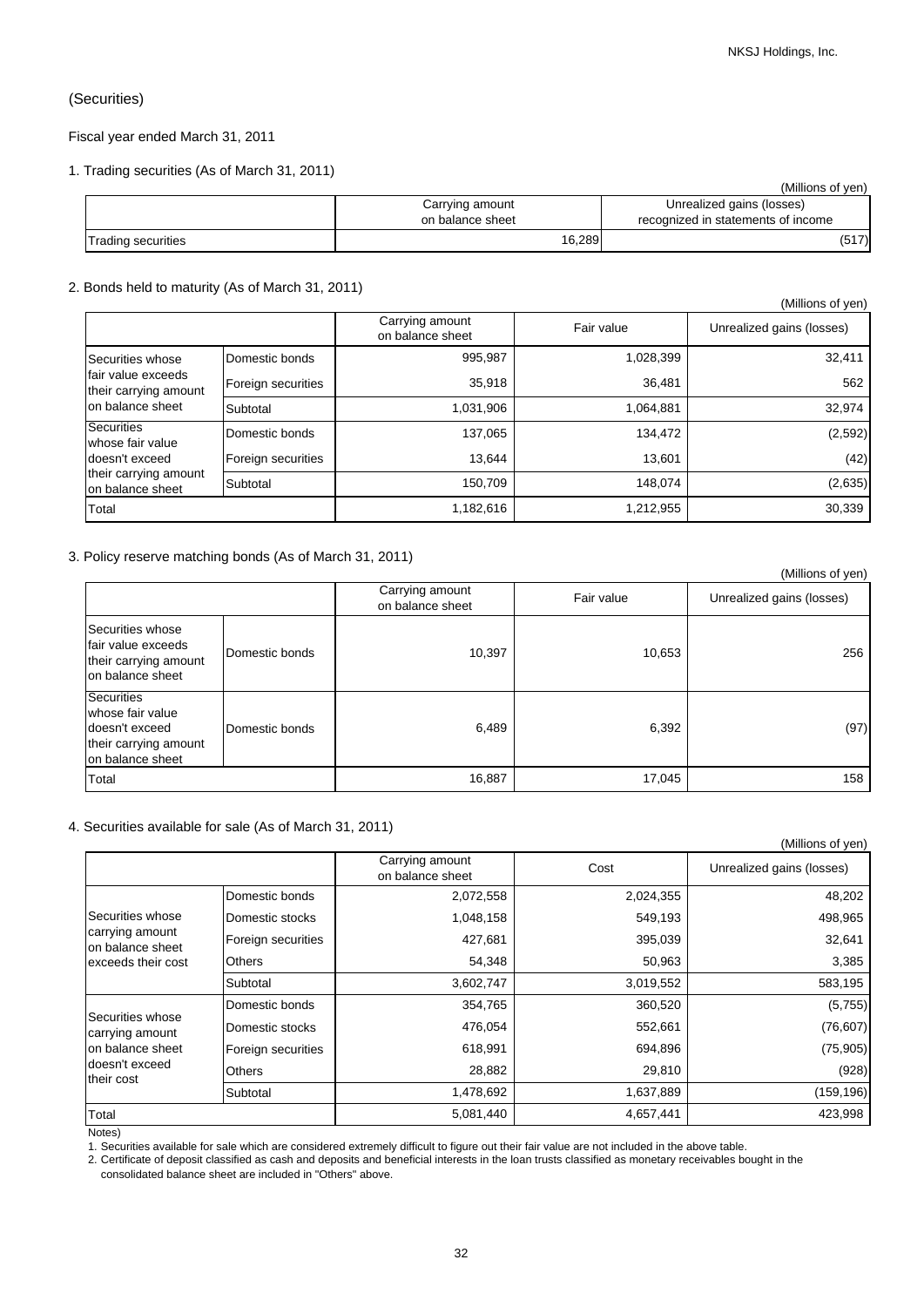## 5. Securities available for sale sold (April 1, 2010 to March 31, 2011)

|                    |                     |                | (Millions of yen) |
|--------------------|---------------------|----------------|-------------------|
|                    | Proceeds from sales | Gains on sales | Losses on sales   |
| Domestic bonds     | 271,796             | 4,875          | 1,512             |
| Domestic stocks    | 60,320              | 18,711         | 2,338             |
| Foreign securities | 88,613              | 2,481          | 5,018             |
| <b>Others</b>      | 217                 | 70             | 126               |
| Total              | 420,947             | 26,138         | 8,995             |

## 6. Securities for which impairment losses are recognized (April 1, 2010 to March 31, 2011)

For the fiscal year ended March 31, 2011, impairment losses on securities available for sale which have readily determinable fair value amount to 20,124 million yen (domestic stocks: 19,731 million yen, foreign securities: 393 million yen). Impairment losses on securities available for sale which are considered extremely difficult to figure out fair value amount to 381 million yen (domestic stocks: 333 million yen, foreign securities: 47 million yen).

Basically, NKSJ Holdings, Inc. and its domestic consolidated subsidiaries recognize impairment losses on securities which have readily determinable fair value if fair value declines by 30% or more of their cost at the end of the fiscal year.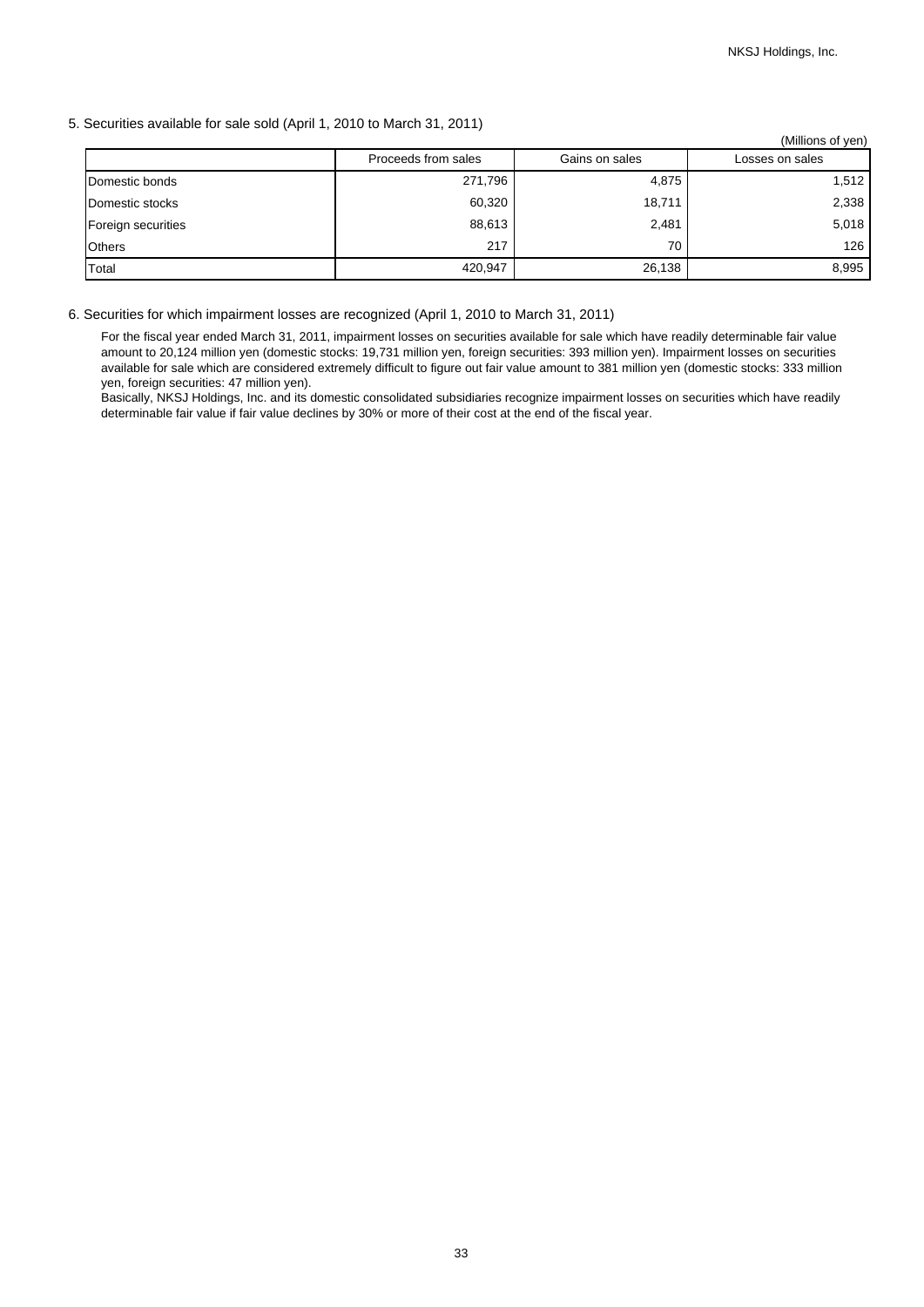## (Derivatives transactions)

## Fiscal year ended March 31, 2011 (As of March 31, 2011)

## 1. Derivatives transactions to which hedge accounting is not applied

## (1) Currency derivatives

|                                |                    |                                           |            | (Millions of yen)            |
|--------------------------------|--------------------|-------------------------------------------|------------|------------------------------|
|                                | Notional<br>amount | Due after 1 year<br>of notional<br>amount | Fair value | Unrealized<br>gains (losses) |
| Over-the-counter transactions: |                    |                                           |            |                              |
| Forward foreign exchanges:     |                    |                                           |            |                              |
| Short:                         |                    |                                           |            |                              |
| <b>EUR</b>                     | 36,566             |                                           | (1, 187)   | (1, 187)                     |
| <b>USD</b>                     | 10,243             |                                           | (145)      | (145)                        |
| <b>GBP</b>                     | 183                |                                           | (4)        | (4)                          |
| Long:                          |                    |                                           |            |                              |
| <b>USD</b>                     | 7,398              |                                           | 73         | 73                           |
| <b>TRY</b>                     | 2,598              |                                           | 38         | 38                           |
| <b>EUR</b>                     | 183                |                                           | 3          | 3                            |
| Currency options:              |                    |                                           |            |                              |
| Short:                         |                    |                                           |            |                              |
| Call:                          |                    |                                           |            |                              |
| <b>EUR</b>                     | 5,911              |                                           |            |                              |
|                                | $6*$               | $-*$                                      | (7)        | (1)                          |
| Long:                          |                    |                                           |            |                              |
| Put:                           |                    |                                           |            |                              |
| <b>EUR</b>                     | 5,300              |                                           |            |                              |
|                                | $6*$               | $-$ *                                     |            | (6)                          |
| Total                          |                    |                                           | (1,228)    | (1,228)                      |

Notes)

1. Calculation methods for the fair value

(1) Forward foreign exchanges

The fair value is calculated using forward exchange rate.

As for forward foreign exchange transactions between foreign currency and the other foreign currency, the fair value is calculated using forward exchange rate of the other foreign currency and yen on the day of forward foreign exchange transactions.

(2) Currency options

The fair value is based on the price quoted by counterparties.

2. Amounts with an asterisk (\*) represent the amount of the option premiums.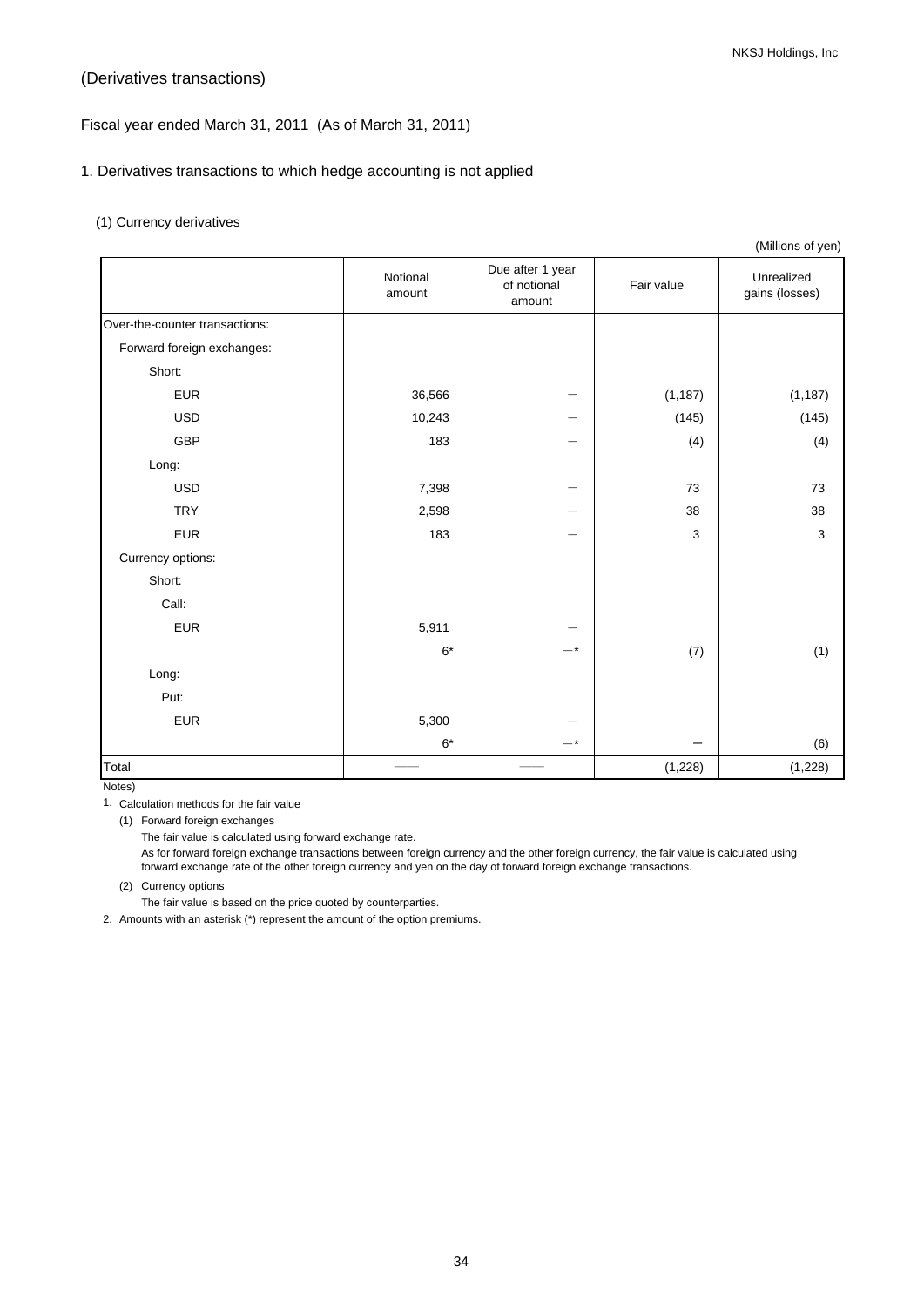## (2) Equity derivatives

|                       |                    |                                           |            | (Millions of yen)            |
|-----------------------|--------------------|-------------------------------------------|------------|------------------------------|
|                       | Notional<br>amount | Due after 1 year<br>of notional<br>amount | Fair value | Unrealized<br>gains (losses) |
| Market transactions:  |                    |                                           |            |                              |
| Equity index futures: |                    |                                           |            |                              |
| Short                 | 6,546              | _                                         | (773)      | (773)                        |
| Total                 |                    |                                           | (773)      | (773)                        |

Note) Calculation methods for the fair value

The fair value is based on the closing price at major exchanges.

## (3) Bond derivatives

(Millions of yen)

|                      | Notional<br>amount | Due after 1 year<br>of notional<br>amount | Fair value | Unrealized<br>gains (losses) |
|----------------------|--------------------|-------------------------------------------|------------|------------------------------|
| Market transactions: |                    |                                           |            |                              |
| Bond futures:        |                    |                                           |            |                              |
| Long                 | 1,730              | _                                         | (2)        | (2)                          |
| Total                |                    |                                           | (2)        | (2)                          |

Note) Calculation methods for the fair value

The fair value is based on the closing price at major exchanges.

## (4) Others

(Millions of yen)

|                                | Notional<br>amount | Due after 1 year<br>of notional<br>amount | Fair value | Unrealized<br>gains (losses) |
|--------------------------------|--------------------|-------------------------------------------|------------|------------------------------|
| Over-the-counter transactions: |                    |                                           |            |                              |
| Credit derivatives:            |                    |                                           |            |                              |
| Short                          | 9,000              | 9,000                                     | 17         | 17                           |
| Long                           | 1,000              | —                                         | (1)        | (1)                          |
| Weather derivatives:           |                    |                                           |            |                              |
| Short                          | 597                | 201                                       |            |                              |
|                                | $21*$              | $7^*$                                     | (9)        | 12                           |
| Earthquake derivatives:        |                    |                                           |            |                              |
| Short                          | 3,560              | 10                                        |            |                              |
|                                | $103*$             | $0^*$                                     | (0)        | 103                          |
| Long                           | 3,195              | 2,610                                     |            |                              |
|                                | $314*$             | 234*                                      | 77         | (236)                        |
| Total                          |                    |                                           | 83         | (104)                        |

Notes)

1. Calculation methods for the fair value

(1) Credit derivatives

The fair value is based on the price quoted by counterparties.

(2) Weather derivatives

The fair value is calculated based on the contract term and other elements of the contract.

(3) Earthquake derivatives

The fair value is calculated based on the contract term and other elements of the contract.

2. Amounts with an asterisk (\*) represent the amount of the option premiums.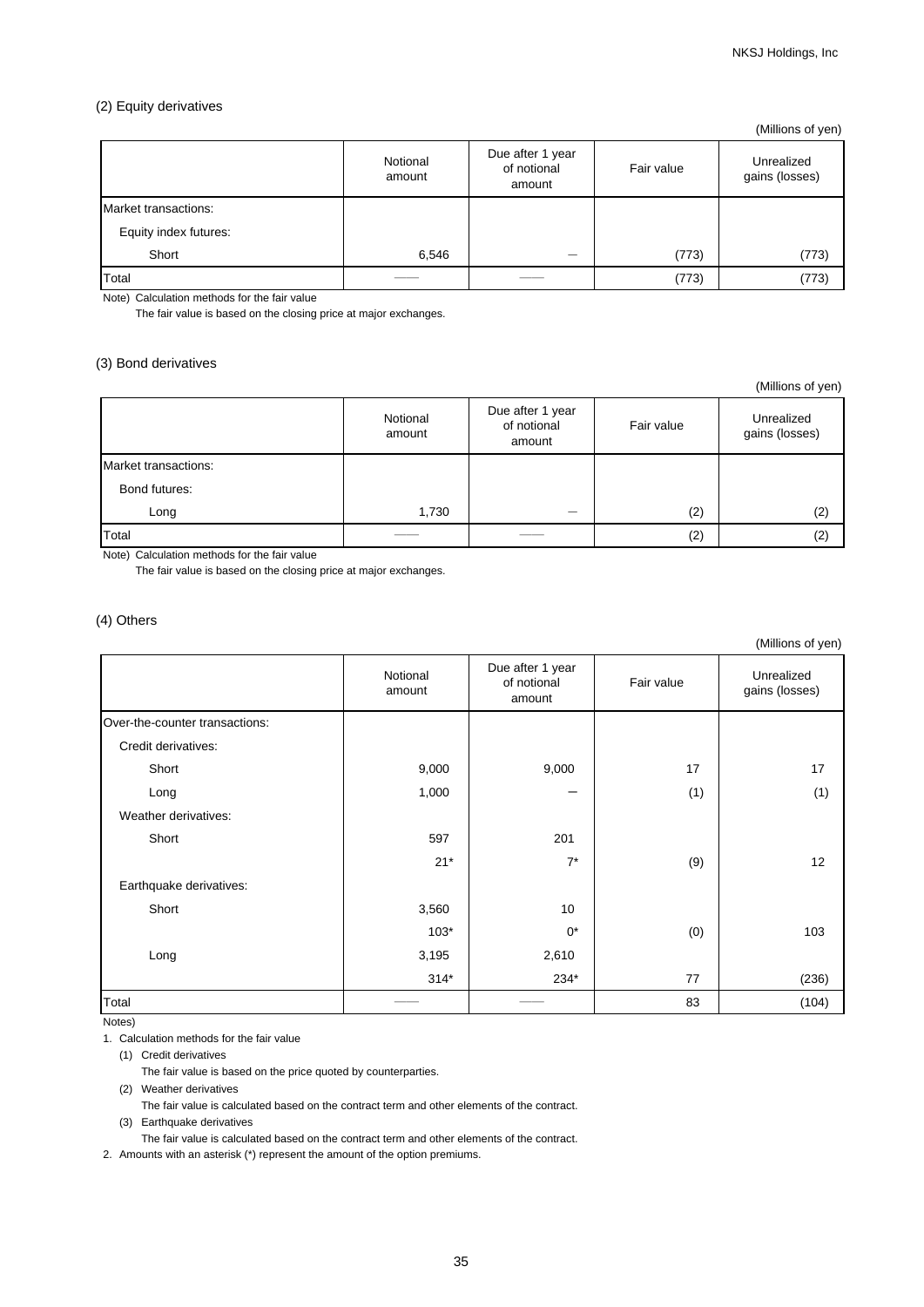## 2. Derivatives transactions to which hedge accounting is applied

## (1) Currency derivatives

|                                 |                            |                                  |                    |                                           | $\mu$      |
|---------------------------------|----------------------------|----------------------------------|--------------------|-------------------------------------------|------------|
| Methods for<br>hedge accounting | Type                       | Main<br>hedged items             | Notional<br>amount | Due after 1 year<br>of notional<br>amount | Fair value |
|                                 | Forward foreign exchanges: |                                  |                    |                                           |            |
| Fair value hedge                | Short:                     |                                  |                    |                                           |            |
|                                 | <b>USD</b>                 | Securities<br>available for sale | 142,409            |                                           | (2,094)    |
|                                 | <b>EUR</b>                 |                                  | 115,637            |                                           | (4,989)    |
|                                 | CAD                        |                                  | 7,899              |                                           | (397)      |
|                                 | <b>GBP</b>                 |                                  | 5,203              |                                           | (113)      |
|                                 | <b>AUD</b>                 |                                  | 4,999              |                                           | (473)      |
| Total                           |                            |                                  |                    |                                           | (8,068)    |

Note) Calculation methods for the fair value

The fair value is calculated using forward exchange rate.

## (2) Interest rate derivatives

|                                                                 |                                                     |                       |                    |                                           | (Millions of yen) |
|-----------------------------------------------------------------|-----------------------------------------------------|-----------------------|--------------------|-------------------------------------------|-------------------|
| Methods for<br>hedge accounting                                 | Type                                                | Main<br>hedged items  | Notional<br>amount | Due after 1 year<br>of notional<br>amount | Fair value        |
| Deferred hedge                                                  | Interest rate swaps:                                | Insurance liabilities |                    |                                           |                   |
|                                                                 | Receipt fix / Payment float                         |                       | 83,000             | 83,000                                    | 5,545             |
| The exceptional<br>treatment for certain<br>interest rate swaps | Interest rate swaps:<br>Payment fix / Receipt float | Borrowings            | 60                 | 20                                        | (0)               |
|                                                                 |                                                     |                       |                    |                                           |                   |
| Total                                                           |                                                     |                       |                    |                                           | 5,545             |

Note) Calculation methods for the fair value

The fair value is based on the price quoted by counterparties or the fair value calculated by discounting future cash flow to the present value.

(Millions of yen)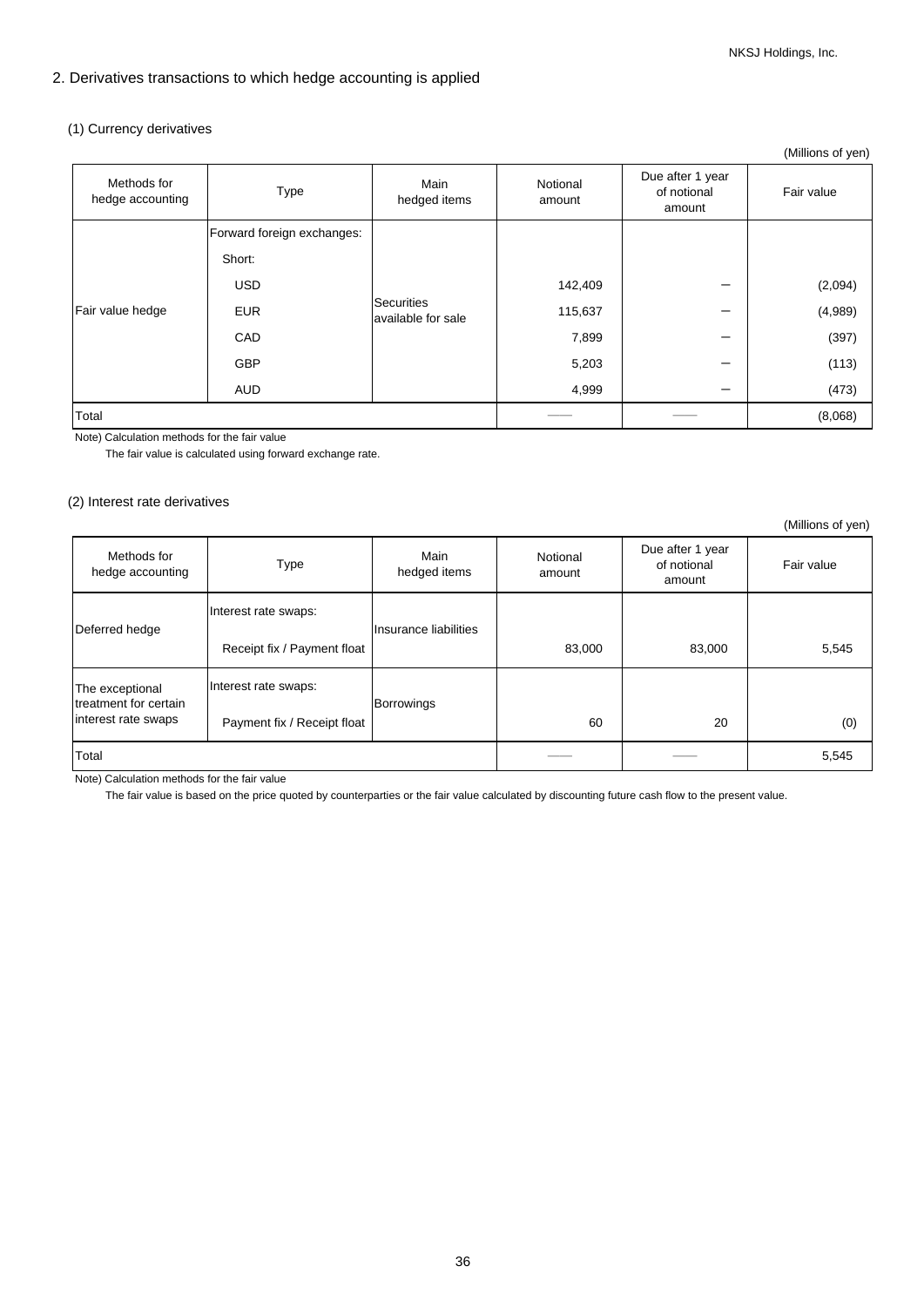#### (Business combinations)

Fiscal year ended March 31, 2011 (April 1, 2010 to March 31, 2011)

- 1. Business integration
	- (1) Summary of business integration
		- (a) The name of acquiree and its type of business NIPPONKOA Insurance Co., Ltd. : Property and casualty insurance business
		- (b) Reason for business integration

In the face of the declining birthrate and aging society - the significant challenges Japan faces in the medium to long-term period - as well as of increased risks associated with depopulating society, deteriorating global climate change, and in response to the diversified consumer demands amidst the individuals' lifestyle changes, companies are urged to take proper actions and contribute to social safety and to customers' sense of security. Based on this shared perspective, Sompo Japan Insurance Inc. (Sompo Japan) and NIPPONKOA Insurance Co., Ltd. (Nipponkoa) decided to establish a - new solution service group which provides customers with security and service of the highest quality and contribute to social welfare, while sharing as a unitary group the strengths nurtured through 120 years of their respective history.

- (c) Date of business integration April 1, 2010
- (d) Legal form of business integration Share exchange
- (e) Name of the entity after business integration NKSJ Holdings, Inc.
- (f) Percentage of voting rights acquired 100%
- (g) The primary reason for defining the acquiror Sompo Japan was defined as the acquiror based on relative ownership percentage of voting rights in general.
- (2) The business term of the acquiree included in the consolidated financial statements From April 1, 2010 to March 31, 2011
- (3) Acquisition cost of the acquiree

| Purchase price                     | 444,248 million yen |
|------------------------------------|---------------------|
| Amount of stock acquisition rights | 713 million yen     |
| Total                              | 444,962 million yen |

- (4) Share exchange ratio, basis of calculation for the share exchange and the number of shares allotted
	- (a) Share exchange ratio

One share of common stock of NKSJ Holdings, Inc. (NKSJ) was allotted and delivered for each share of common stock of Sompo Japan, and 0.9 shares of common stock of NKSJ were allotted and delivered for each share of common stock of Nipponkoa.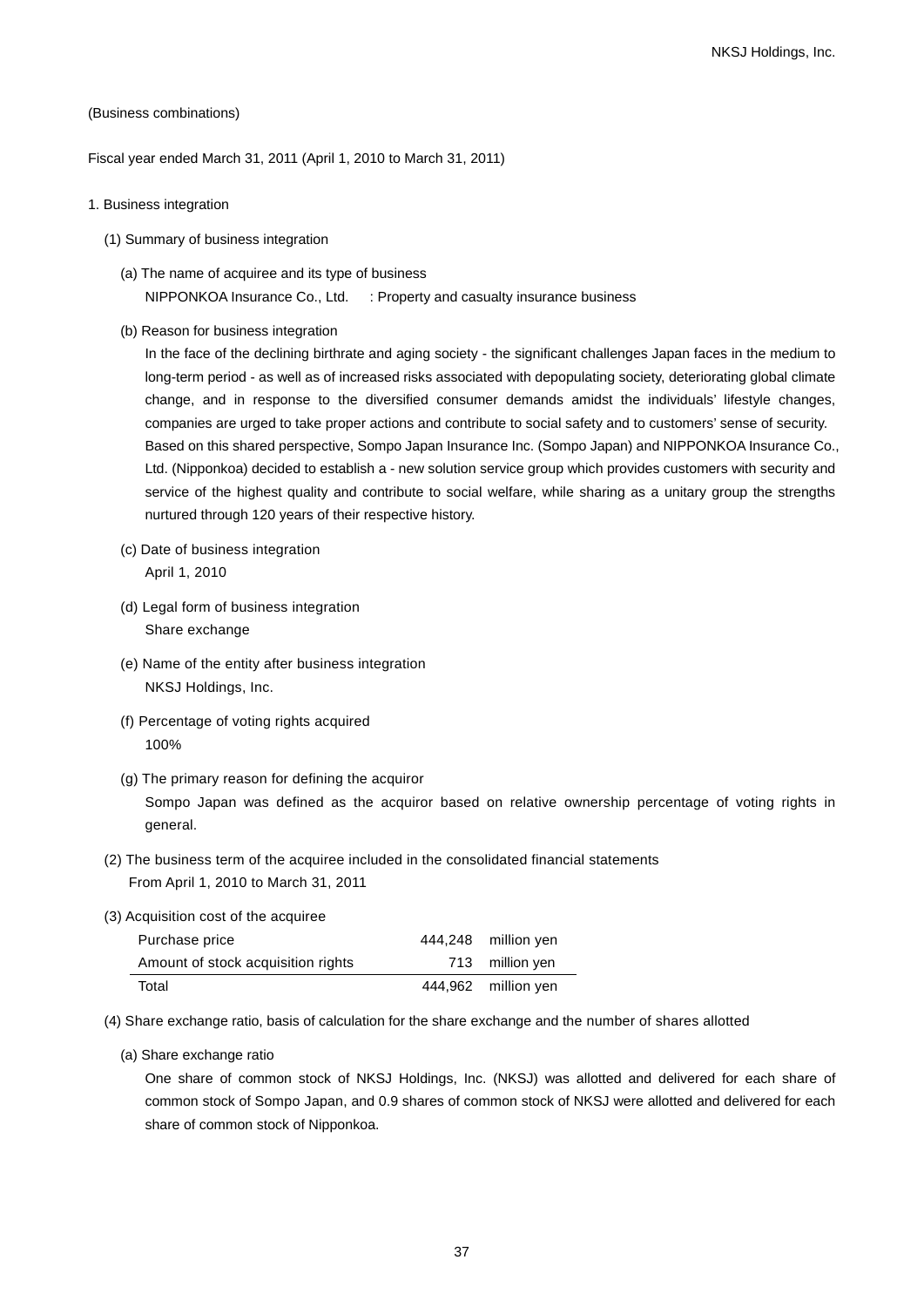(b) Basis of calculation for the allotment in relation to the share exchange

In order to ensure the fairness of the share exchange ratio to be used in the share exchange, Sompo Japan appointed Nomura Securities Co., Ltd., Mizuho Securities Co., Ltd. and Goldman Sachs Japan Co., Ltd., and Nipponkoa appointed Merrill Lynch Japan Securities Co., Ltd. and Mitsubishi UFJ Securities Co., Ltd. to calculate the share exchange ratio. Based on the calculation results and a comprehensive consideration of the financial conditions, asset conditions and future outlook of both companies, Sompo Japan and Nipponkoa engaged in careful deliberation concerning the share exchange ratio. Both companies concluded and agreed that the share exchange ratio mentioned above is appropriate.

(c) Number of shares allotted

| Sompo Japan | 984,055,299 shares |  |
|-------------|--------------------|--|
| Nipponkoa   | 677,207,979 shares |  |

- (5) Amount of negative goodwill and reason for recognizing negative goodwill
	- (a) Amount of negative goodwill 149 million yen
	- (b) Reason for recognizing negative goodwill

The net amounts of assets acquired and liabilities assumed on the day of business integration exceeded the amount of investment based on evaluation of entity.

(6) Amounts of assets acquired and liabilities assumed on the day of business integration

| Total assets:      | 3.064.910 | million yen |
|--------------------|-----------|-------------|
| <b>Securities</b>  | 2,180,871 | million yen |
| Total liabilities: | 2.619.450 | million yen |
| Underwriting funds | 2.482.288 | million yen |

#### 2. Business integration

- (1) Summary of business integration
	- (a) The name of acquiree and its type of business Tenet Insurance Company Limited (Tenet) : Property and casualty insurance business
	- (b) Reason for business integration

Through the acquisition of Tenet, Sompo Japan Group plans to further strengthen its solid platform and expand its operations in Singapore and Southeast Asia.

- (c) Date of business integration May 31, 2010
- (d) Legal form of business integration Acquisition of shares by cash
- (e) Name of the entity after business integration Tenet Insurance Company Limited
- (f) Percentage of voting rights acquired 100%
- (g) The primary reason for defining the acquiror Sompo Japan was defined as the acquiror because Sompo Japan acquired shares of Tenet by cash.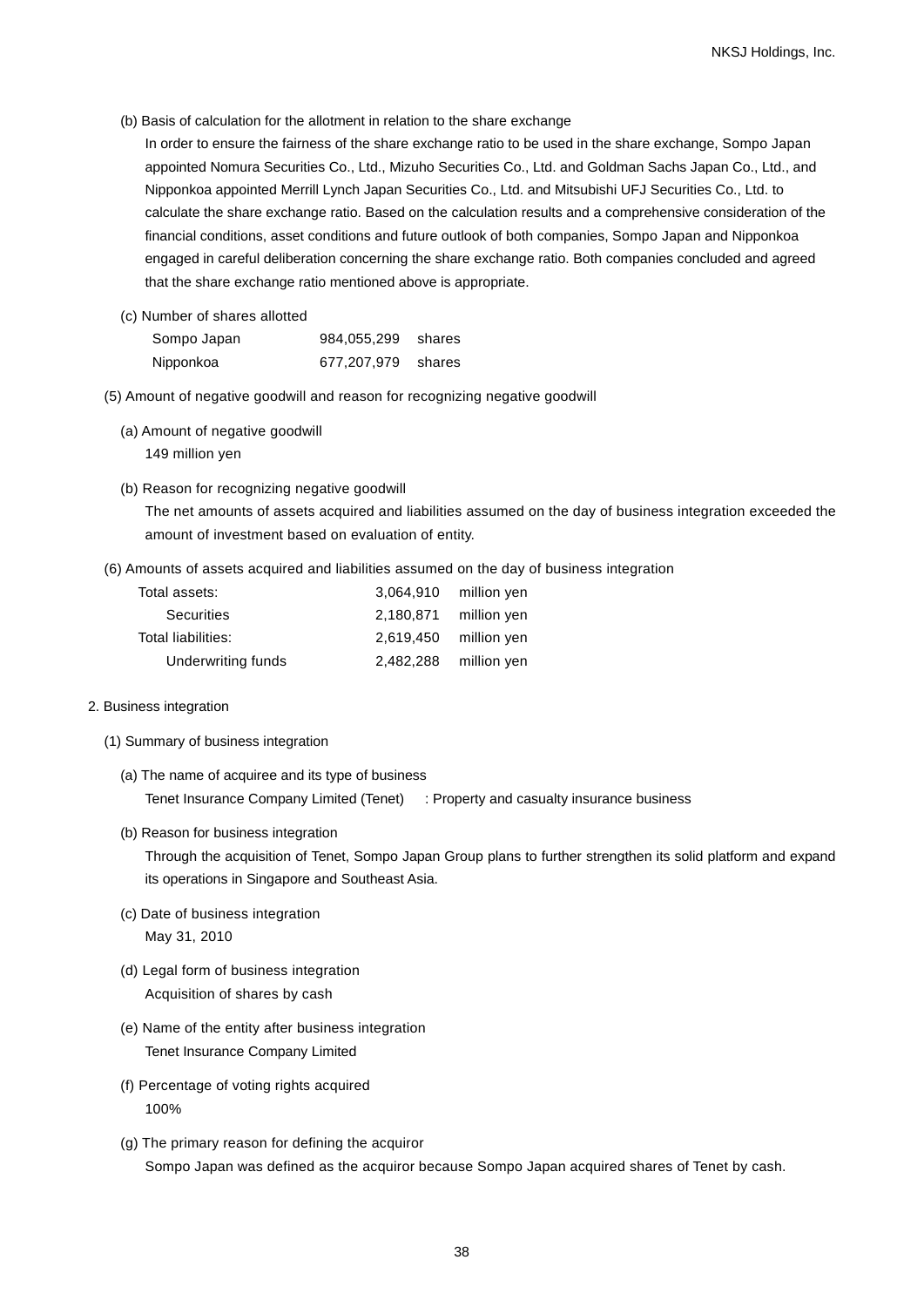- (2) The business term of the acquiree included in the consolidated financial statements From June 1, 2010 to December 31, 2010
- (3) Acquisition cost of the acquiree

| Purchase price                  |    | million Singapore dollars |
|---------------------------------|----|---------------------------|
| Direct cost for the acquisition |    | million Singapore dollars |
| Total                           | 99 | million Singapore dollars |

- (4) Amount of goodwill, reason for recognizing goodwill and method and term of amortization
	- (a) Amount of goodwill 39 million Singapore dollars
	- (b) Reason for recognizing goodwill

The acquisition cost exceeded the net amounts of assets acquired and liabilities assumed on the day of business integration.

(c) Method and term of amortization

Straight-line amortization in 20 years

(5) Amounts of assets acquired and liabilities assumed on the day of business integration

| Total assets:      | 122. | million Singapore dollars |
|--------------------|------|---------------------------|
| Cash and deposits  | 72   | million Singapore dollars |
| Total liabilities: | 62.  | million Singapore dollars |
| Underwriting funds | 55   | million Singapore dollars |

- 3. Business integration
	- (1) Summary of business integration
		- (a) The name of acquiree and its type of business Fiba Sigorta Anonim Sirketi (Fiba Sigorta) : Property and casualty insurance business
		- (b) Reason for business integration

Through the acquisition of Fiba Sigorta, NKSJ plans to establish a strong platform to expand NKSJ's property and casualty insurance business in the fast-growing Turkish market.

- (c) Date of business integration November 2, 2010
- (d) Legal form of business integration Acquisition of shares by cash
- (e) Name of the entity after business integration Fiba Sigorta Anonim Sirketi Fiba Sigorta changed its company name to Sompo Japan Sigorta Anonim Sirketi as of February 25, 2011.
- (f) Percentage of voting rights acquired 90.0%
- (g) The primary reason for defining the acquiror Sompo Japan and other 5 consolidated subsidiaries of NKSJ are defined as acquirors because they acquired shares of Fiba Sigorta by cash.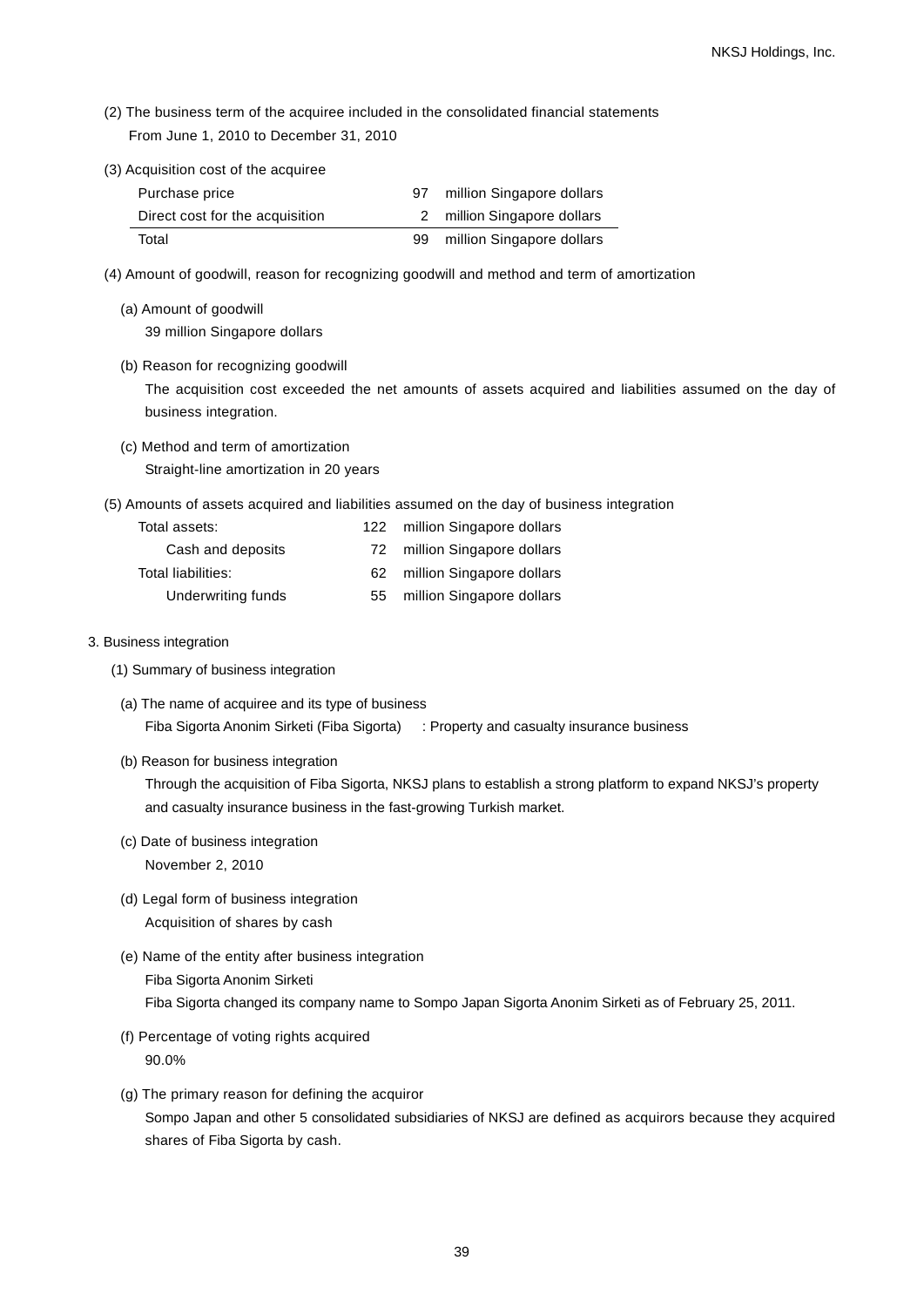- (2) The business term of the acquiree included in the consolidated financial statements From November 1, 2010 to December 31, 2010
- (3) Acquisition cost of the acquiree

| Purchase price                  | 484 | million Turkish liras |
|---------------------------------|-----|-----------------------|
| Direct cost for the acquisition | 22. | million Turkish liras |
| Total                           | 507 | million Turkish liras |

- (4) Amount of goodwill, reason for recognizing goodwill and method and term of amortization
	- (a) Amount of goodwill 377 million Turkish liras
	- (b) Reason for recognizing goodwill The acquisition cost exceeded the net amounts of assets acquired and liabilities assumed on the day of business integration.
	- (c) Method and term of amortization Straight-line amortization in 20 years
- (5) Amounts of assets acquired and liabilities assumed on the day of business integration

| Total assets:      | 381. | million Turkish liras |
|--------------------|------|-----------------------|
| Cash and deposits  | 256. | million Turkish liras |
| Total liabilities: | 251  | million Turkish liras |
| Underwriting funds | 218  | million Turkish liras |

- 4. Transactions under common control
	- (1) Summary of transactions
		- (a) The name of subject companies and its type of business Sompo Japan Asset Management Co., Ltd. (SJAM) : Investment advisory business and mutual fund business ZEST Asset Management Ltd. (ZEST) : Investment advisory business
		- (b) Date of business integration October 1, 2010
		- (c) Legal form of business integration

Absorption-type merger in which SJA[M \(consolidated subsidiary of NKSJ\) is the surviving company and](http://home.alc.co.jp/db/owa/bdicn_sch?w=surviving) ZEST (non-consolidated subsidiary of NKSJ) is the absorbed company.

- (d) Name of the entity after business integration SOMPO JAPAN NIPPONKOA ASSET MANAGEMENT CO., LTD. (consolidated subsidiary of NKSJ)
- (e) Purpose of transactions

NKSJ plans to concentrate and enhance the investment operations of NKSJ Group.

(2) Summary of accounting treatment

The transactions are accounted for as transactions under common control in accordance with the Accounting Standards Board of Japan Statement No. 21 "Accounting Standard for Business Combinations in Japan" (December 26, 2008) and the Accounting Standards Board of Japan Guidance No. 10 "Guidance on Accounting Standard for Business Combinations and Accounting Standard for Business Divestitures" (December 26, 2008).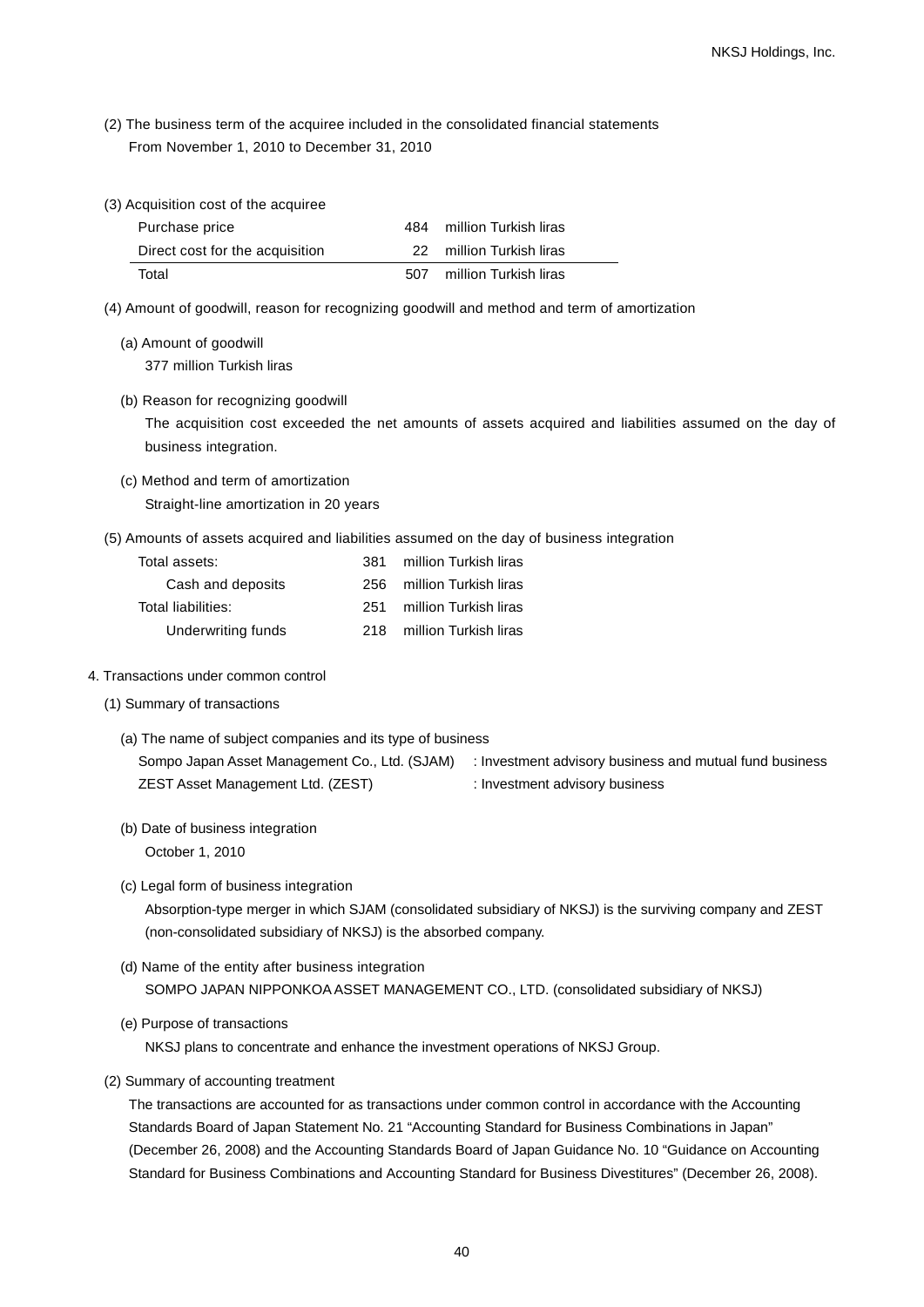## (Per share information)

|                            | Year ended March 31, 2011         |
|----------------------------|-----------------------------------|
|                            | (April 1, 2010 to March 31, 2011) |
| Total net assets per share | 647.00 yen                        |
| Net loss per share - Basic | (7.77) yen                        |

Notes)

1. Diluted net income per share for the year ended March 31, 2011 is not shown due to basic net loss per share.

2. Calculation of basic net loss per share is based on the following figures.

|                                                  | (Millions of yen)                 |
|--------------------------------------------------|-----------------------------------|
|                                                  | Year ended March 31, 2011         |
|                                                  | (April 1, 2010 to March 31, 2011) |
| Net loss                                         | (12, 918)                         |
| Net loss not attributable to common stockholders |                                   |
| Net loss attributable to common stocks           | (12, 918)                         |
| Average number of common stocks outstanding      | thousand shares<br>1,660,618      |

3. Calculation of total net assets per share is based on the following figures.

|                                                                               | (Millions of yen)            |
|-------------------------------------------------------------------------------|------------------------------|
|                                                                               | As of March 31, 2011         |
| Total net assets                                                              | 1,079,446                    |
| Amount to be deducted from total net assets:                                  | (5, 142)                     |
| Stock acquisition rights                                                      | (2,349)                      |
| Non-controlling interests                                                     | (2,793)                      |
| Total net assets attributable to common stocks                                | 1,074,303                    |
| Number of common stocks<br>used for calculation of total net assets per share | thousand shares<br>1,660,425 |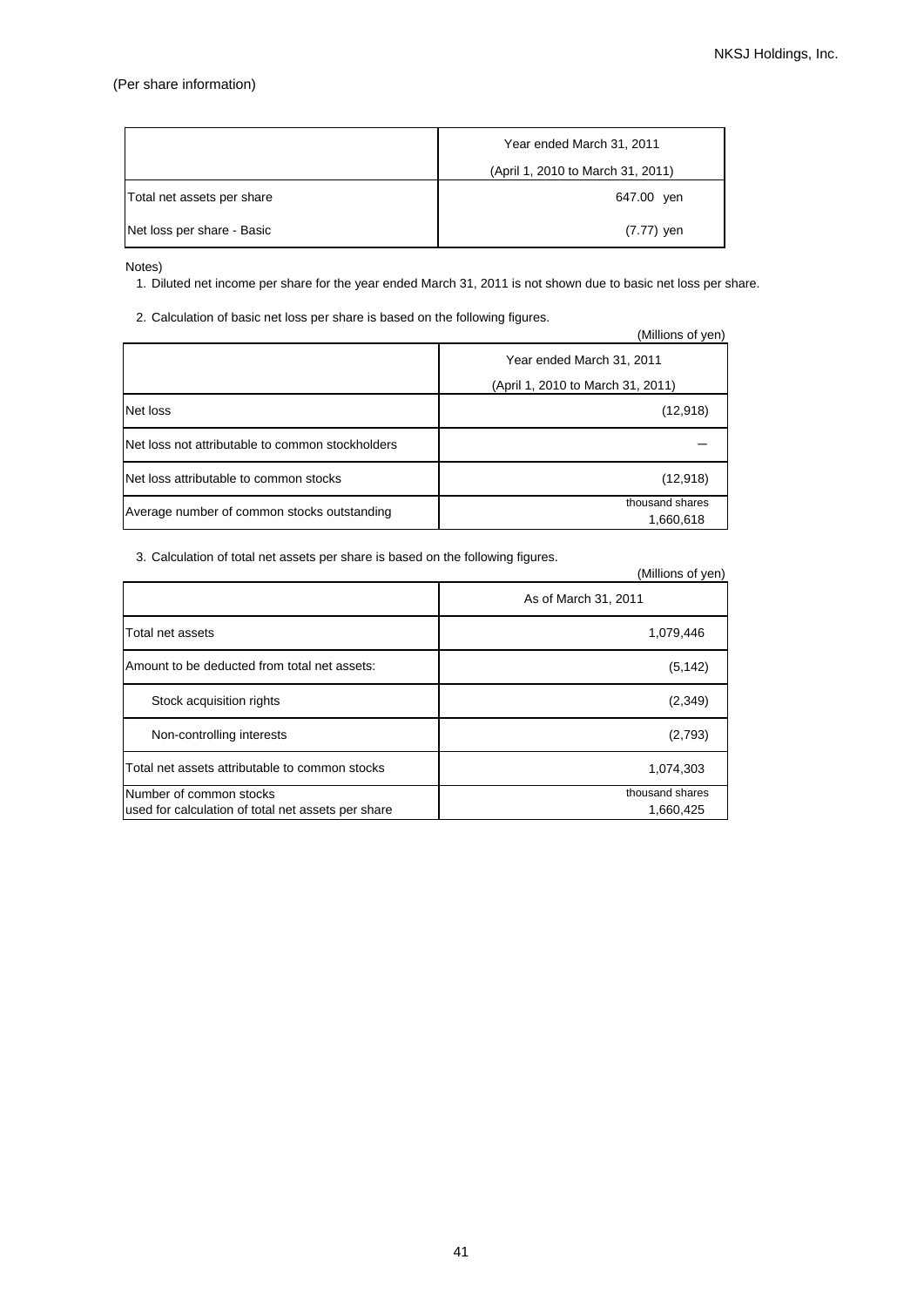## (Significant subsequent events)

Fiscal year ended March 31, 2011 (April 1, 2010 to March 31, 2011)

## (Acquisition of shares)

On May 9, 2011, Sompo Japan Insurance Inc. (Sompo Japan), which is a consolidated subsidiary of NKSJ Holdings, Inc. (NKSJ), has reached an agreement with Berjaya Capital Berhad (Berjaya Capital), the major shareholder of Berjaya Sompo Insurance Berhad (BSI), to additionally acquire 40% of the shares of BSI, which is an affiliate of NKSJ, through Sompo Japan's consolidated subsidiary, Sompo Japan Asia Holdings Pte. Ltd. (SJAH). This agreement will increase the shareholding ratio of SJAH in BSI from current 30% to 70% and subsequently make BSI be a subsidiary of NKSJ.

General information of BSI, purpose of the acquisition of shares, etc. are as follows:

1. General information of BSI

Company name: Berjaya Sompo Insurance Berhad Head office: Kuala Lumpur, Malaysia Description of business: Non-life insurance business Net premiums written (Fiscal year ended April 30, 2010): 356 million Malaysian ringgits (9,550 million yen) Total assets (As of April 30, 2010): 927 million Malaysian ringgits (24,862 million yen)

2. Purpose of the acquisition of shares

The size of the Malaysian non-life insurance market is the third biggest in Southeast Asia region after Singapore and Thailand, and it is expected that further stable market expansion would continue. This share acquisition would enable NKSJ to strengthen its insurance business operations and expand its earnings in the growing Malaysian non-life insurance market.

3. Acquisition date

The acquisition will be completed by the end of June 2011.

4. The price of the acquisition

The price of the acquisition is expected to be 496 million Malaysian ringgits (13,297 million yen).

Note) Yen amounts in the bracket () are translated by the exchange rate (1 Malaysian ringgit = 26.81 yen) as of March 31, 2011.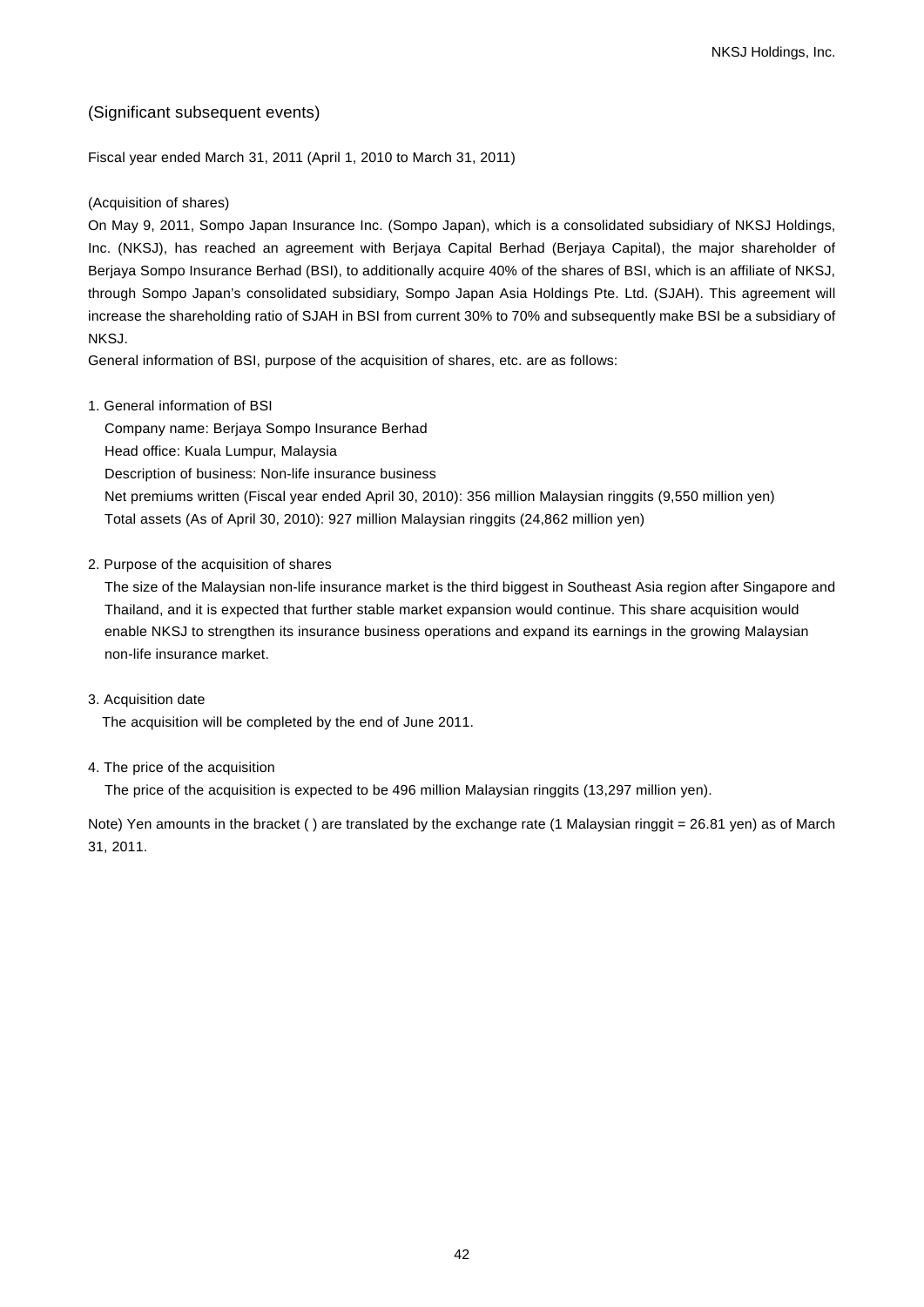# **5. Other**

|                                                        | (Millions of yen)                    |
|--------------------------------------------------------|--------------------------------------|
|                                                        | Year ended<br>March 31, 2011         |
|                                                        | (April 1, 2010 to<br>March 31, 2011) |
| Ordinary income and expenses:                          |                                      |
| Underwriting income:                                   | 2,480,715                            |
| Net premiums written                                   | 1,933,283                            |
| Deposits of premiums by policyholders                  | 153,723                              |
| Life insurance premiums written                        | 238,178                              |
| Underwriting expenses:                                 | 2,144,942                            |
| Net claims paid                                        | 1,244,450                            |
| Loss adjustment expenses                               | 129,526                              |
| Net commissions and brokerage fees                     | 353,193                              |
| Maturity refunds to policyholders                      | 350,406                              |
| Life insurance claims paid                             | 58,318                               |
| Investment income:                                     | 129,136                              |
| Interest and dividend income                           | 156,467                              |
| Gains on sales of securities                           | 26,359                               |
| Investment expenses:                                   | 51,524                               |
| Losses on sales of securities                          | 9,281                                |
| Impairment losses on securities                        | 20,993                               |
| Operating, general and administrative expenses         | 419,925                              |
| Other ordinary income and expenses:                    | 102                                  |
| Investment gains on the equity method                  | 511                                  |
| Ordinary loss                                          | (6, 437)                             |
| Extraordinary gains and losses:                        |                                      |
| Extraordinary gains                                    | 3,540                                |
| <b>Extraordinary losses</b>                            | 14,786                               |
| Net extraordinary losses                               | (11, 246)                            |
| Loss before income taxes and non-controlling interests | (17, 683)                            |
| Income taxes                                           | 3,240                                |
| Deferred income taxes                                  | (7,623)                              |
| Total income taxes                                     | (4, 382)                             |
| Loss before non-controlling interests                  | (13,300)                             |
| Non-controlling interests                              | (382)                                |
| Net loss                                               | (12, 918)                            |

(1) Summary of Results of Operations (Consolidated)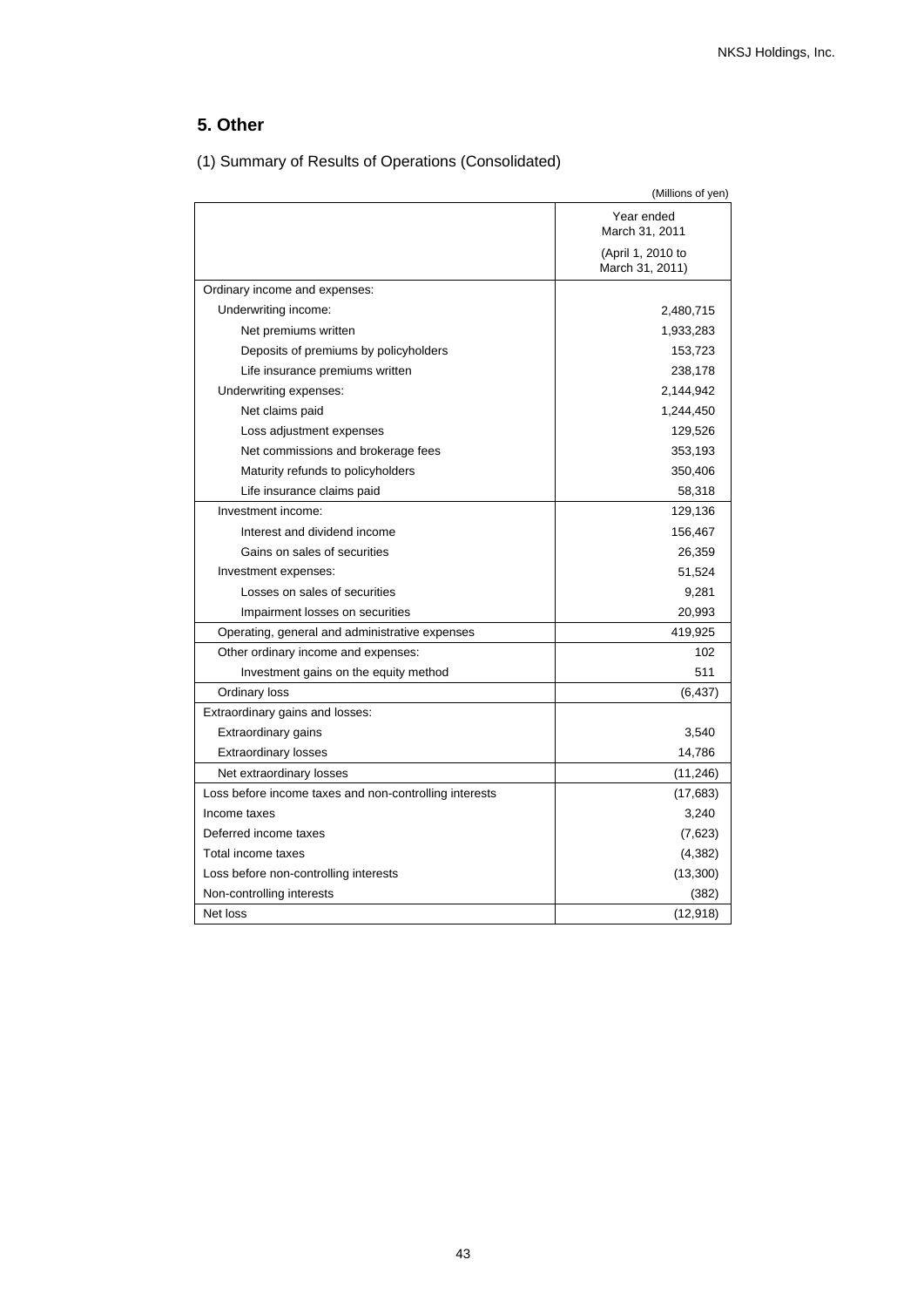## (2) Premiums Written and Claims Paid by Lines of Business (Consolidated)

|                                           |                           |                                   | (Millions of yen) |   |
|-------------------------------------------|---------------------------|-----------------------------------|-------------------|---|
|                                           | Year ended March 31, 2011 |                                   |                   |   |
|                                           |                           | (April 1, 2010 to March 31, 2011) |                   |   |
| <b>Business line</b>                      | Amount                    | % of total                        | Rate of           |   |
|                                           |                           | amount                            | change            |   |
|                                           |                           | %                                 |                   | % |
| Fire and allied insurance                 | 357,842                   | 16.2                              |                   |   |
| Marine insurance                          | 56,864                    | 2.6                               |                   |   |
| Personal accident insurance               | 286,517                   | 13.0                              |                   |   |
| Voluntary automobile insurance            | 982,481                   | 44.5                              |                   |   |
| Compulsory automobile liability insurance | 254,585                   | 11.5                              |                   |   |
| <b>Others</b>                             | 271,789                   | 12.3                              |                   |   |
| Total                                     | 2,210,080                 | 100.0                             |                   |   |
| Deposits of premiums by policyholders     | 153,723                   | 7.0                               |                   |   |

Direct premiums written (including deposits of premiums by policyholders)

## Net premiums written

|                                           |                           |                                   | (Millions of yen) |   |
|-------------------------------------------|---------------------------|-----------------------------------|-------------------|---|
|                                           | Year ended March 31, 2011 |                                   |                   |   |
|                                           |                           | (April 1, 2010 to March 31, 2011) |                   |   |
| <b>Business line</b>                      | Amount                    | % of total<br>amount              | Rate of<br>change |   |
|                                           |                           | %                                 |                   | % |
| Fire and allied insurance                 | 239,420                   | 12.4                              |                   |   |
| Marine insurance                          | 47,611                    | 2.5                               |                   |   |
| Personal accident insurance               | 180,262                   | 9.3                               |                   |   |
| Voluntary automobile insurance            | 982,028                   | 50.8                              |                   |   |
| Compulsory automobile liability insurance | 241,625                   | 12.5                              |                   |   |
| <b>Others</b>                             | 242,335                   | 12.5                              |                   |   |
| Total                                     | 1,933,283                 | 100.0                             |                   |   |

## Net claims paid

|                                           |                                   |                      | (Millions of yen) |
|-------------------------------------------|-----------------------------------|----------------------|-------------------|
|                                           | Year ended March 31, 2011         |                      |                   |
|                                           | (April 1, 2010 to March 31, 2011) |                      |                   |
| <b>Business line</b>                      | Amount                            | % of total<br>amount | Rate of<br>change |
|                                           |                                   | $\%$                 | %                 |
| Fire and allied insurance                 | 97,420                            | 7.8                  |                   |
| Marine insurance                          | 22,844                            | 1.8                  |                   |
| Personal accident insurance               | 100,566                           | 8.1                  |                   |
| Voluntary automobile insurance            | 625,461                           | 50.3                 |                   |
| Compulsory automobile liability insurance | 227,136                           | 18.3                 |                   |
| <b>Others</b>                             | 171,020                           | 13.7                 |                   |
| Total                                     | 1,244,450                         | 100.0                |                   |

Note to the above three tables:

The above figures represent amounts before offsetting internal transactions among consolidated segments.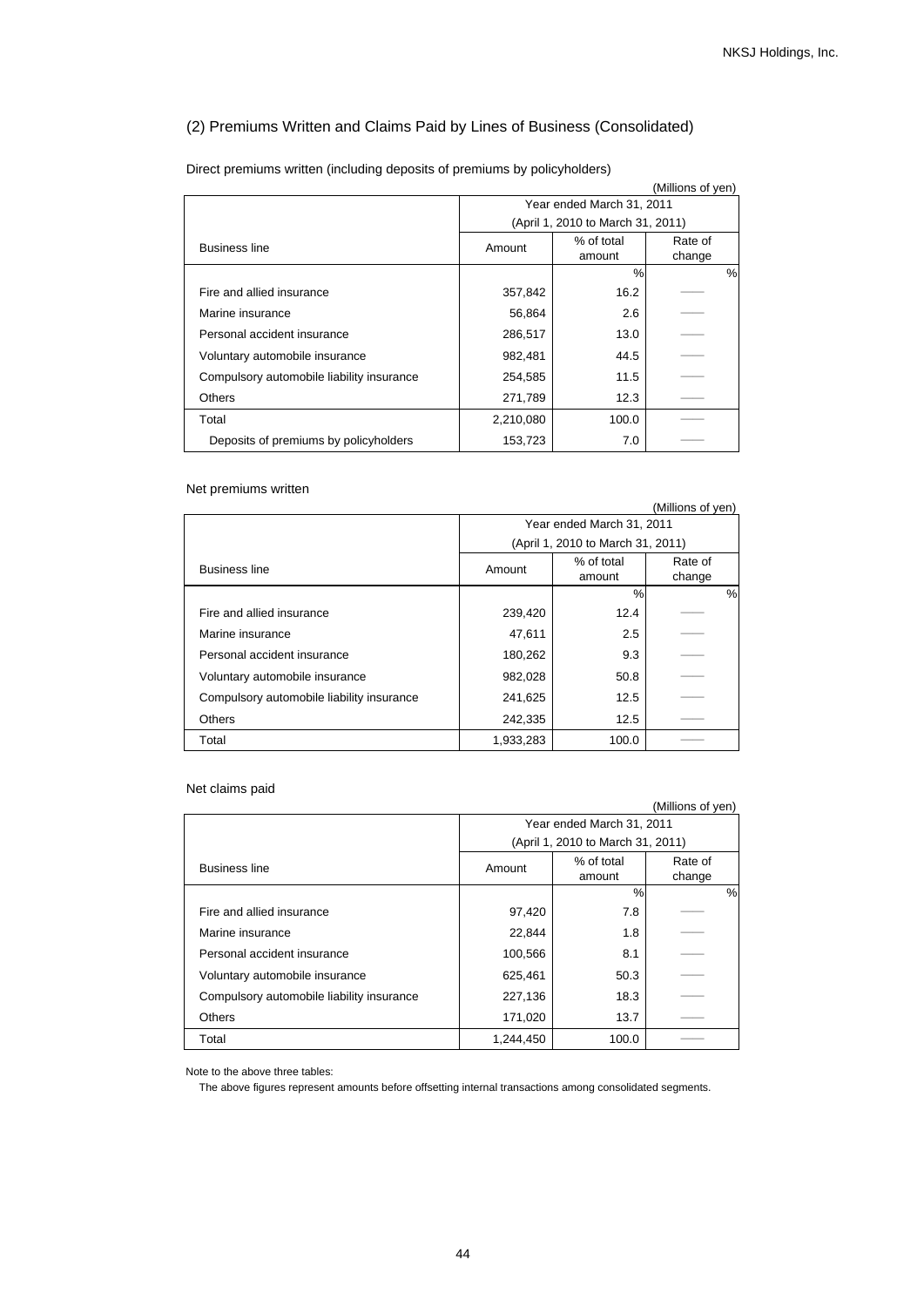## (3) Life Insurance Business (Consolidated)

#### Life insurance premiums

|                         |                                   | (Millions of yen) |  |
|-------------------------|-----------------------------------|-------------------|--|
|                         | Year ended March 31, 2011         |                   |  |
|                         | (April 1, 2010 to March 31, 2011) |                   |  |
|                         | Amount                            | Rate of change    |  |
|                         |                                   | %                 |  |
| Life insurance premiums | 238,178                           |                   |  |

Note) The above figures represent amounts before offsetting internal transactions among consolidated segments.

Total amount of policies in force

|                      |                          | (Millions of yen) |  |
|----------------------|--------------------------|-------------------|--|
|                      | As of March 31, 2011     |                   |  |
|                      | Rate of change<br>Amount |                   |  |
|                      |                          | %                 |  |
| Individual insurance | 16,706,412               |                   |  |
| Individual annuities | 279,100                  |                   |  |
| Group insurance      | 3,064,572                |                   |  |
| Group annuities      |                          |                   |  |

Notes)

1. The above figures represent amounts before offsetting internal transactions among consolidated segments.

 2. Amount of "Individual annuities" represents the sum of annuity fund at the beginning of annuity payment of contracts before the beginning of annuity payment and policy reserves for the contracts after the beginning of annuity payment.

## Total amount of new policies

|                      |                                                                                                       |                                   | (Millions of yen) |  |
|----------------------|-------------------------------------------------------------------------------------------------------|-----------------------------------|-------------------|--|
|                      | Year ended March 31, 2011                                                                             |                                   |                   |  |
|                      |                                                                                                       | (April 1, 2010 to March 31, 2011) |                   |  |
|                      | Net increase<br>Net increase<br>by new<br>New policies<br>policies and<br>by conversion<br>conversion |                                   |                   |  |
| Individual insurance | 3,110,448                                                                                             | 3,110,448                         |                   |  |
| Individual annuities | 14,472                                                                                                | 14,472                            |                   |  |
| Group insurance      | 37,309                                                                                                | 37,309                            |                   |  |
| Group annuities      |                                                                                                       |                                   |                   |  |

Notes)

1. The above figures represent amounts before offsetting internal transactions among consolidated segments.

 2. Amount of "Net increase by new policies and conversion" for "Individual annuities" represents the amount of annuity fund at the beginning of annuity payment.

Annualized premiums of new policies (individual insurance and individual annuities)

|                                        |        | (Millions of yen)                 |
|----------------------------------------|--------|-----------------------------------|
|                                        |        | Year ended March 31, 2011         |
|                                        |        | (April 1, 2010 to March 31, 2011) |
|                                        | Amount | Rate of change                    |
| Annualized premiums of<br>new policies | 38,367 | %                                 |

Note) The above figures represent amounts before offsetting internal transactions among consolidated segments.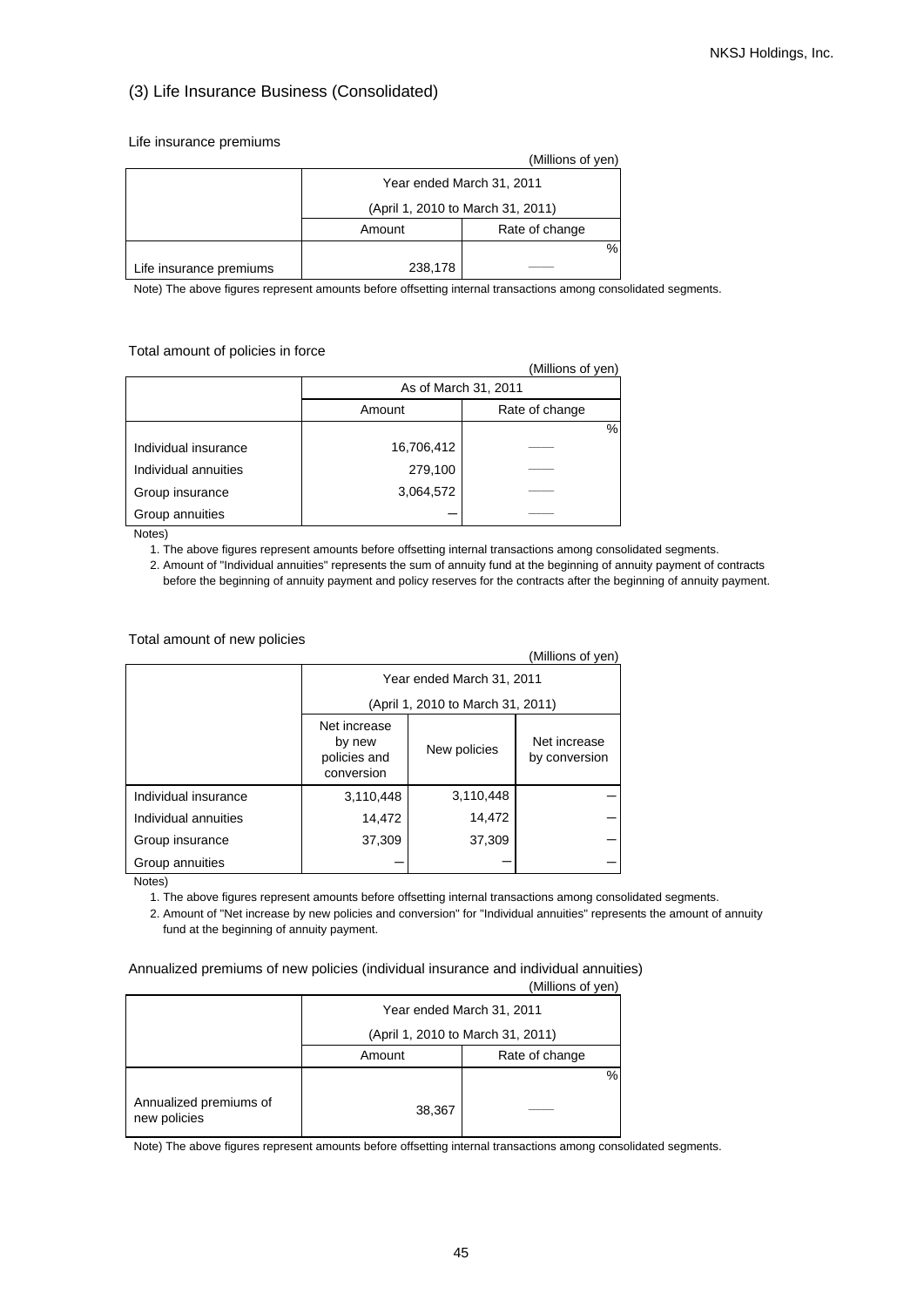(4) Risk-monitored Loans (Consolidated)

|                                                | (Millions of yen)    |
|------------------------------------------------|----------------------|
|                                                | As of March 31, 2011 |
| Loans to borrowers in bankruptcy               | 591                  |
| Overdue loans                                  | 2,210                |
| Loans overdue for three months or more         |                      |
| Restructured loans                             | 963                  |
| Total                                          | 3,767                |
| Percent of risk-monitored loans to total loans | 0.5%                 |

(Reference)

| Total loans | 691,294 |
|-------------|---------|
|-------------|---------|

Note) Please refer to "4. (7) Notes to the Consolidated Financial Statements (Notes to the consolidated balance sheets)" for the definitions of each loan.